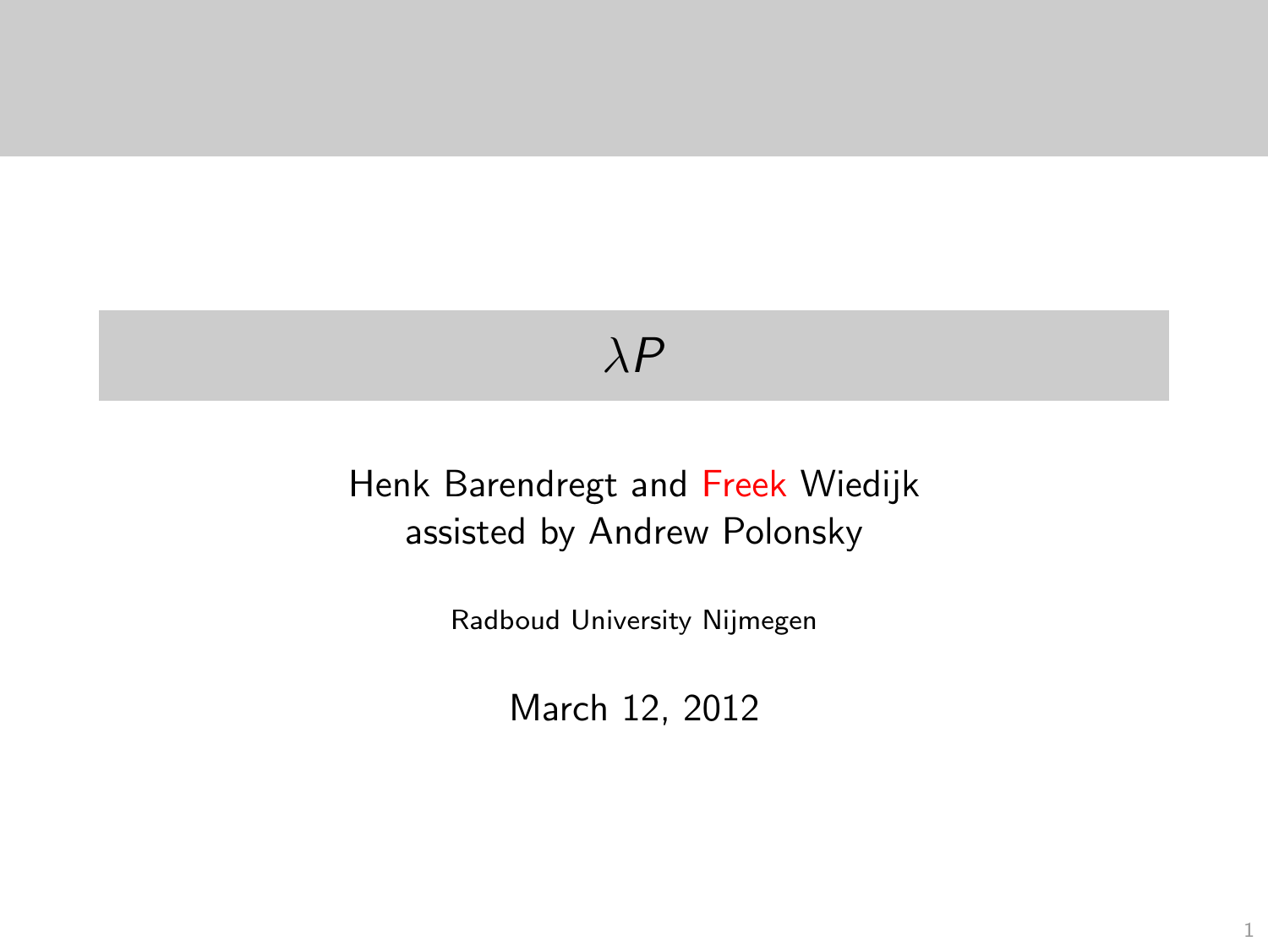<span id="page-1-0"></span> $\lambda \rightarrow$ 

$$
\begin{array}{ccc}\n\overline{\Gamma \vdash x : A} & x : A \in \Gamma \\
\hline\n\Gamma \vdash M : A \rightarrow B & \Gamma \vdash N : A \\
\hline\n\Gamma \vdash MN : B & \\
\hline\n\Gamma \vdash \lambda x : A \mathbin{:} M : A \rightarrow B\n\end{array}
$$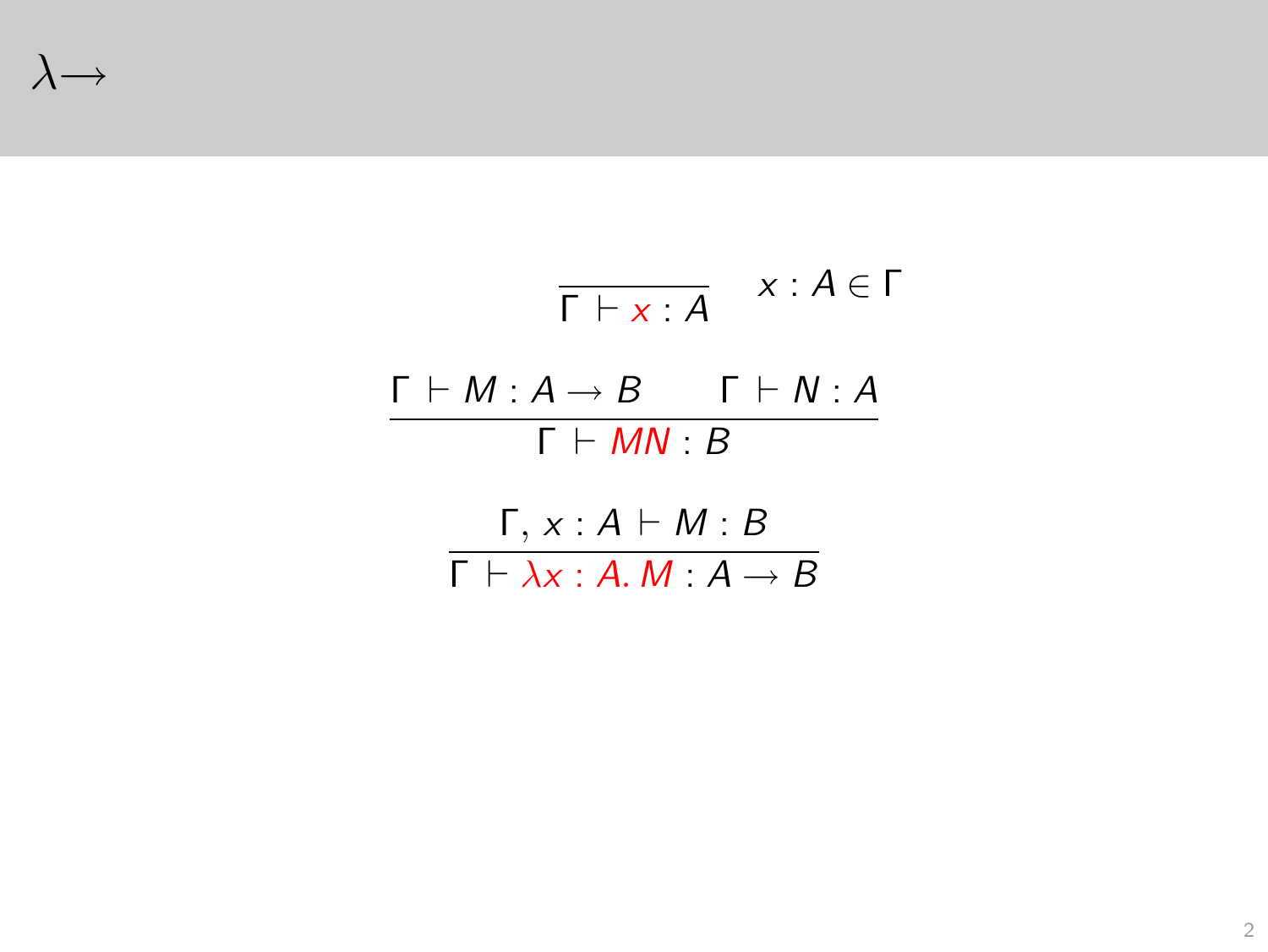<span id="page-2-0"></span>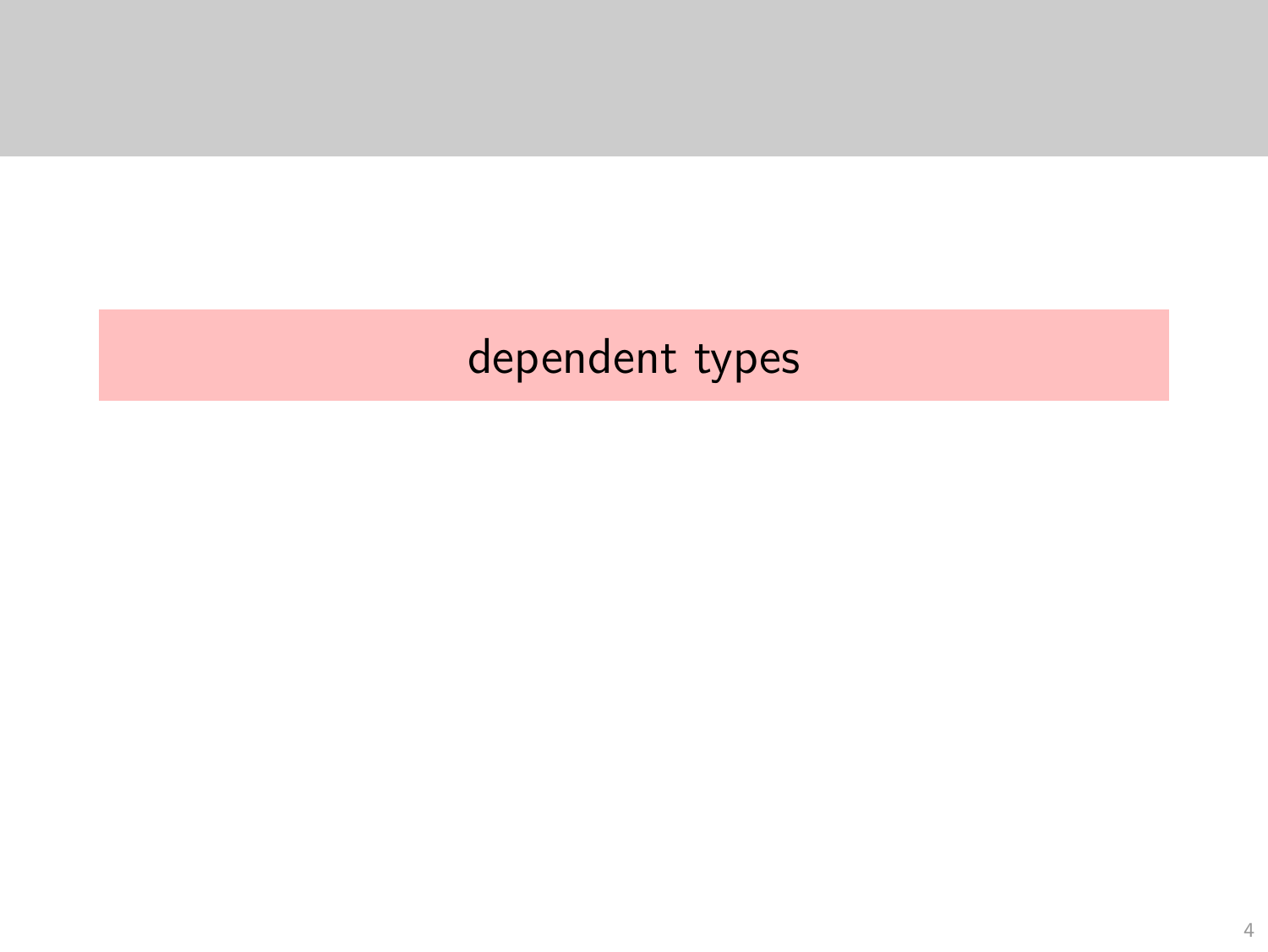- $=$  types that are parametrized
- <span id="page-4-0"></span>by objects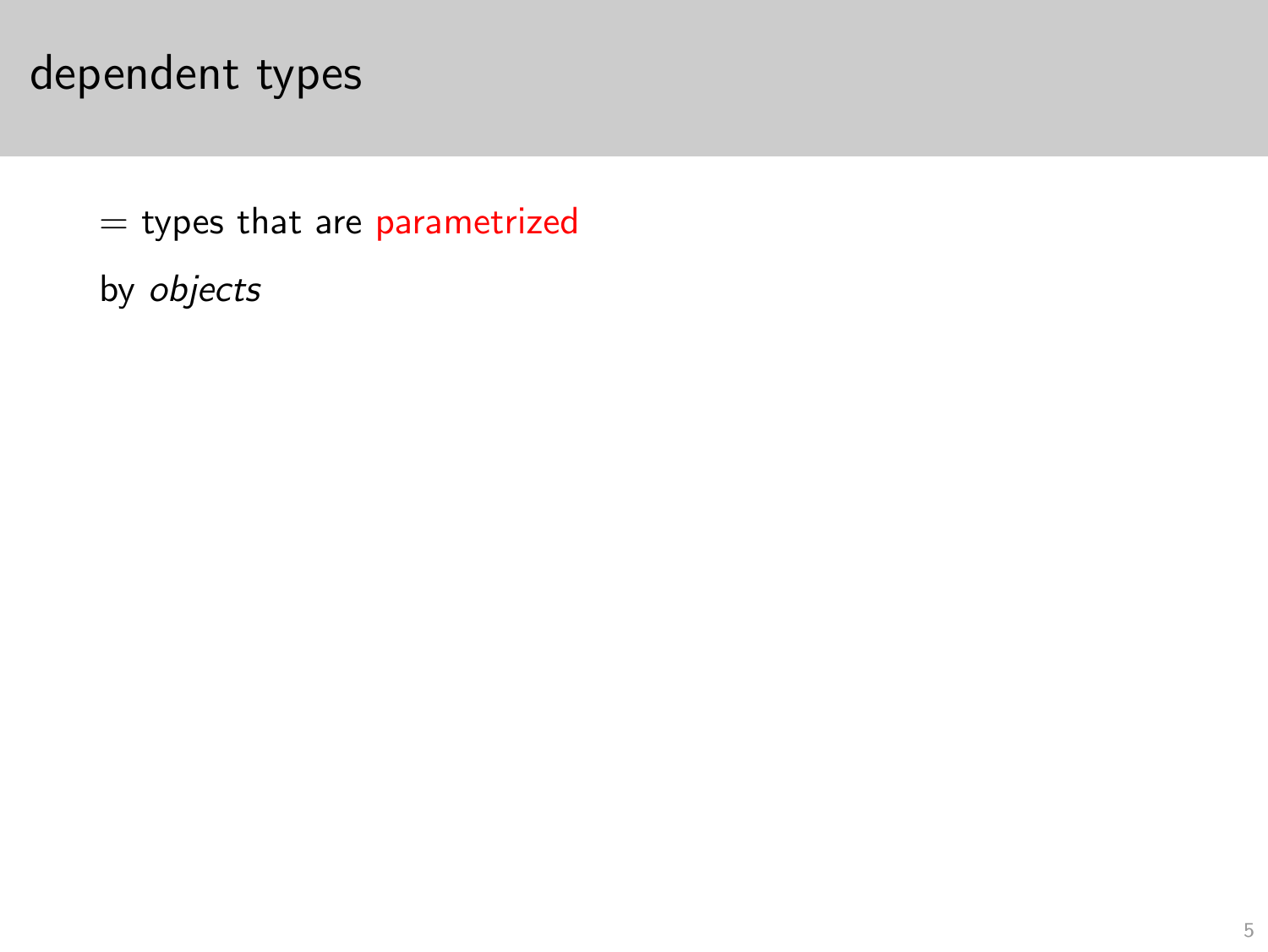$=$  types that are parametrized

<span id="page-5-0"></span>by objects not by types  $\rightsquigarrow$  polymorphism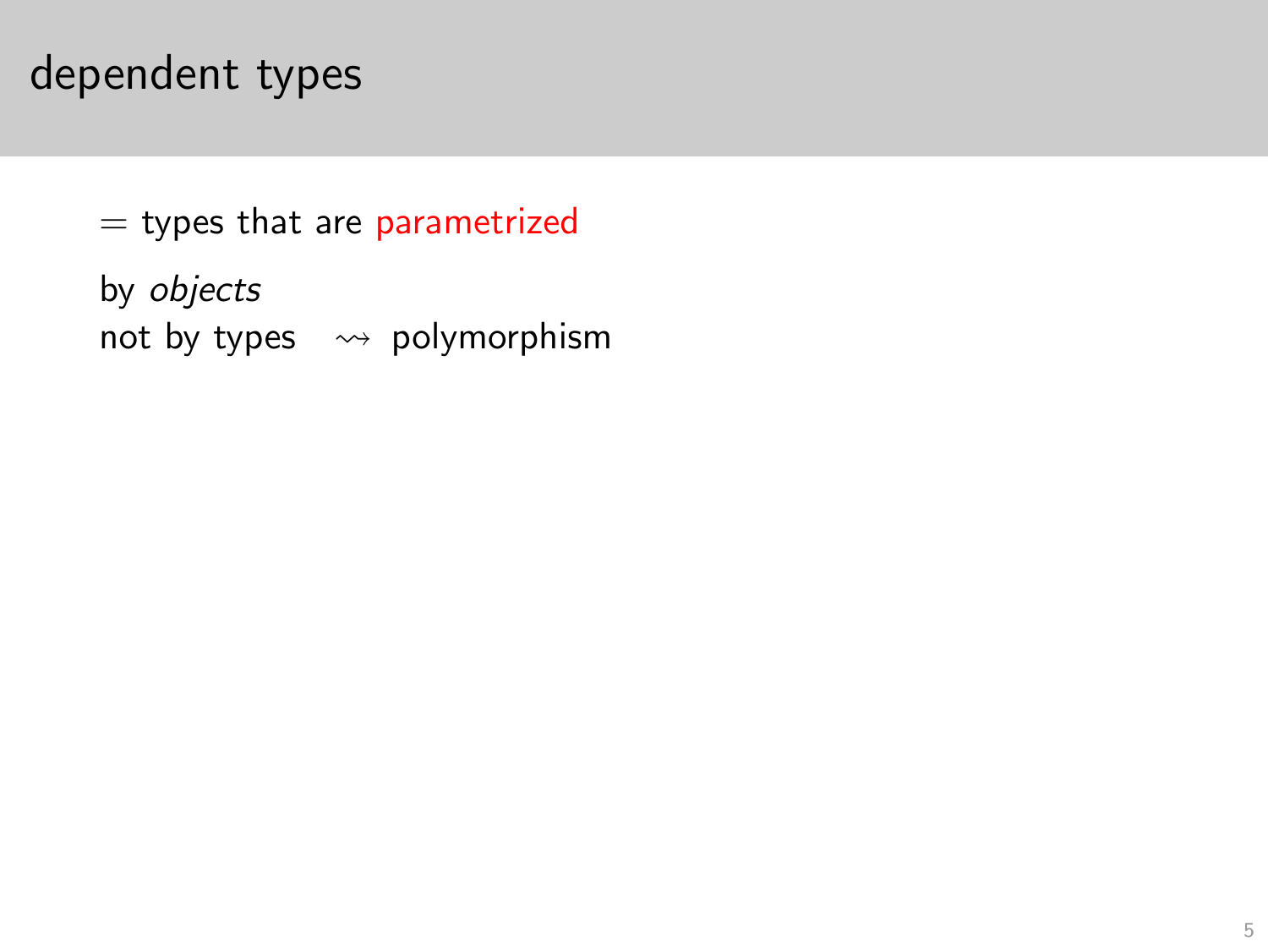$=$  types that are parametrized

by objects not by types  $\rightsquigarrow$  polymorphism

- <span id="page-6-0"></span>**programming languages** 
	- Agda (Sweden)
	- Coq (France)
	- Epigram (UK)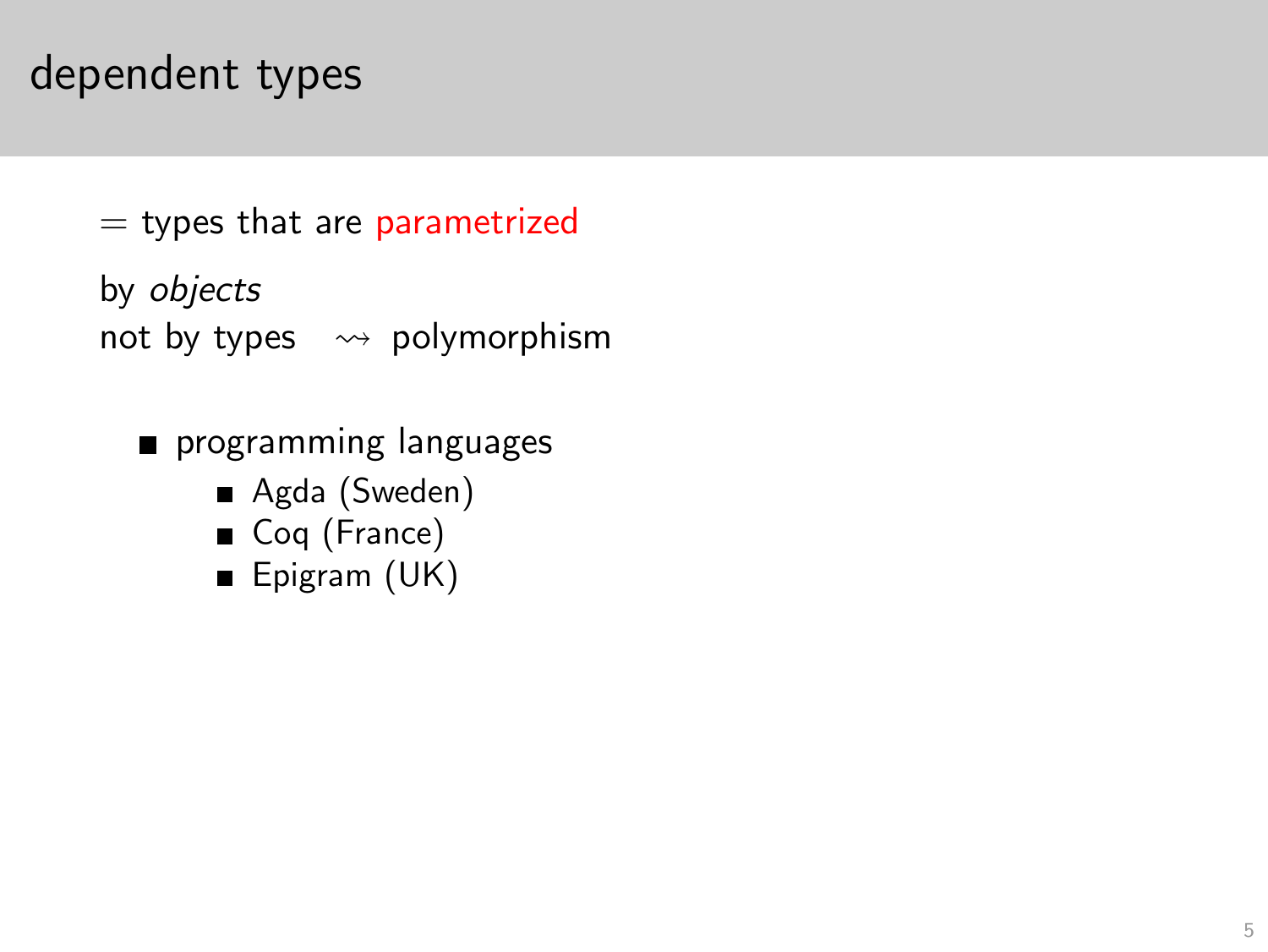$=$  types that are parametrized

by objects not by types  $\rightsquigarrow$  polymorphism

- **programming languages** 
	- Agda (Sweden)
	- Coq (France)
	- Epigram (UK)
- <span id="page-7-0"></span>proof assistants
	- Coq (France)
	- Mizar (Poland)
	- $\blacksquare$  not HOL (UK)
	- not Isabelle (UK/Germany)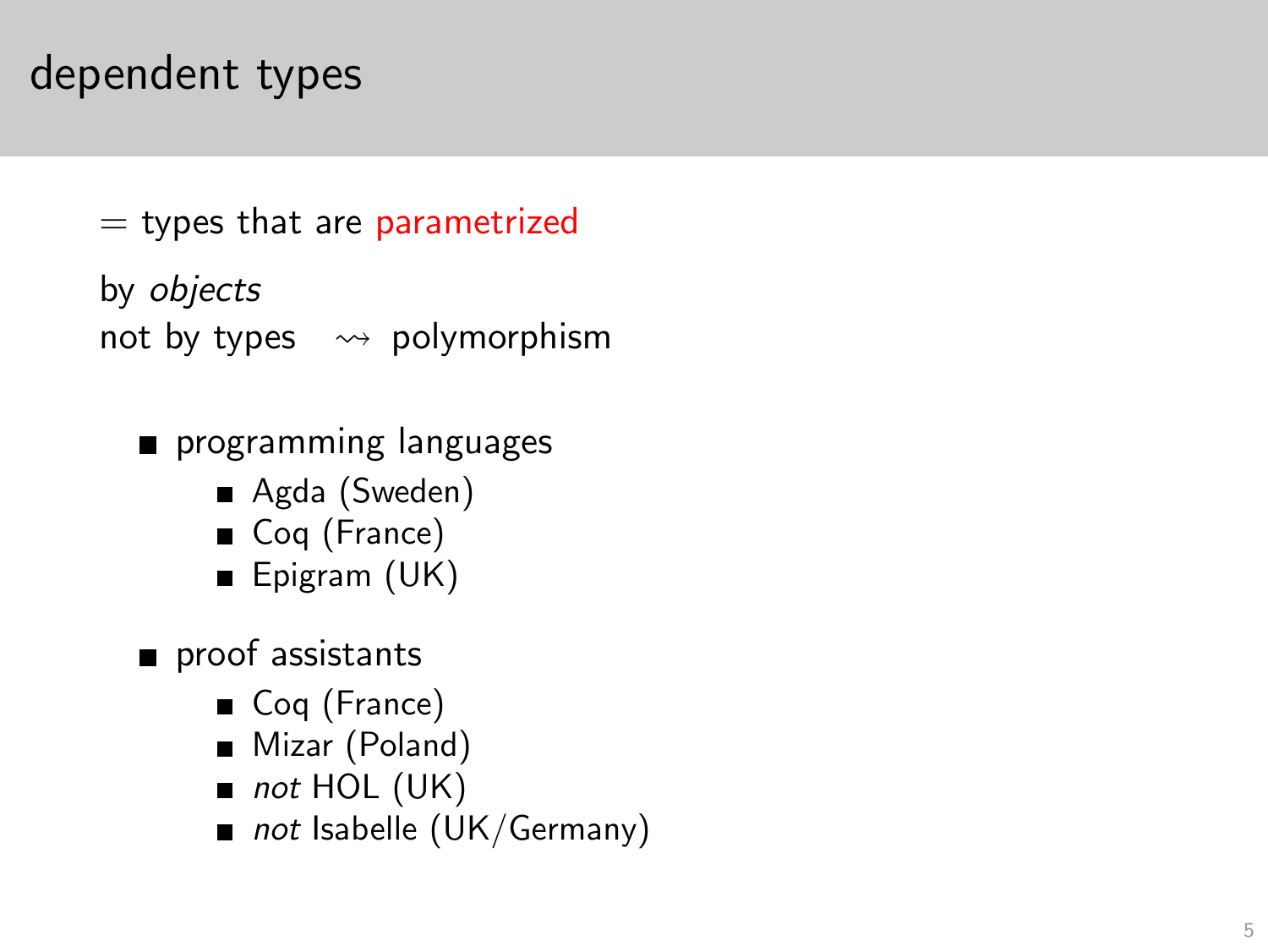### in mathematics

- non-dependent types:
	- complex number
	- ordinal number
	- group
	- field
	- $\blacksquare$  . . .
- <span id="page-8-0"></span>dependent types:
	- vector space over  $K$
	- $\blacksquare$  n-dimensional vector space
	- $\blacksquare$  field extension of  $K$
	- $\blacksquare$  well-ordering of X
	- . . .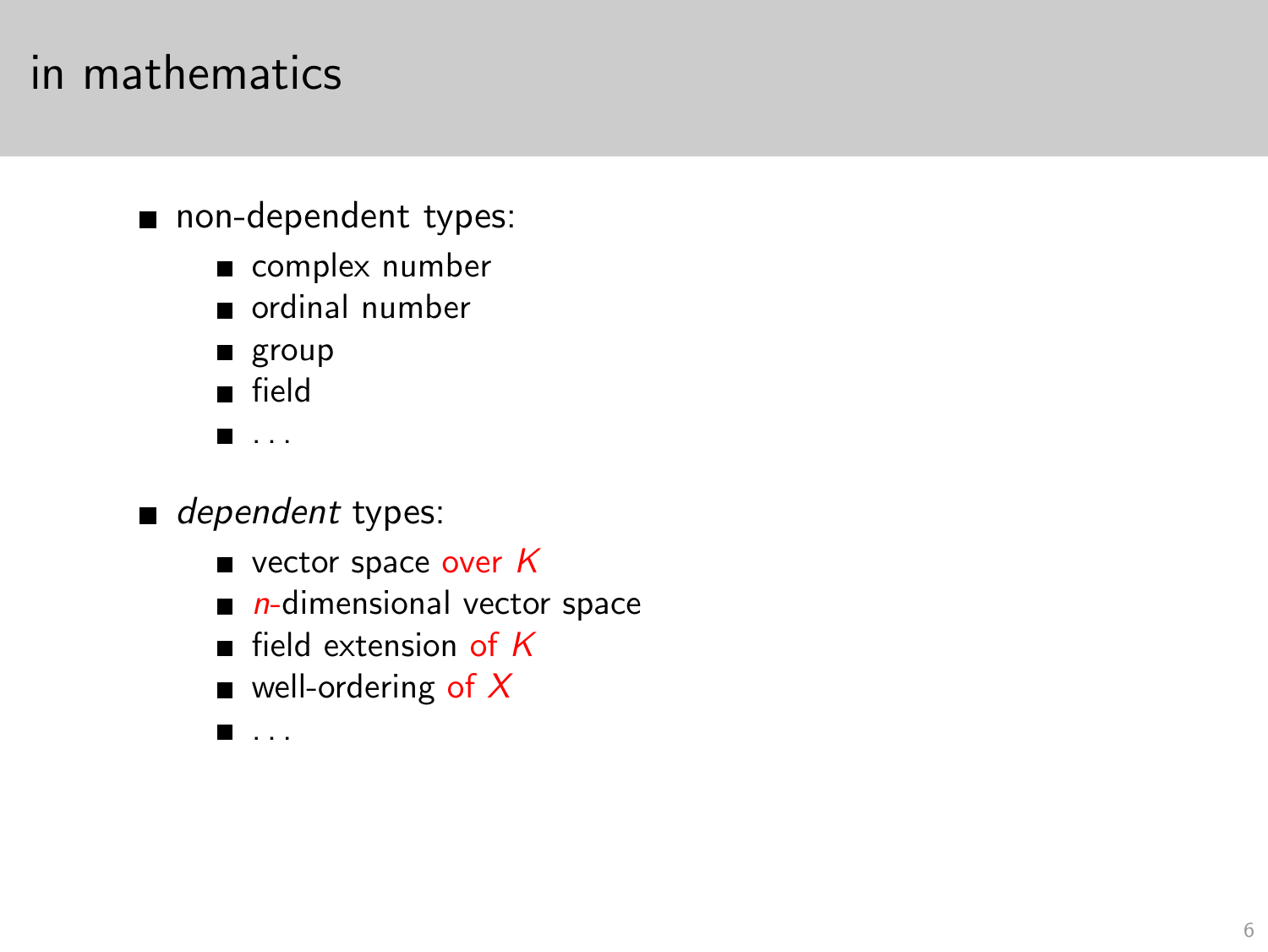#### non-dependent types:

- integer int
- **floating point number**
- algebraic datatypes
- $\blacksquare$ . . . .

#### dependent types:

- 
- <span id="page-9-0"></span>bitfield of a given length

**a** array **int**  $[n]$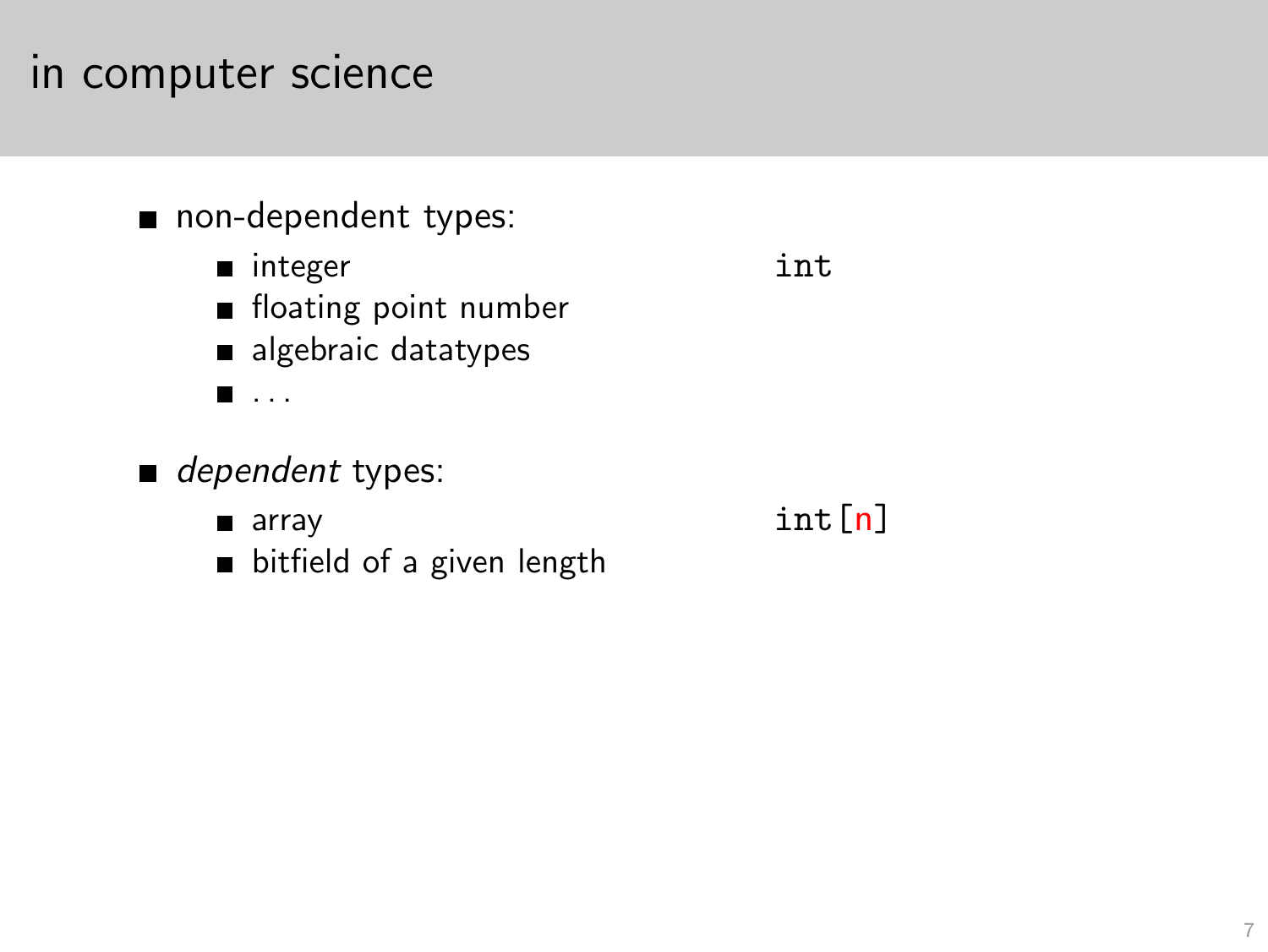#### non-dependent types:

- integer int
- **floating point number**
- algebraic datatypes
- $\blacksquare$ . . . .

#### <span id="page-10-0"></span>dependent types:

- 
- **a** array **int**  $[n]$
- bitfield of a given length

printf("%d\n", i);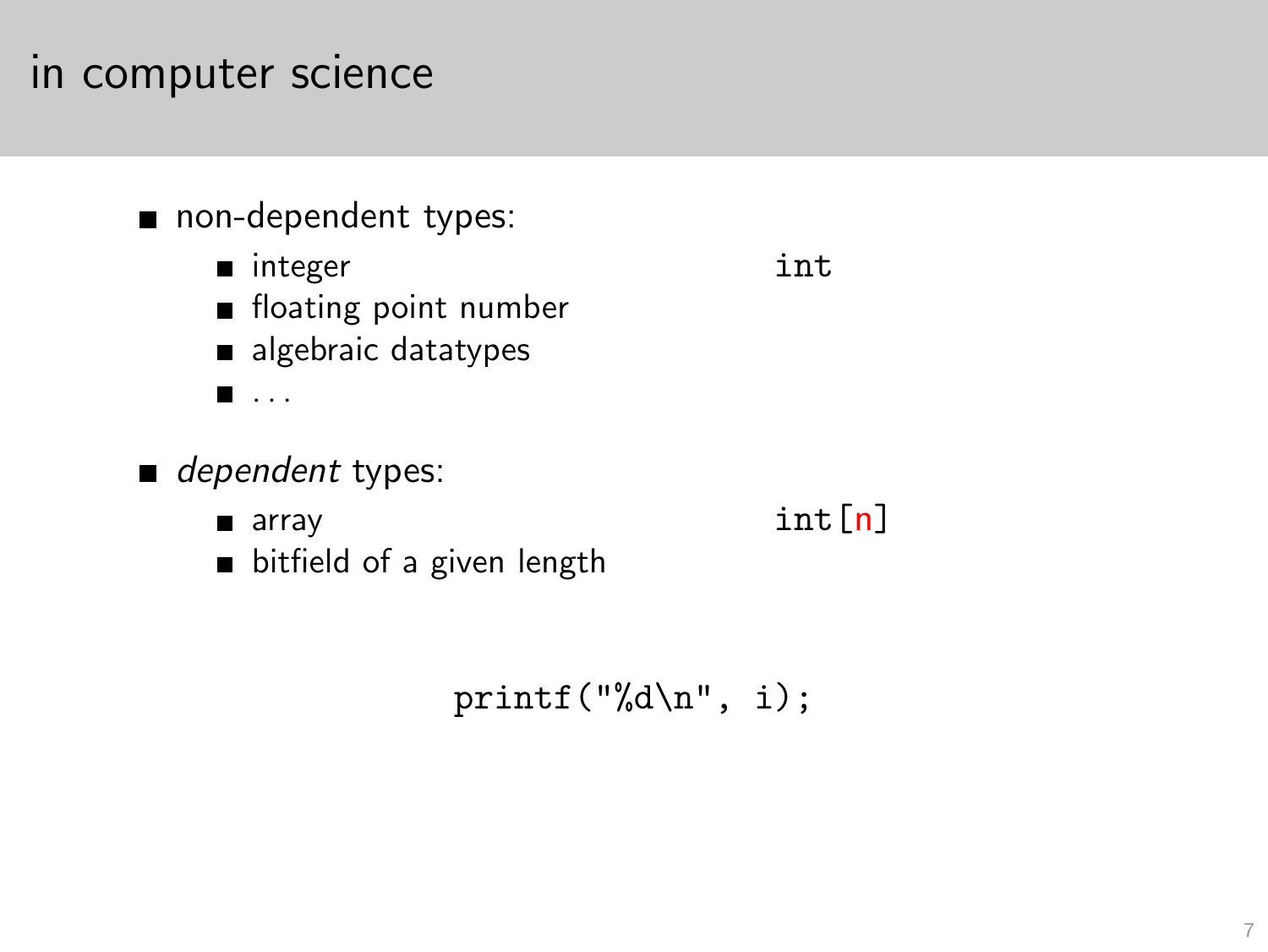#### non-dependent types:

- integer int
- **floating point number**
- algebraic datatypes
- $\blacksquare$ . . . .

#### $\blacksquare$  dependent types:

- **a** array **int**  $[n]$
- bitfield of a given length

printf("%d\n", i);

<span id="page-11-0"></span>printf "%d\n" :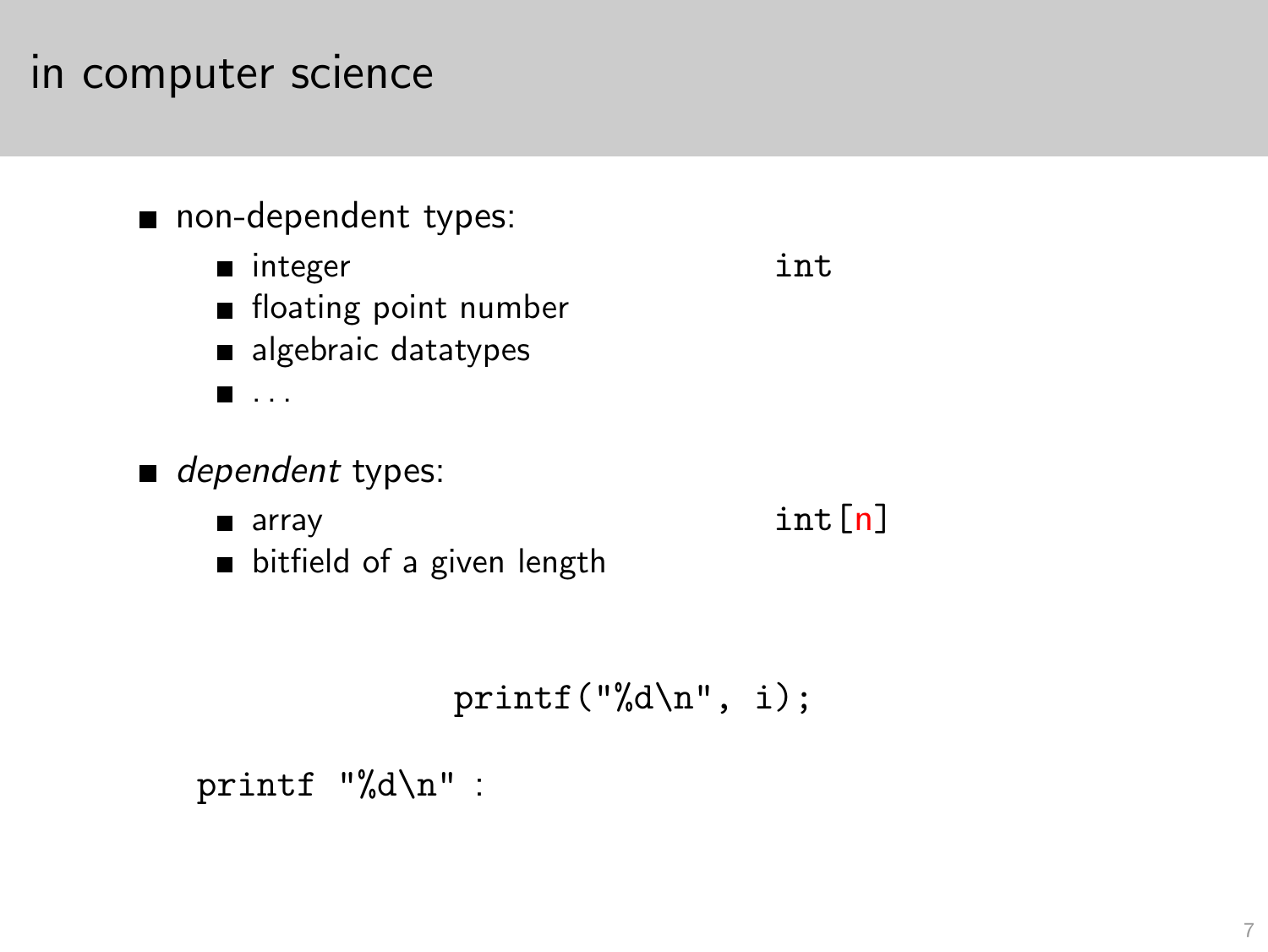#### non-dependent types:

- integer int
- **floating point number**
- algebraic datatypes
- $\blacksquare$ . . . .

#### $\blacksquare$  dependent types:

- **a** array **int**  $[n]$
- bitfield of a given length

```
printf("%d\n", i);
```
<span id="page-12-0"></span>printf "%d\n" : 'arguments type for "%d\n"'  $\rightarrow \dots$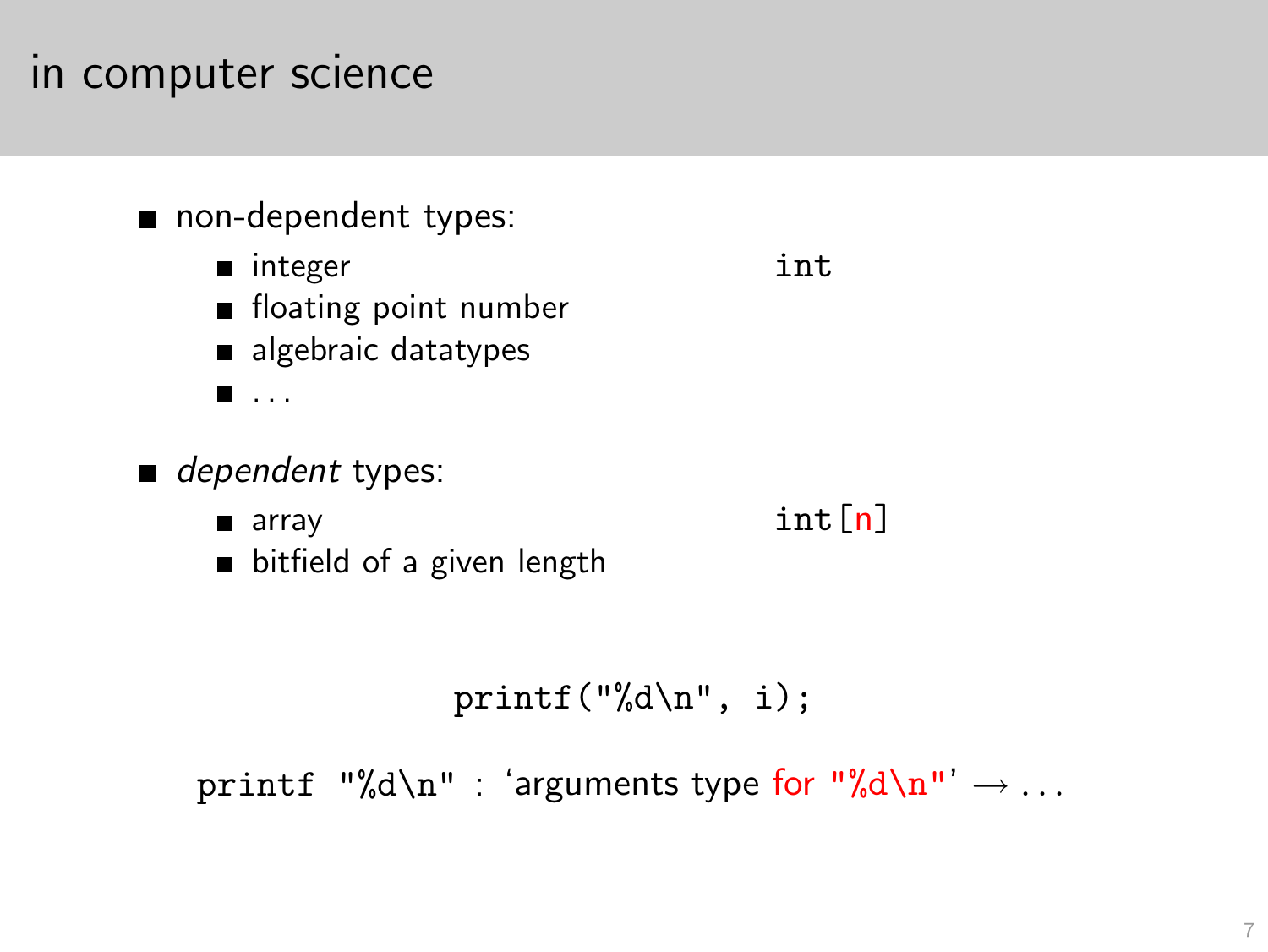#### non-dependent types:

- integer int
- **floating point number**
- algebraic datatypes
- $\blacksquare$ . . . .

#### $\blacksquare$  dependent types:

- **a** array **int**  $[n]$
- bitfield of a given length

```
printf("%d\n", i);
```
<span id="page-13-0"></span> $\texttt{printf}$  "%d\n" : 'arguments type for "%d\n"'  $\rightarrow \dots$ ↓↓ int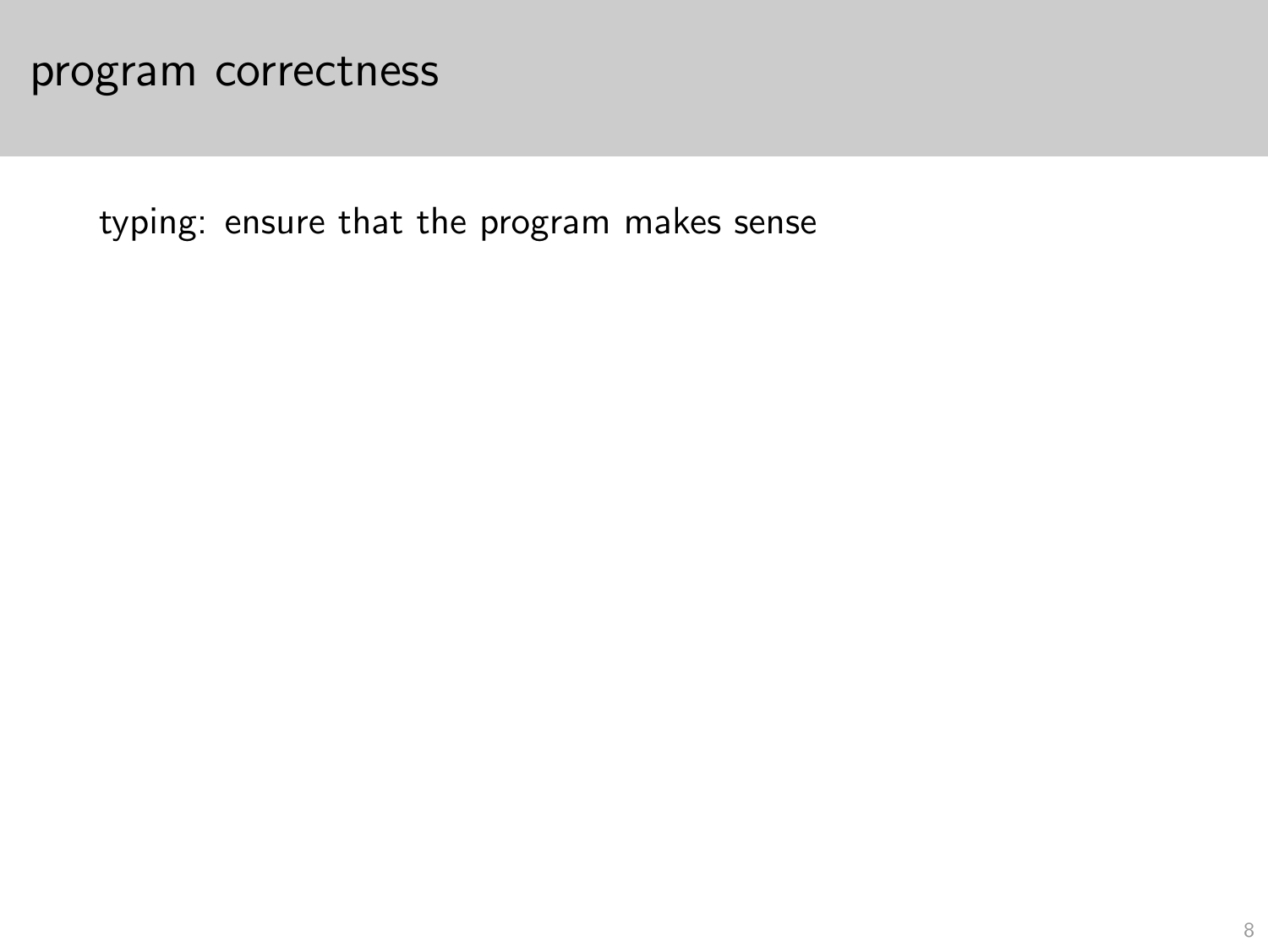<span id="page-15-0"></span>dependent types: more expressive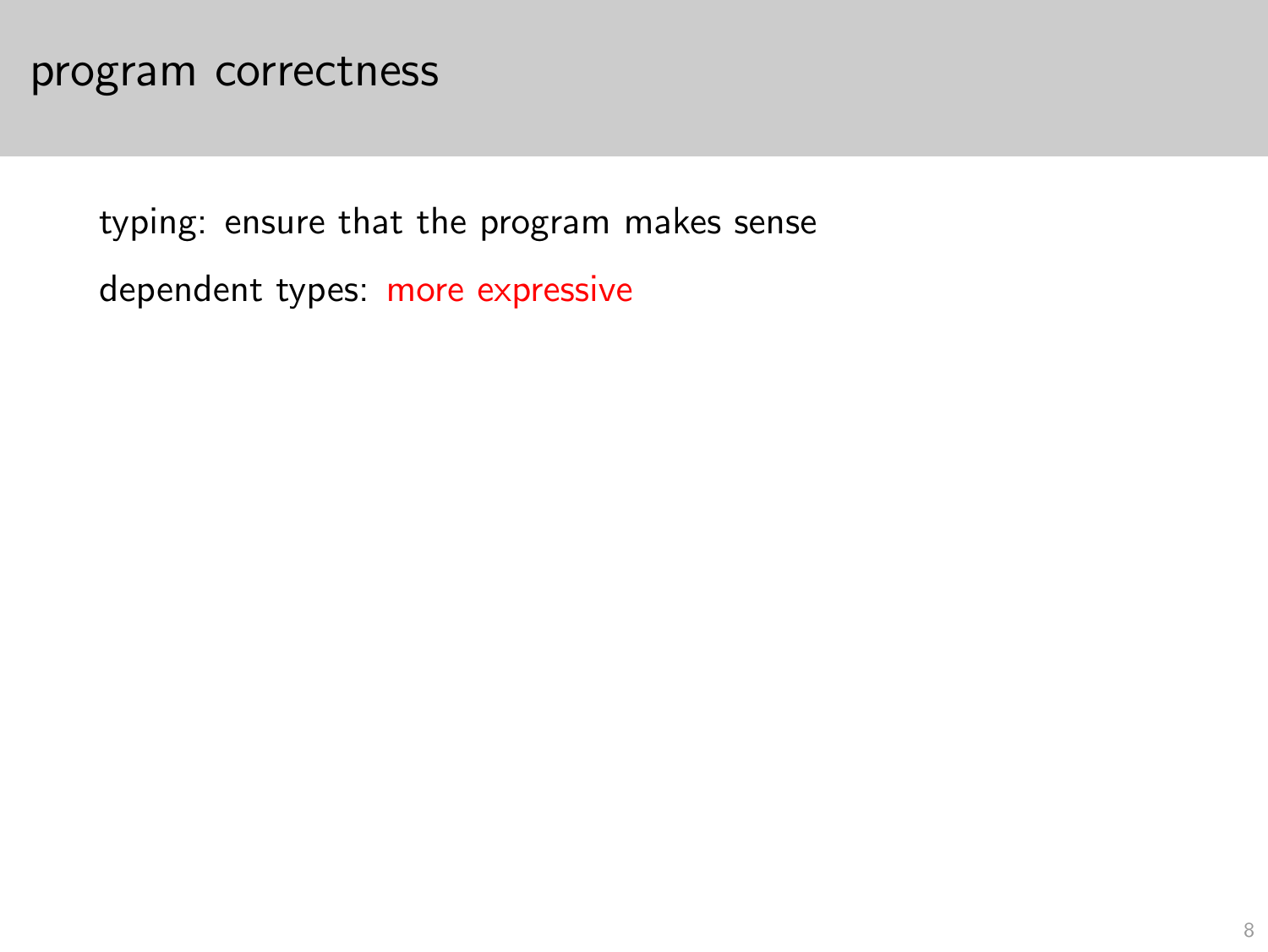dependent types: more expressive

evolution of programming languages:

<span id="page-16-0"></span>■ imperative/object-oriented programming Fortran, Algol, C, C++, Java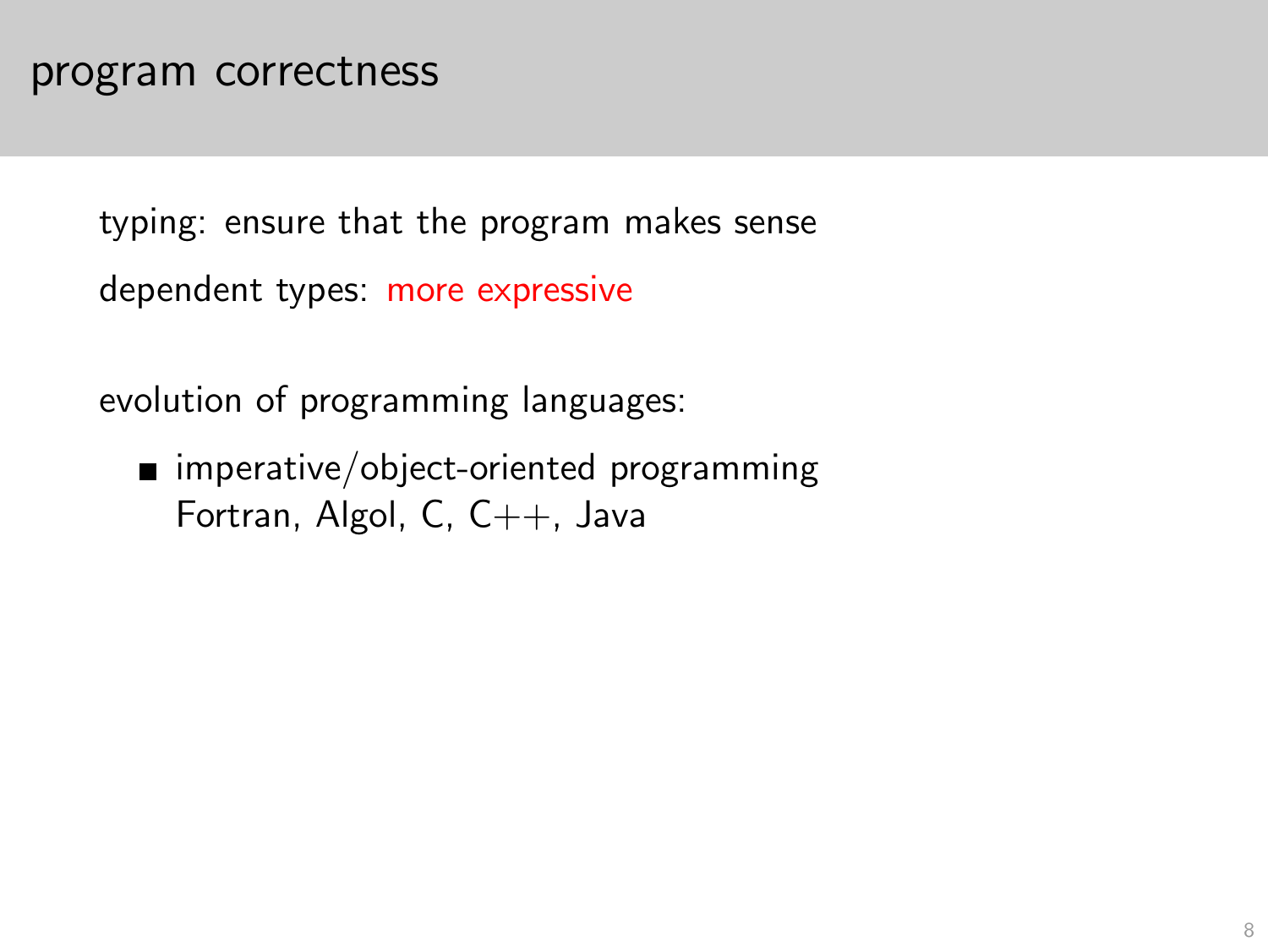dependent types: more expressive

evolution of programming languages:

- $\blacksquare$  imperative/object-oriented programming Fortran, Algol, C, C++, Java
- <span id="page-17-0"></span>**n** functional programming Lisp, ML, Haskell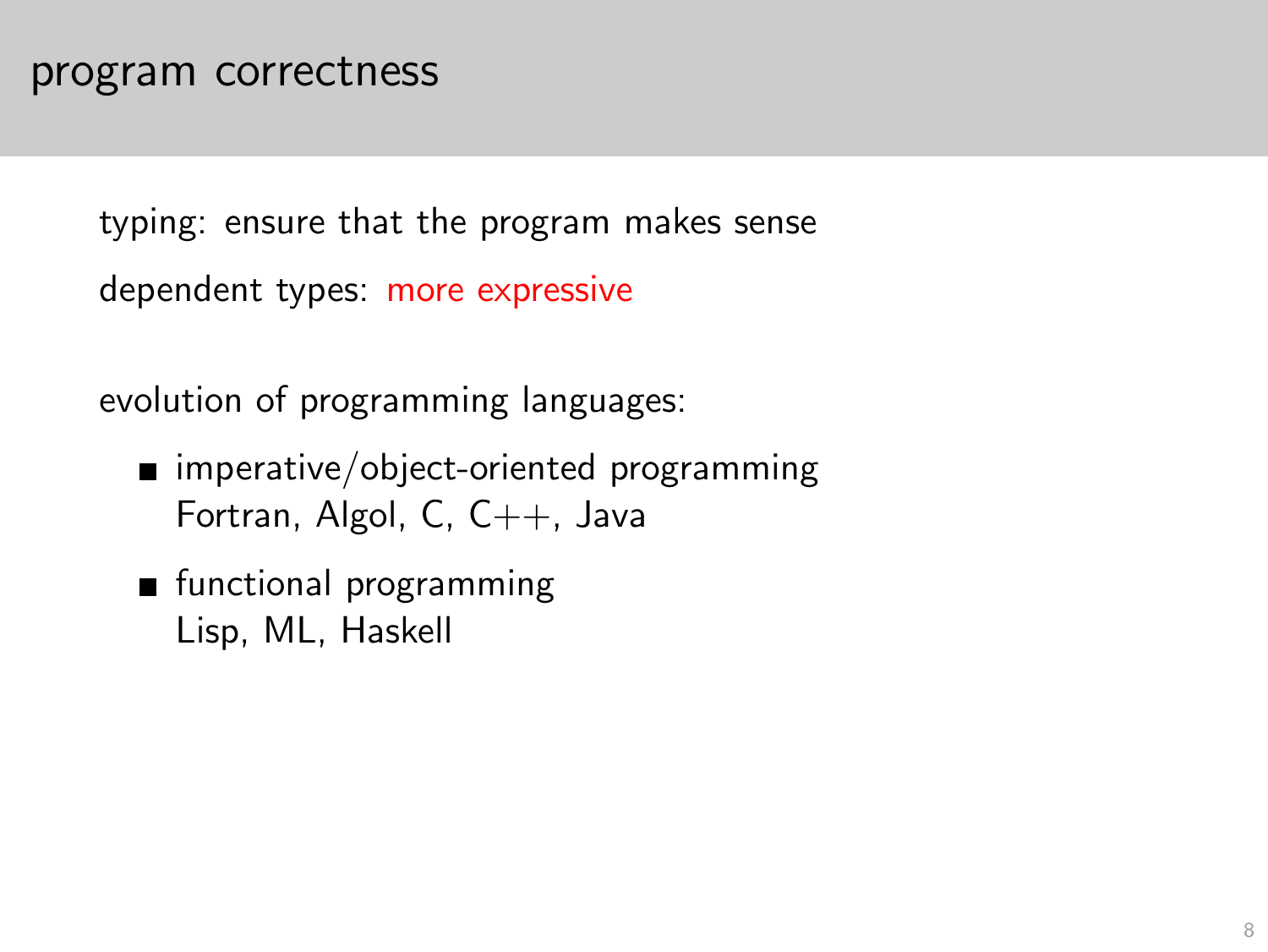dependent types: more expressive

evolution of programming languages:

- $\blacksquare$  imperative/object-oriented programming Fortran, Algol, C, C++, Java
- **n** functional programming Lisp, ML, Haskell
- <span id="page-18-0"></span>**dependently typed functional programming** Epigram, Agda, Coq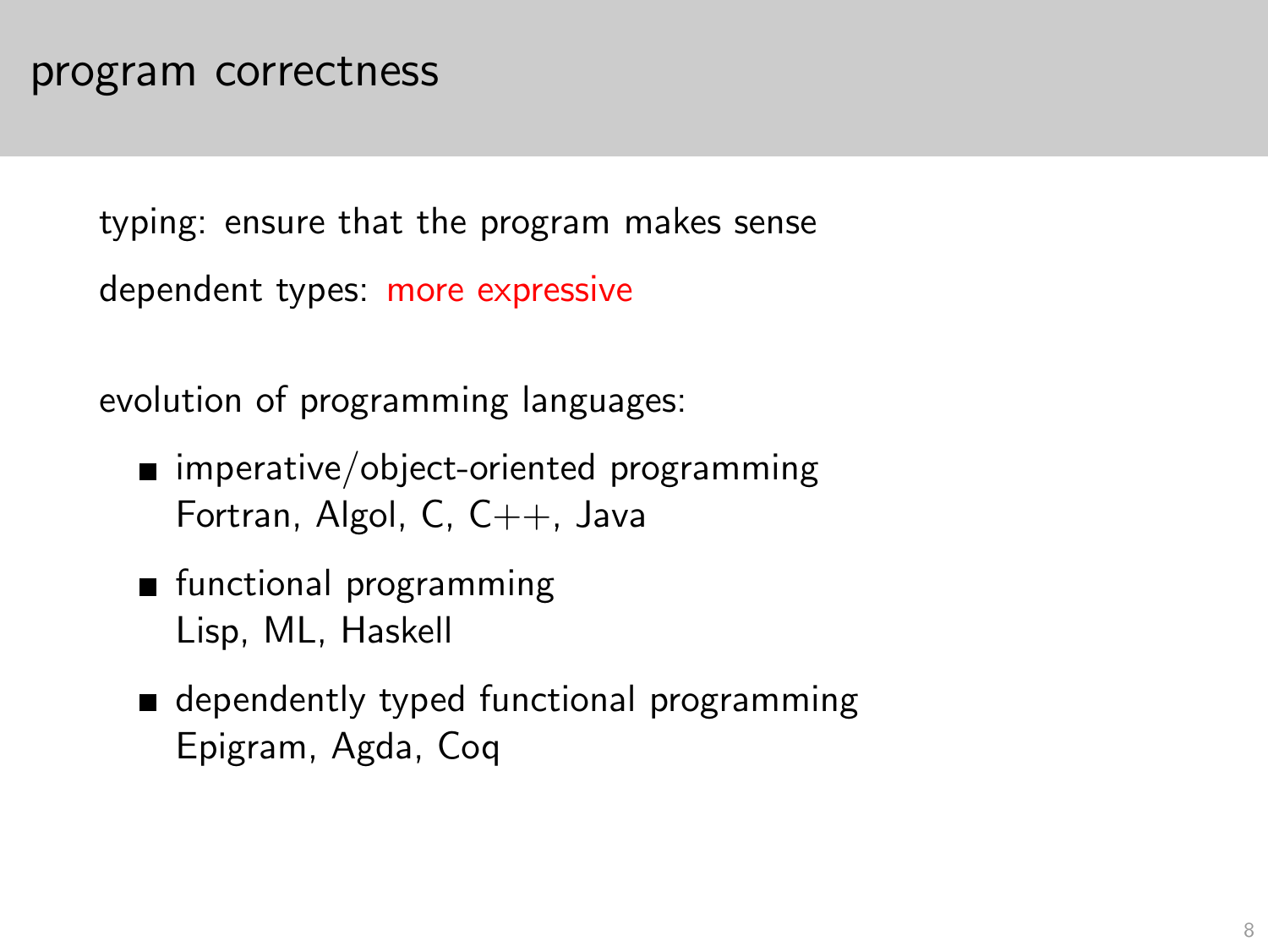# Curry-Howard for predicate logic

BHK interpretation:

```
proof of A \rightarrow B : function that maps proofs of A
                      to proofs of B
```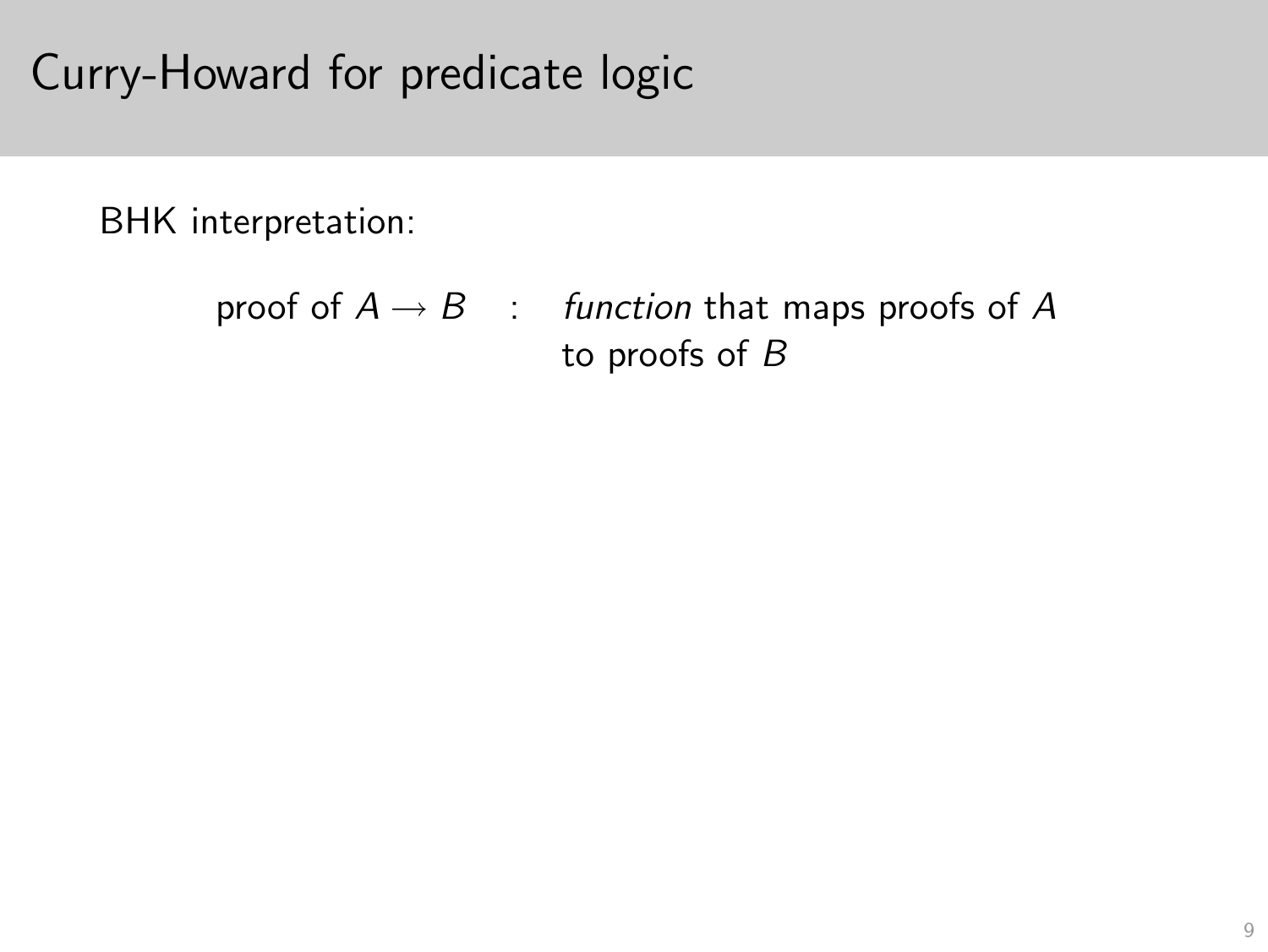# Curry-Howard for predicate logic

BHK interpretation:

- proof of  $A \rightarrow B$  : function that maps proofs of A to proofs of B
- <span id="page-20-0"></span>proof of  $\forall x \in D$ .  $P[x]$  : function that maps elements of D to proofs of  $P[x]$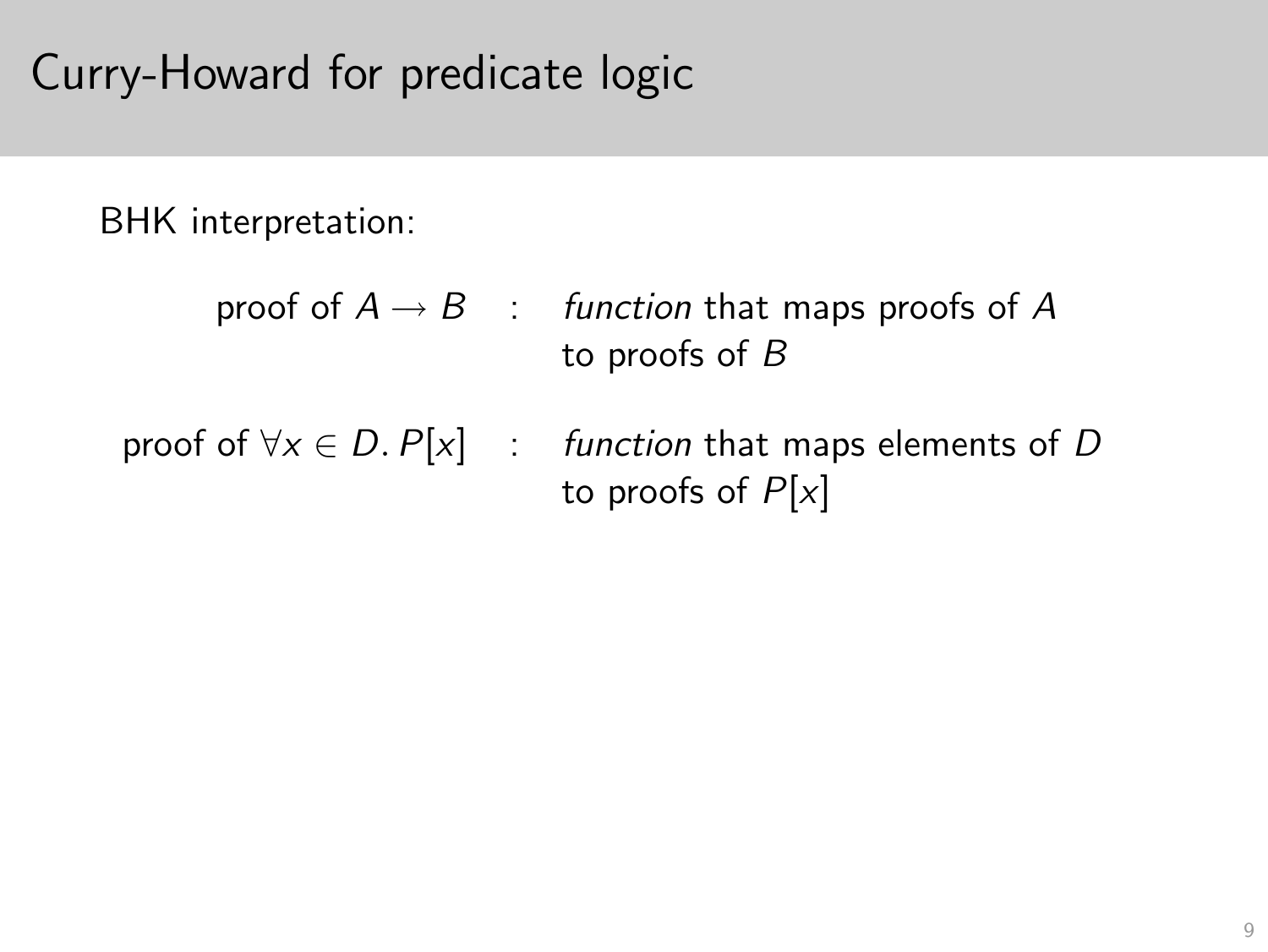# Curry-Howard for predicate logic

BHK interpretation:

- proof of  $A \rightarrow B$  : function that maps proofs of A to proofs of B
- proof of  $\forall x \in D$ .  $P[x]$  : function that maps elements of D to proofs of  $P[x]$ dependent type!

<span id="page-21-0"></span>type of proofs of  $P[x]$  depends on parameter x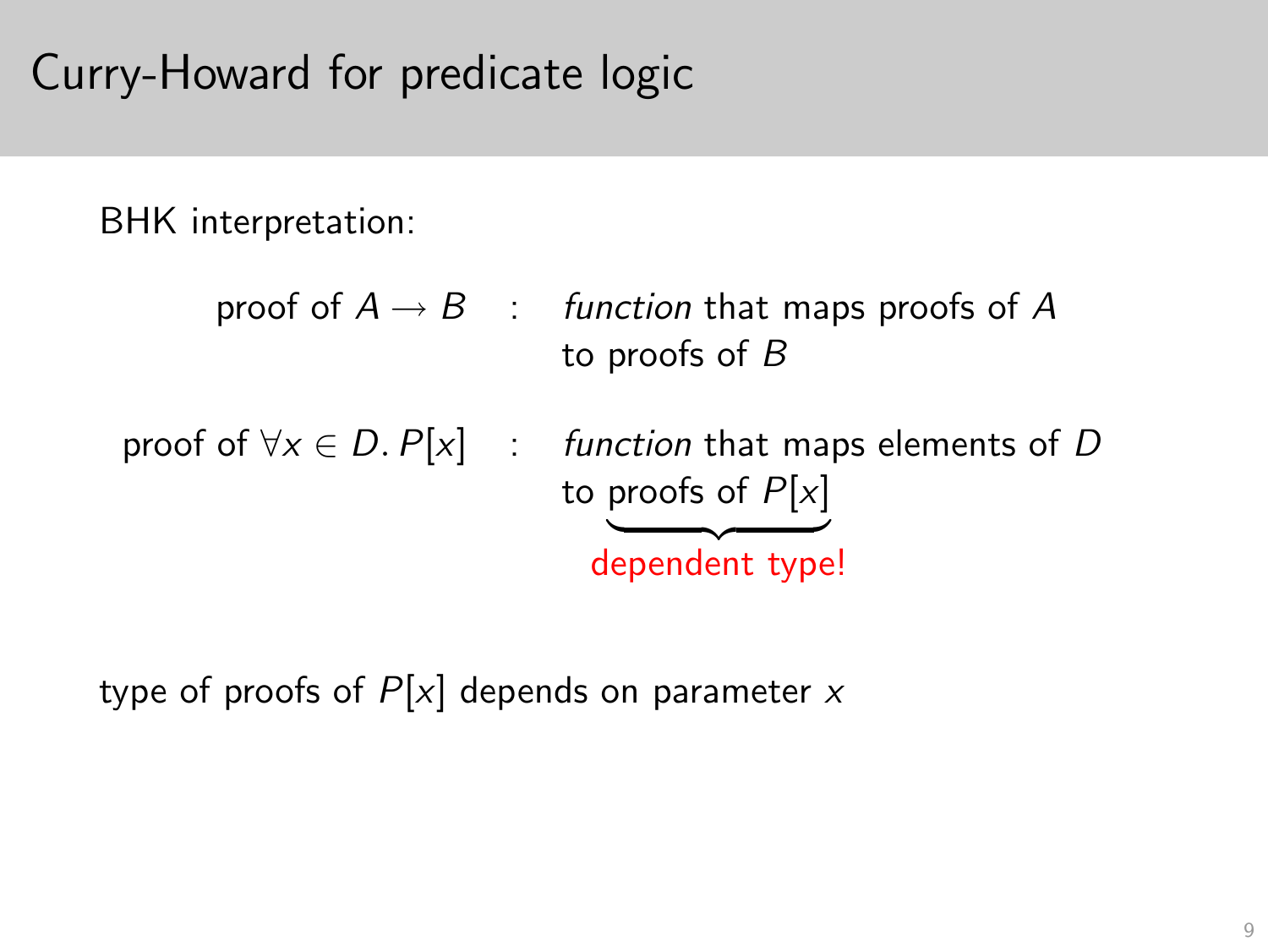# <span id="page-22-0"></span>dependent functions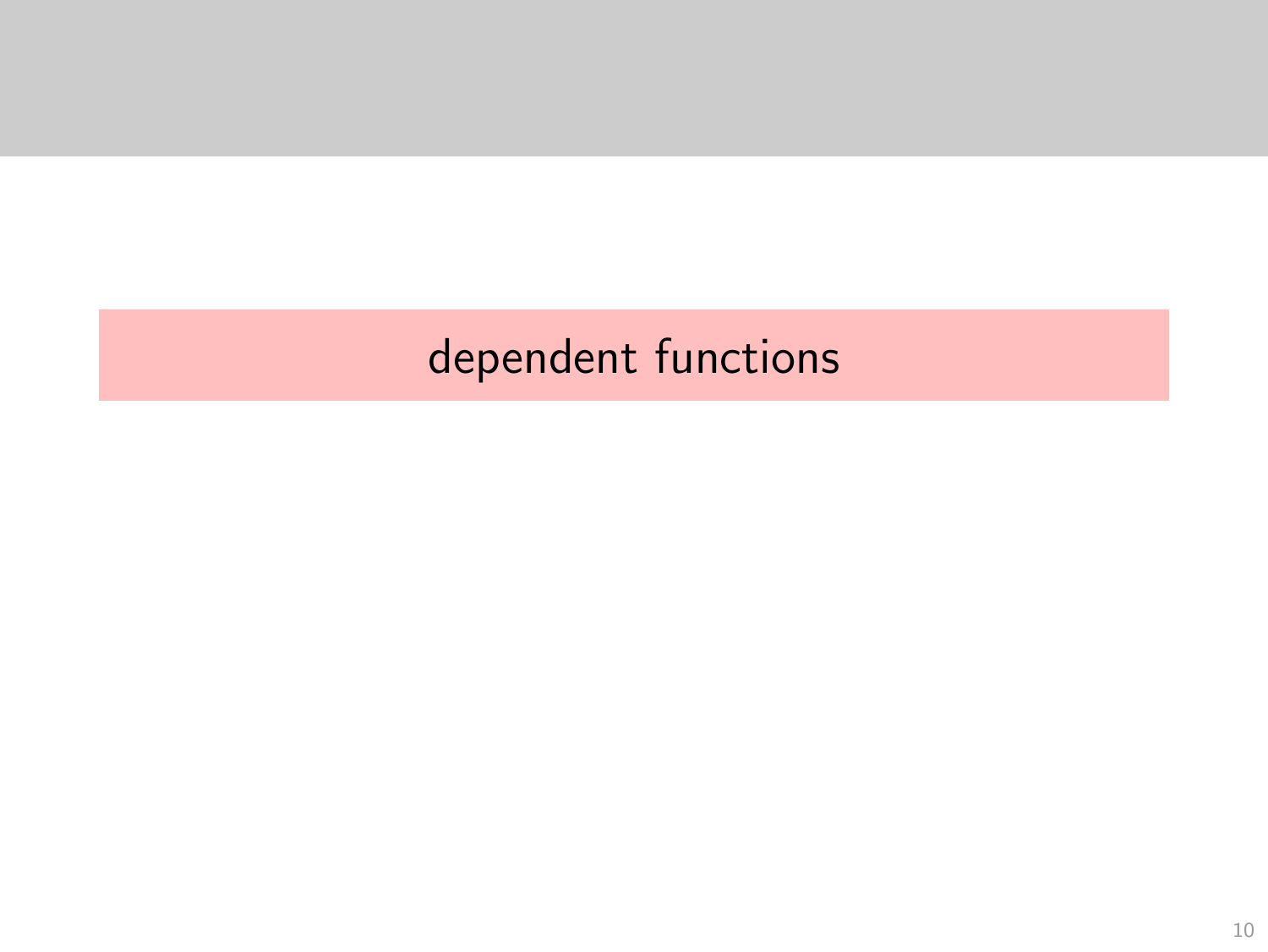### dependent lists

# <span id="page-23-0"></span>vec  $n =$  type of vectors of length n of natural numbers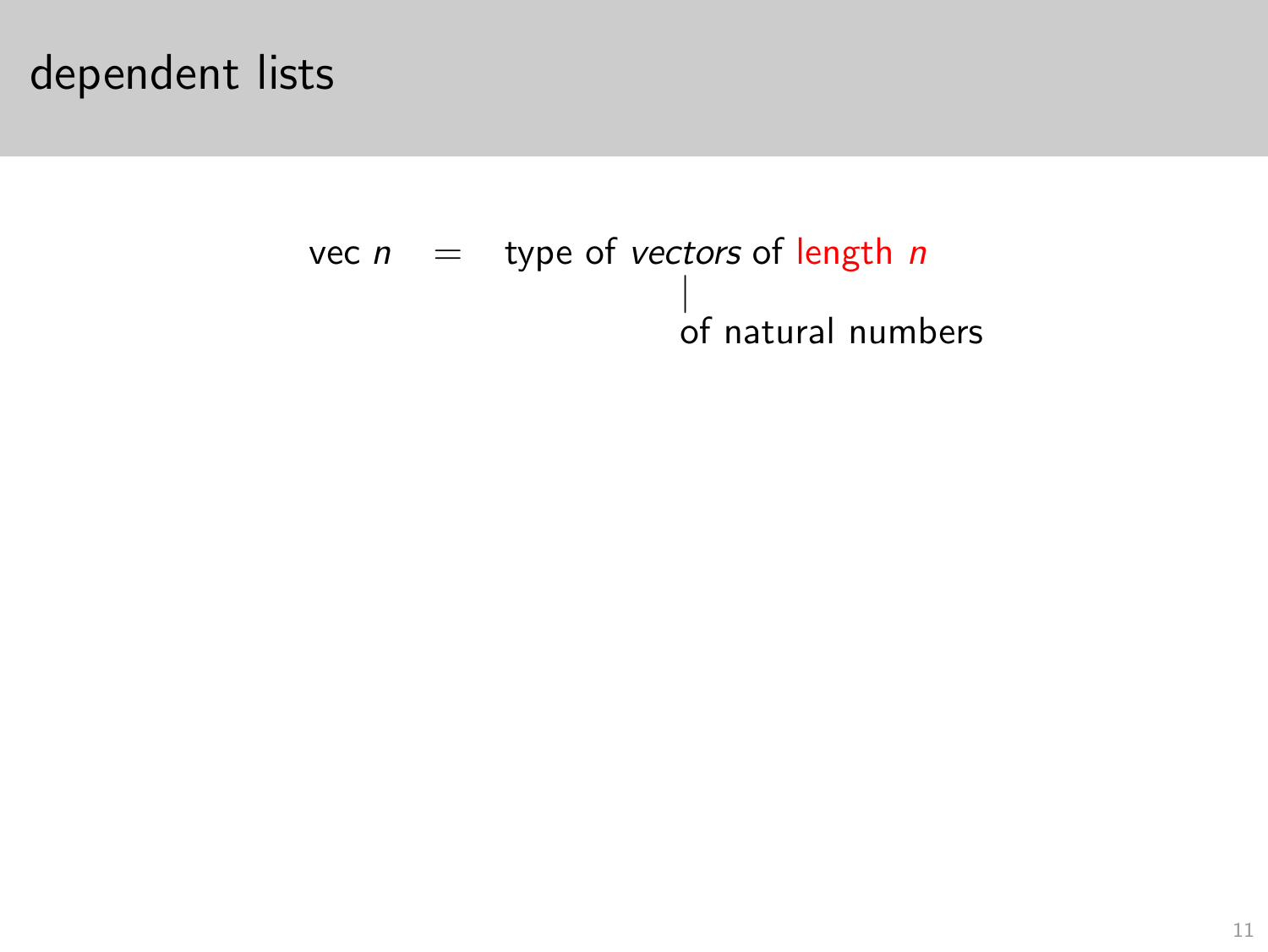### dependent lists

# vec  $n =$  type of vectors of length n of natural numbers

<span id="page-24-0"></span>zeroes  $n =$  the vector of zeroes of length n

$$
\begin{array}{rcl}\n\text{zeroes 0} & = & \langle \rangle \\
\text{zeroes 1} & = & \langle 0 \rangle \\
\text{zeroes 2} & = & \langle 0, 0 \rangle \\
\text{zeroes 3} & = & \langle 0, 0, 0 \rangle\n\end{array}
$$

 $\cdots$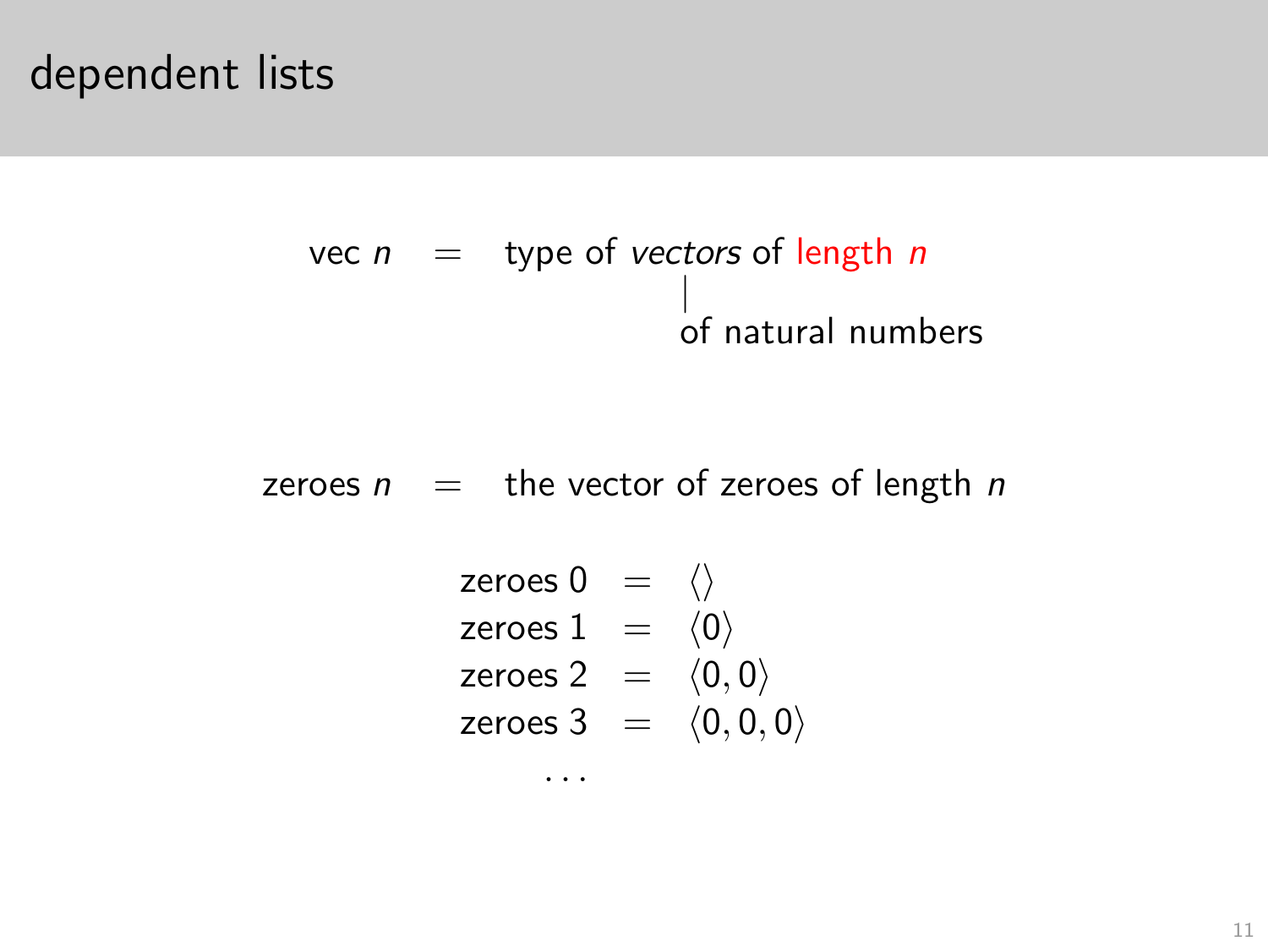<span id="page-25-0"></span>zeroes : nat  $\rightarrow$  vec *n*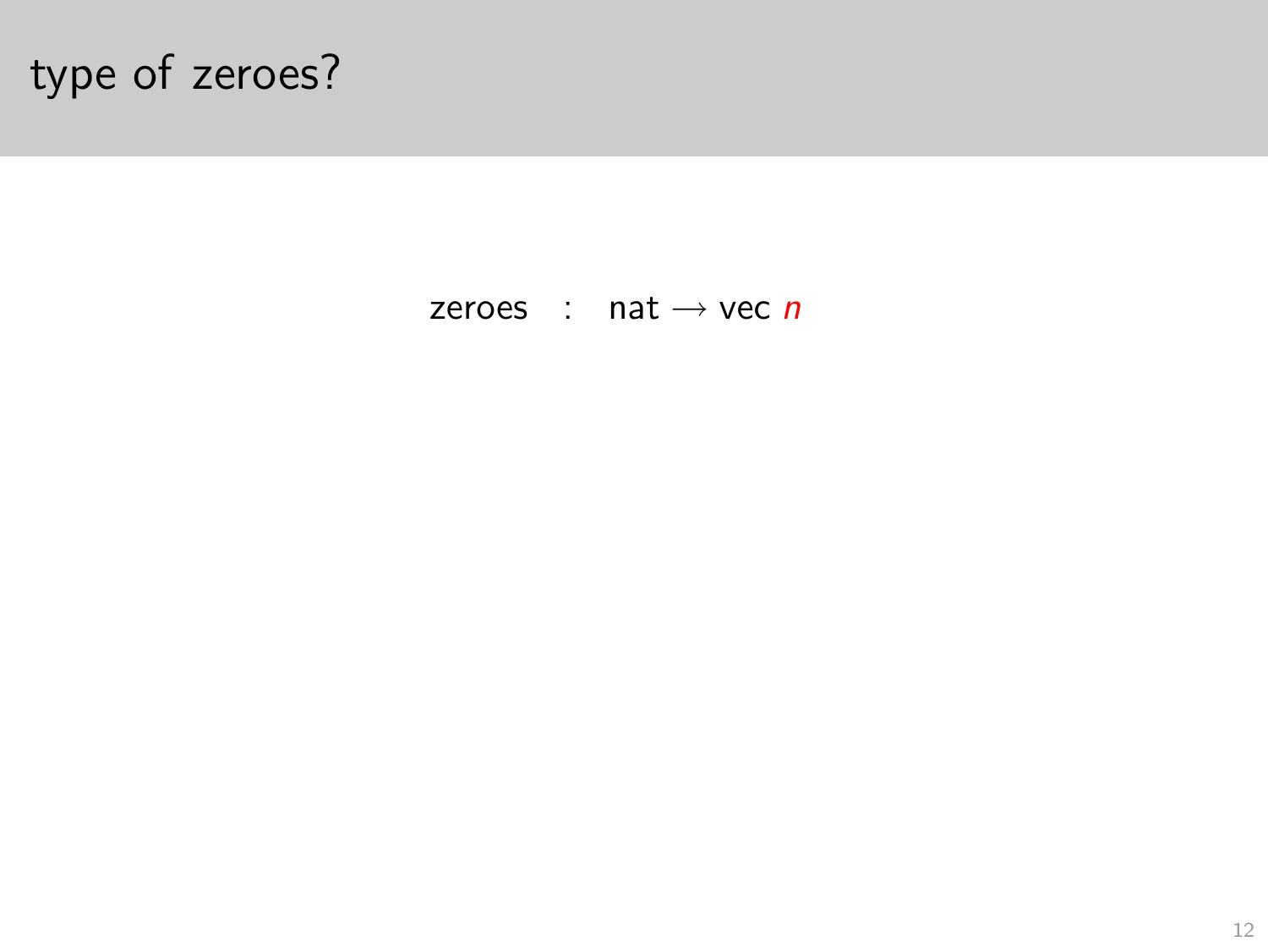<span id="page-26-0"></span>zeroes : nat  $\rightarrow$  vec *n*  $\begin{array}{c}\uparrow\\2\end{array}$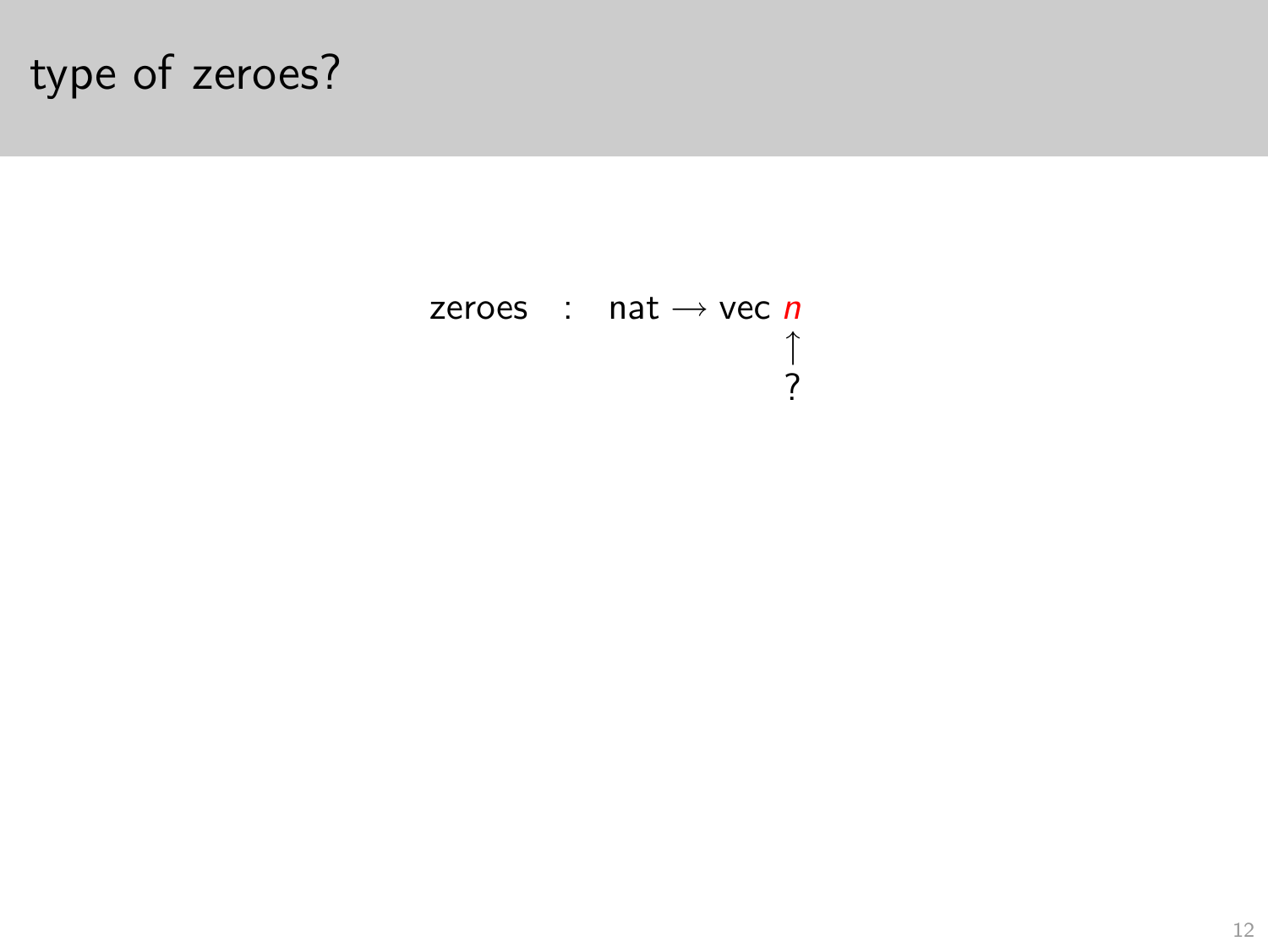zeroes : nat  $\rightarrow$  vec *n* ↑ ?

<span id="page-27-0"></span> $n$  in output type depends on input argument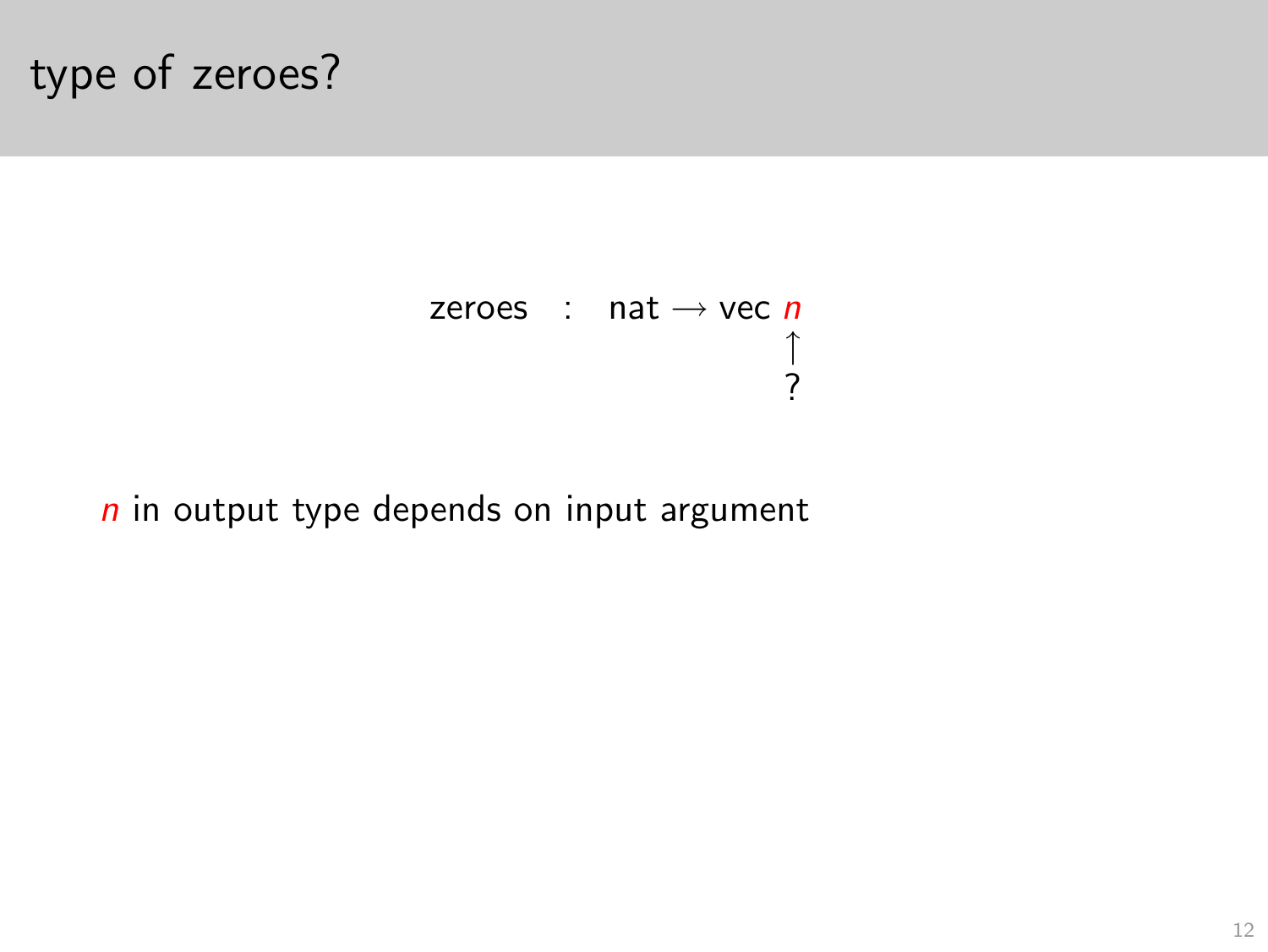zeroes : nat  $\rightarrow$  vec *n* ↑ ?

<span id="page-28-0"></span> $n$  in output type depends on input argument:

zeroes :  $\prod n$  : nat. vec *n*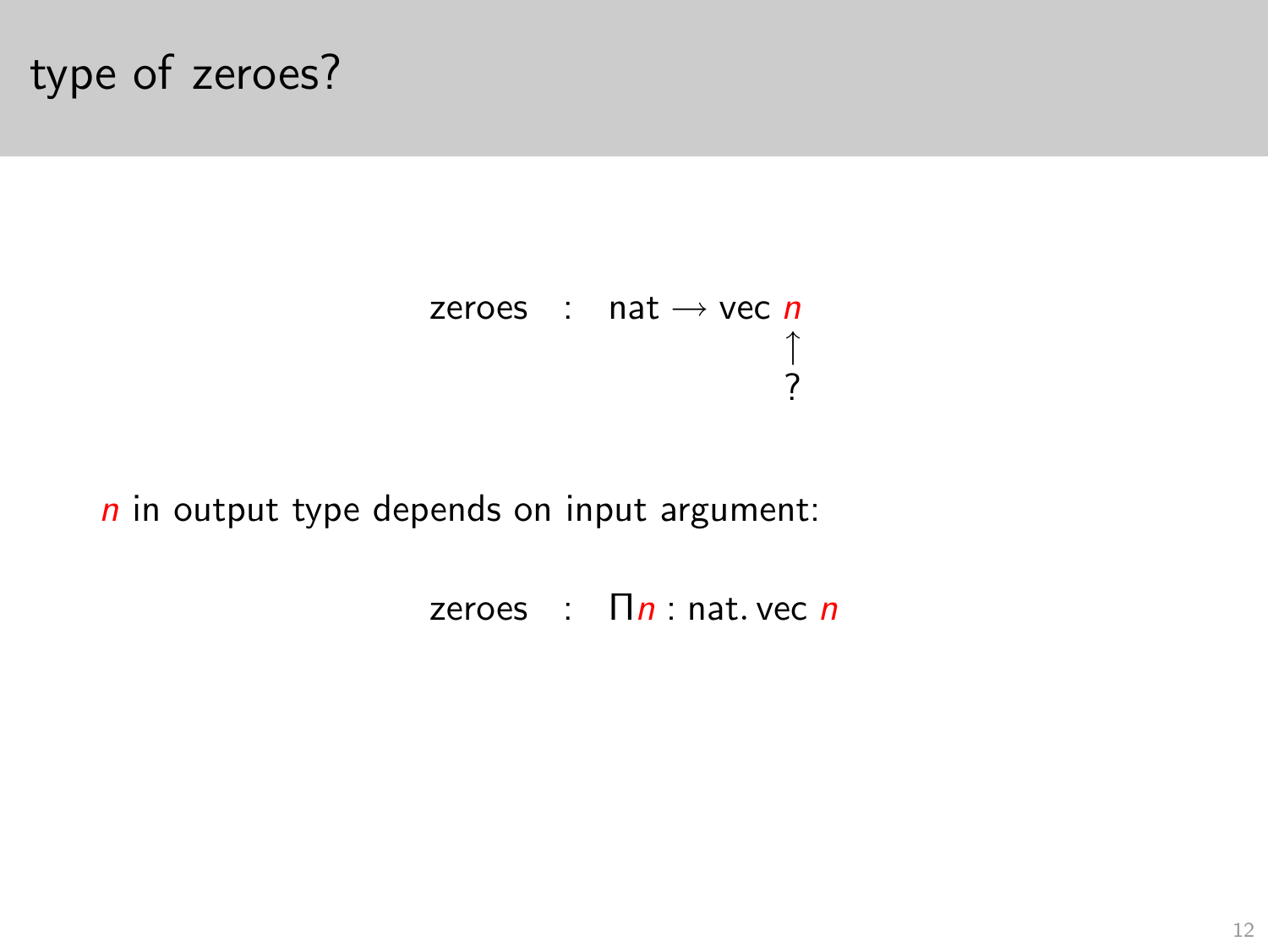## dependent product

<span id="page-29-0"></span> $=$  dependent function type

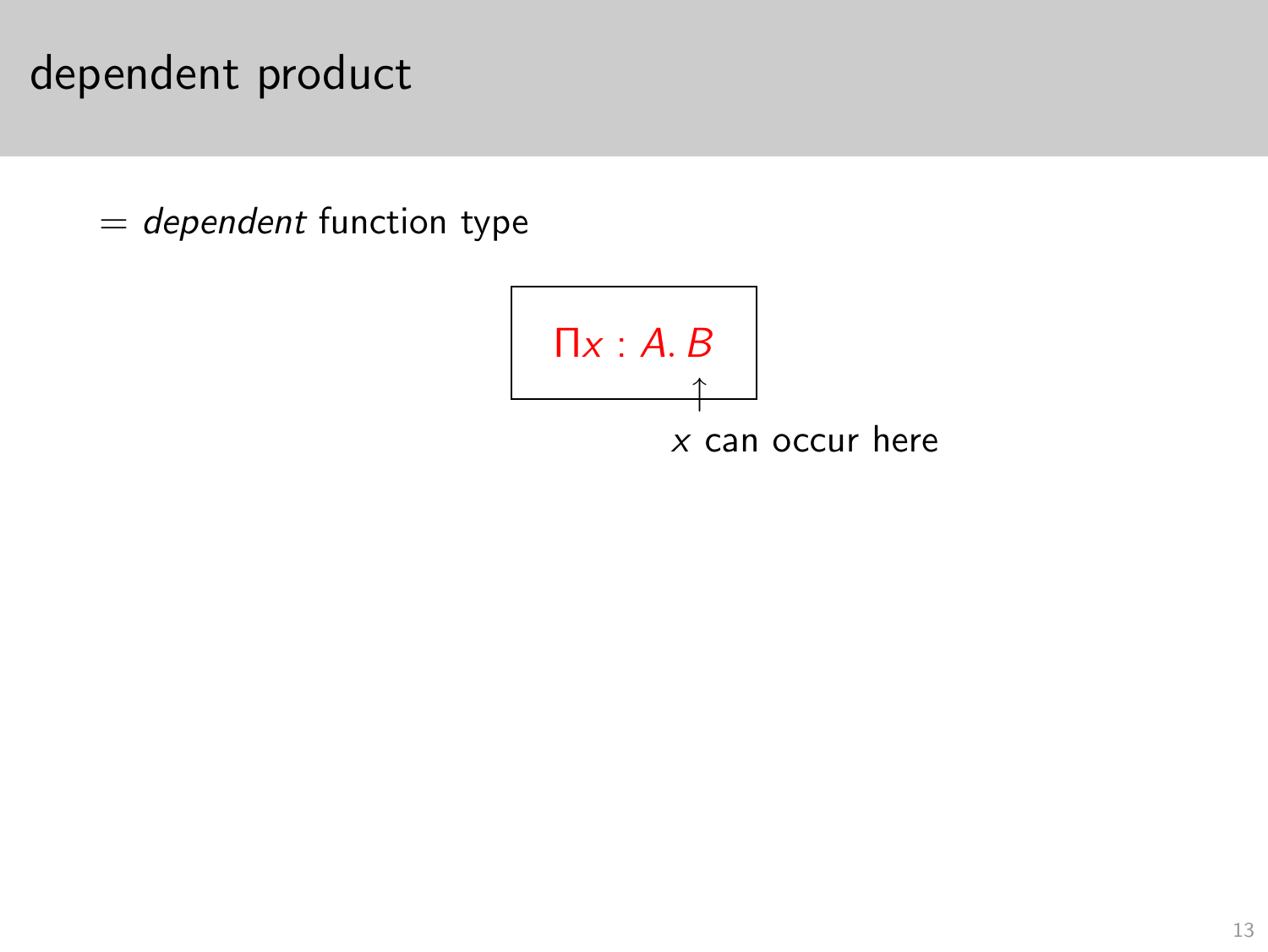### dependent product

 $=$  dependent function type



<span id="page-30-0"></span>non-dependent function type now becomes abbreviation:

 $A \rightarrow B$  :=  $\Pi x : A, B$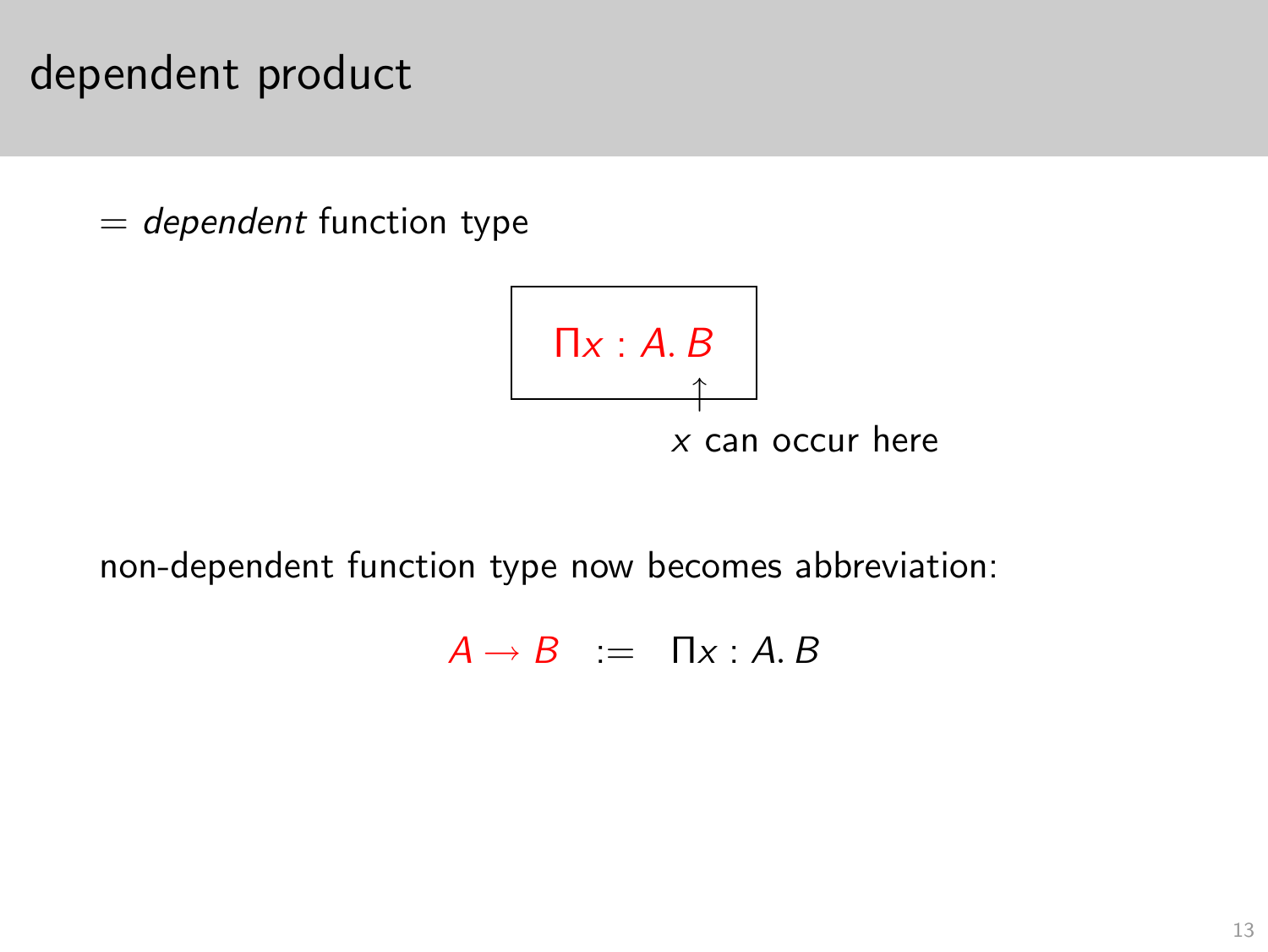### dependent product

 $=$  dependent function type



<span id="page-31-0"></span>non-dependent function type now becomes abbreviation:

 $A \rightarrow B$  :=  $\prod x:A.B$ if  $x$  does not occur in  $B$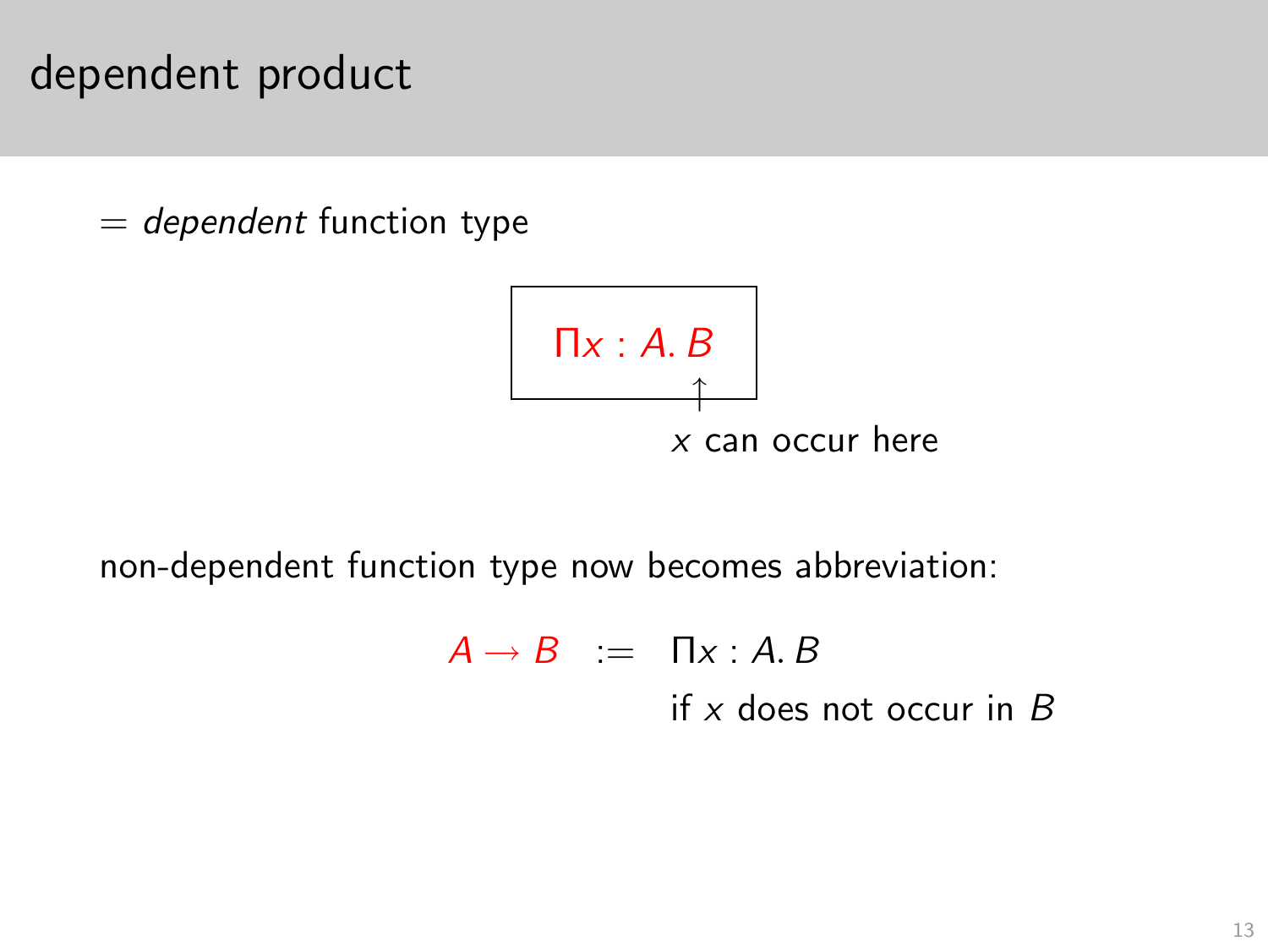# <span id="page-32-0"></span> $\lambda P$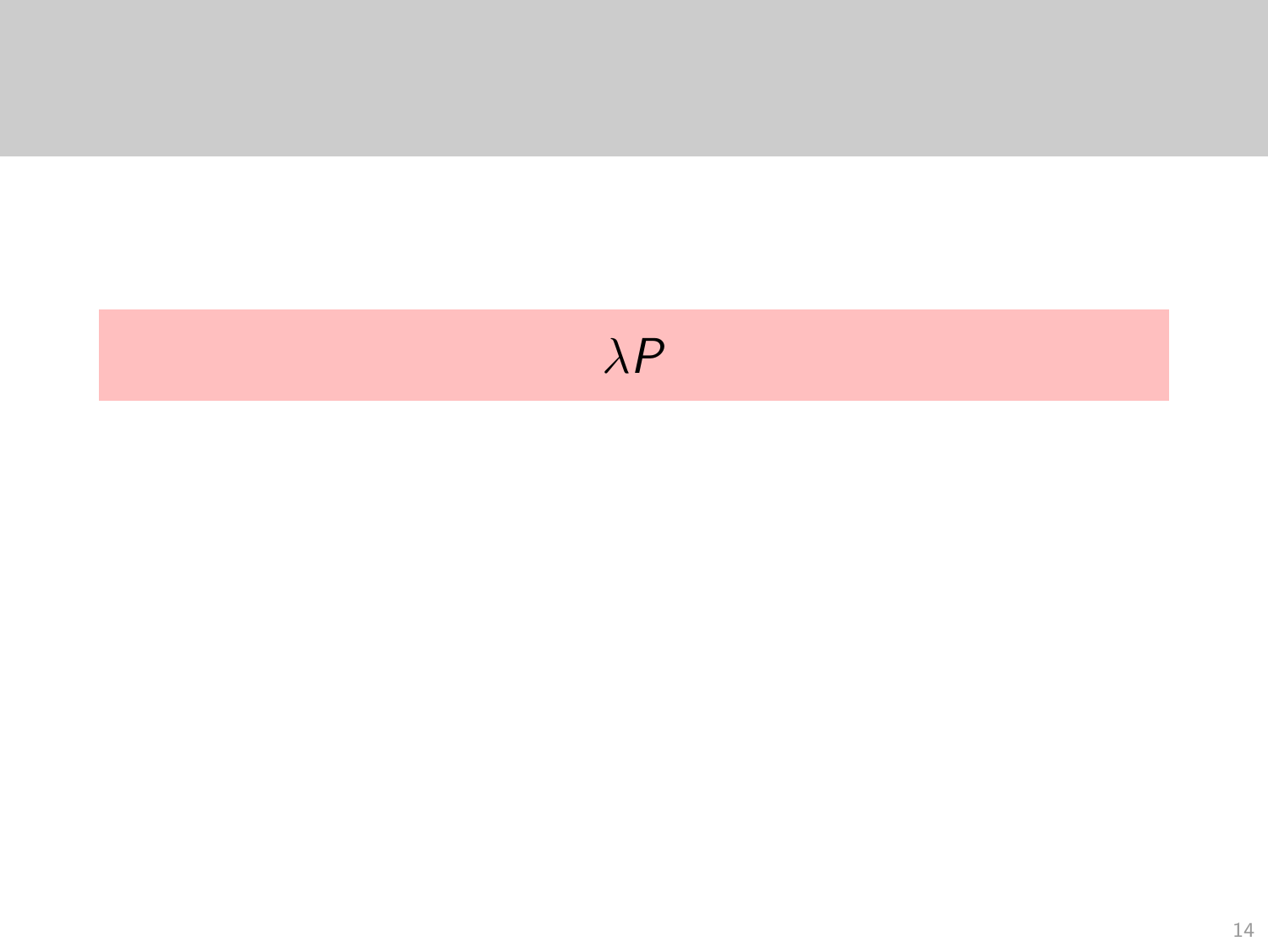<span id="page-33-0"></span>extend  $\lambda \rightarrow$  with dependent types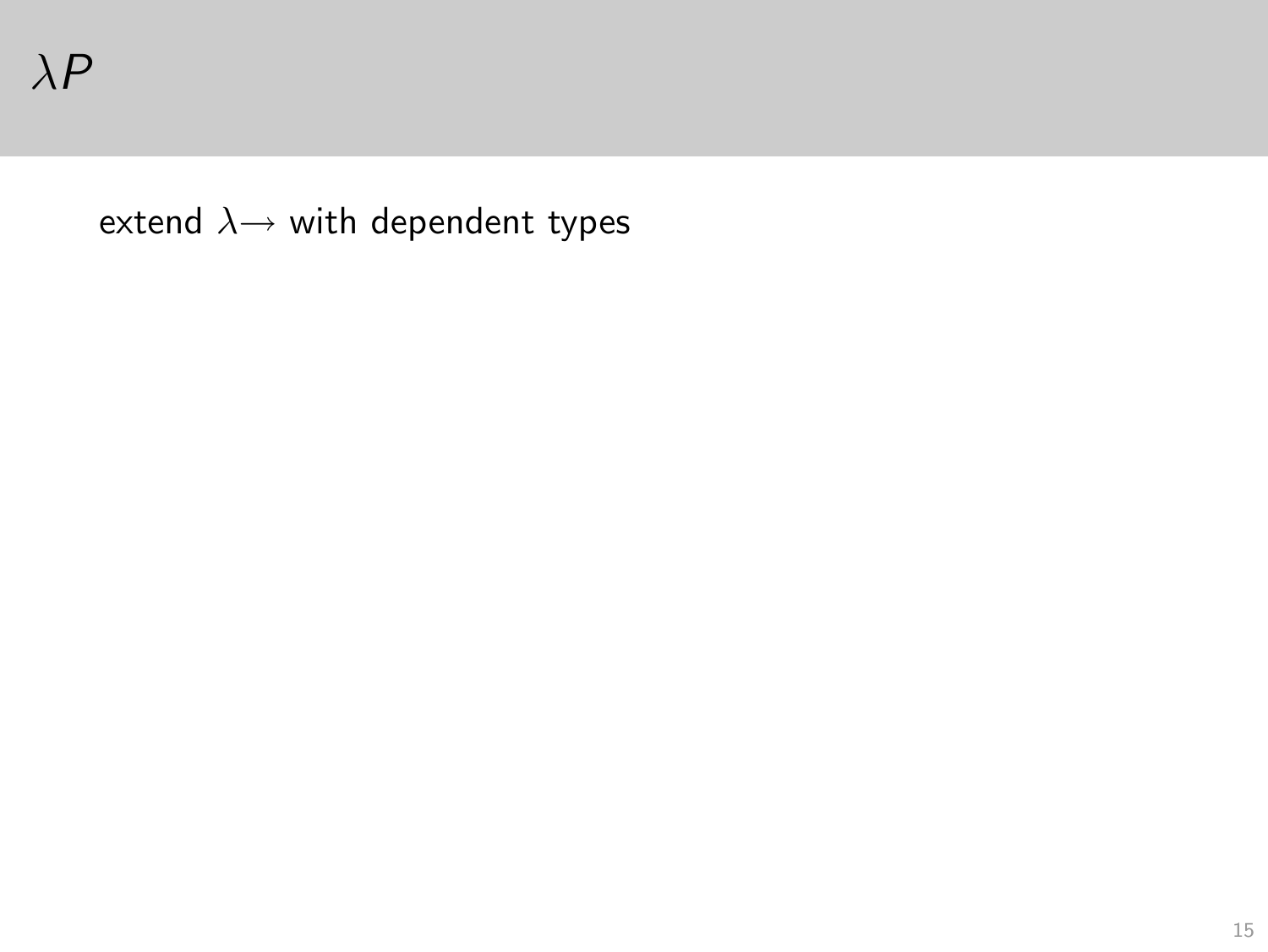extend  $\lambda \rightarrow$  with dependent types

#### syntax

- $\blacksquare$  terms
- um types
- contexts
- udgments
- <span id="page-34-0"></span> $rules$ 
	- 7 rules instead of 3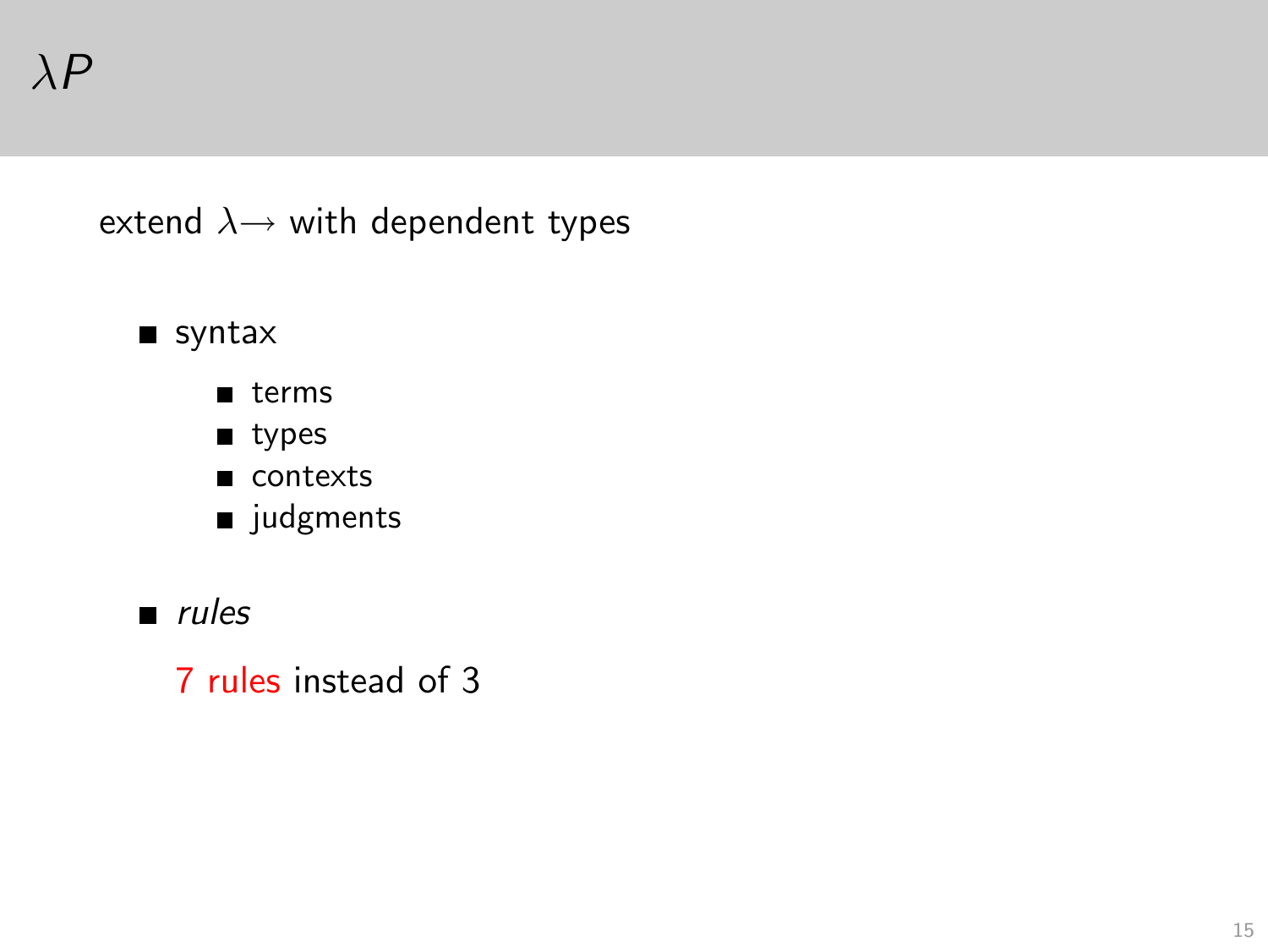extend  $\lambda \rightarrow$  with dependent types



- terms become unified! types
- contexts
- udgments
- $rules$

<span id="page-35-0"></span>7 rules instead of 3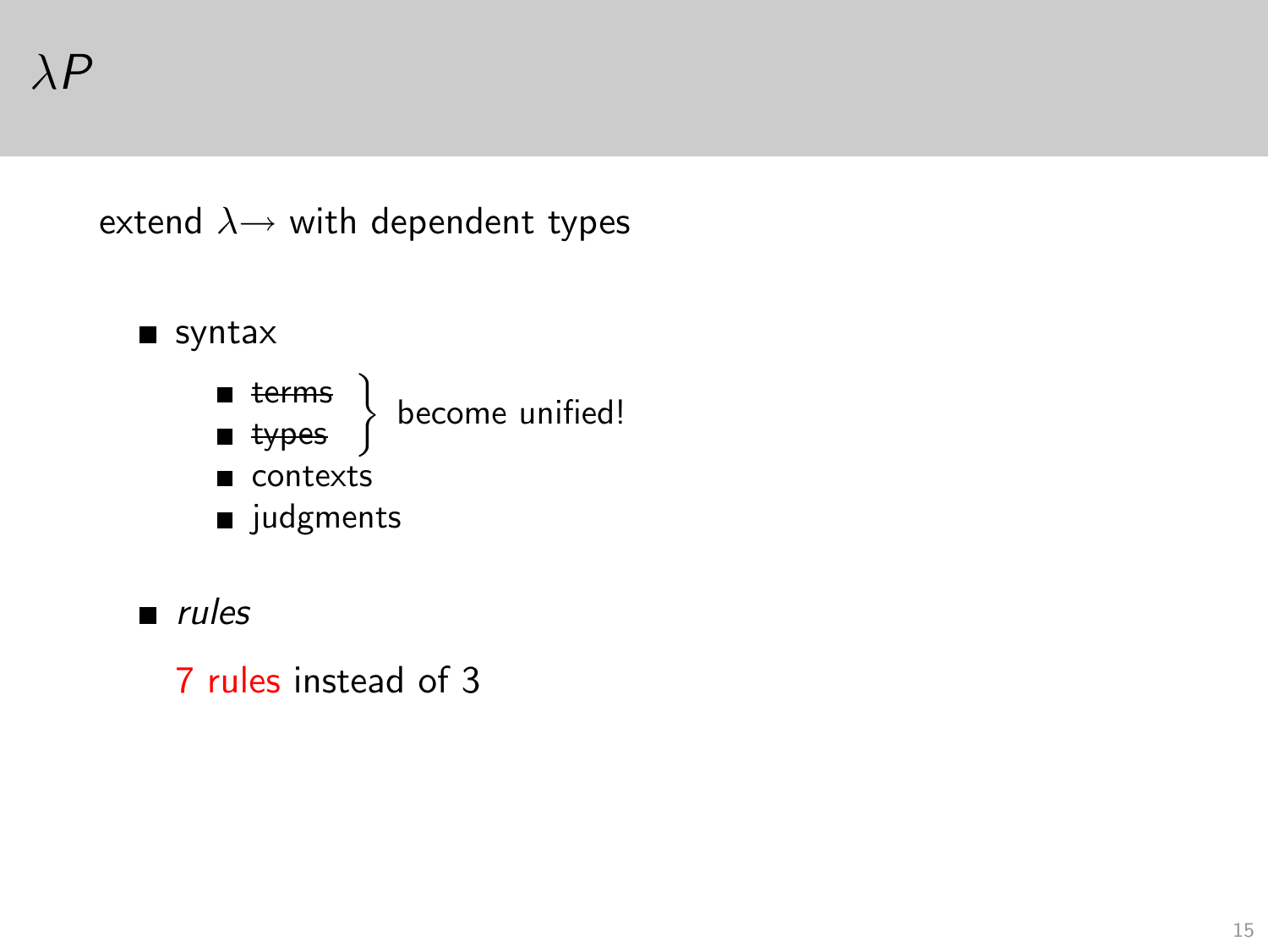<span id="page-36-0"></span>grammar of pseudo-terms

$$
M ::= x | (MM) | (\lambda x : M. M)
$$

$$
| (Tx : M. M) | * | \Box
$$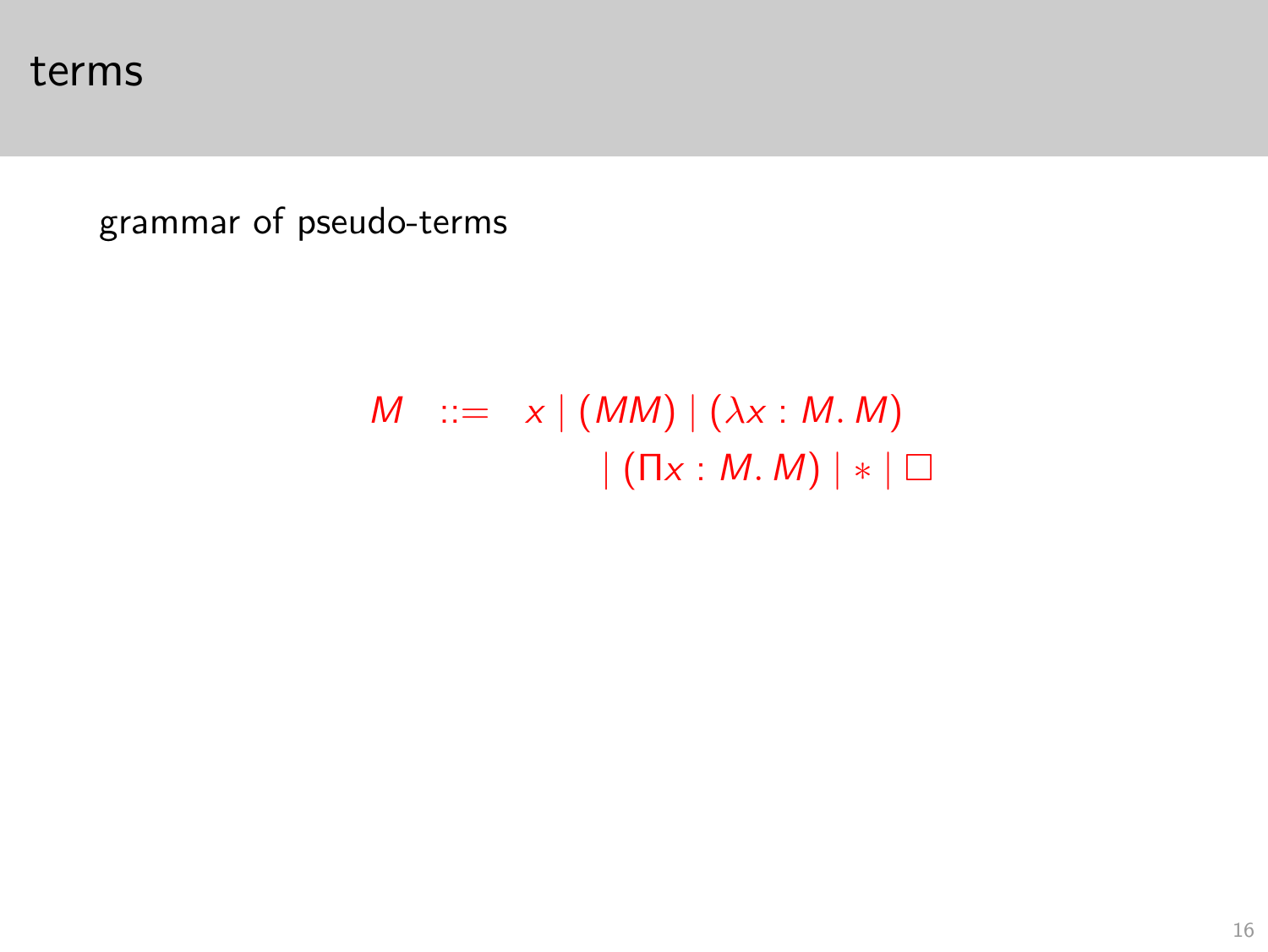grammar of pseudo-terms

<span id="page-37-0"></span>
$$
M ::= x | (MM) | (\lambda x : M.M)
$$
  
 
$$
| (Tx : M.M) | * | \square
$$
  
 
$$
M, N, A, B, ...
$$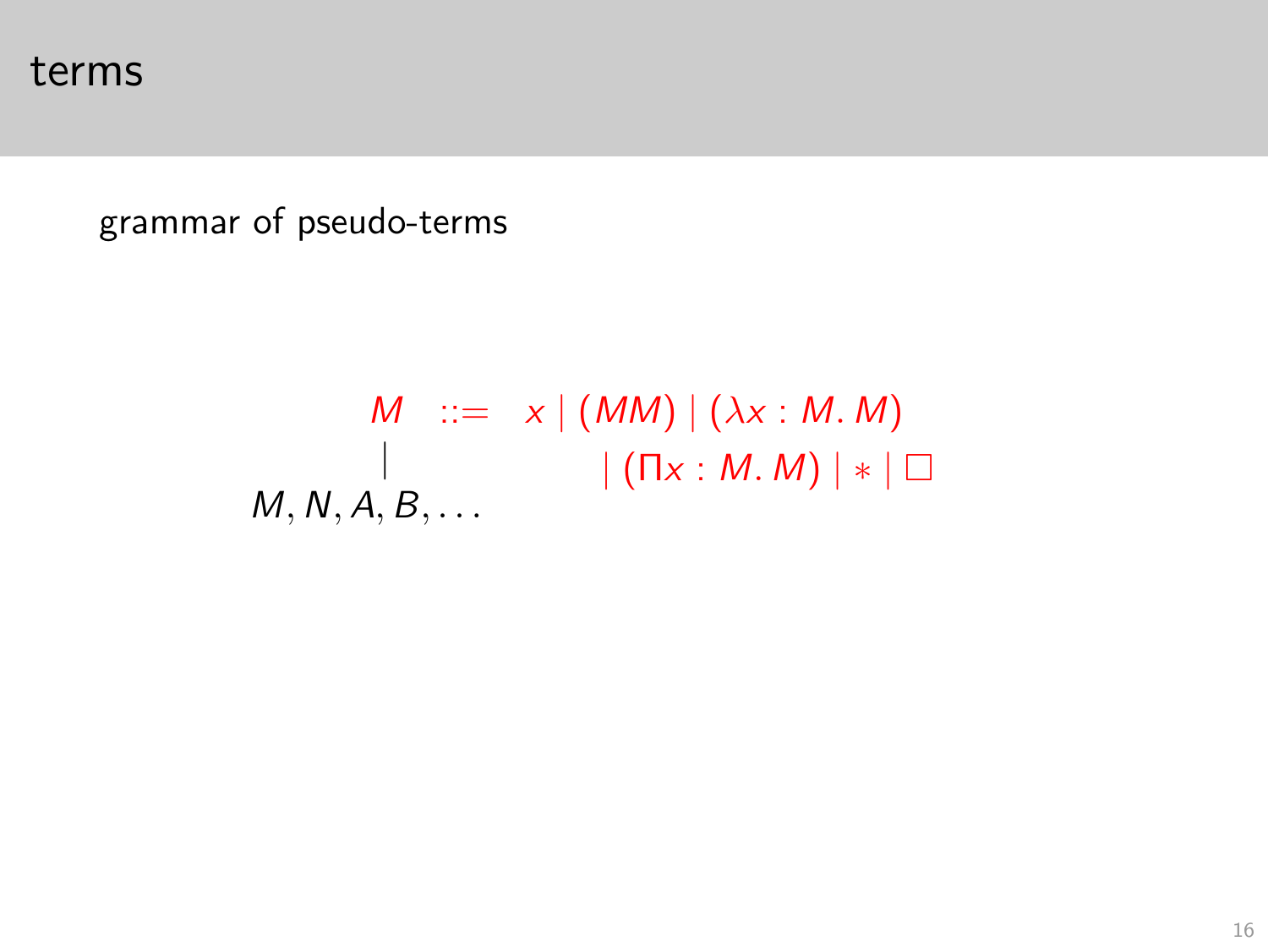#### <span id="page-38-0"></span>grammar of pseudo-terms

both object and type variables! |  $M$  ::=  $x | (MM) | (\lambda x : M. M)$  $|$  (Πx : M, M) | ∗ | □  $M, N, A, B, \ldots$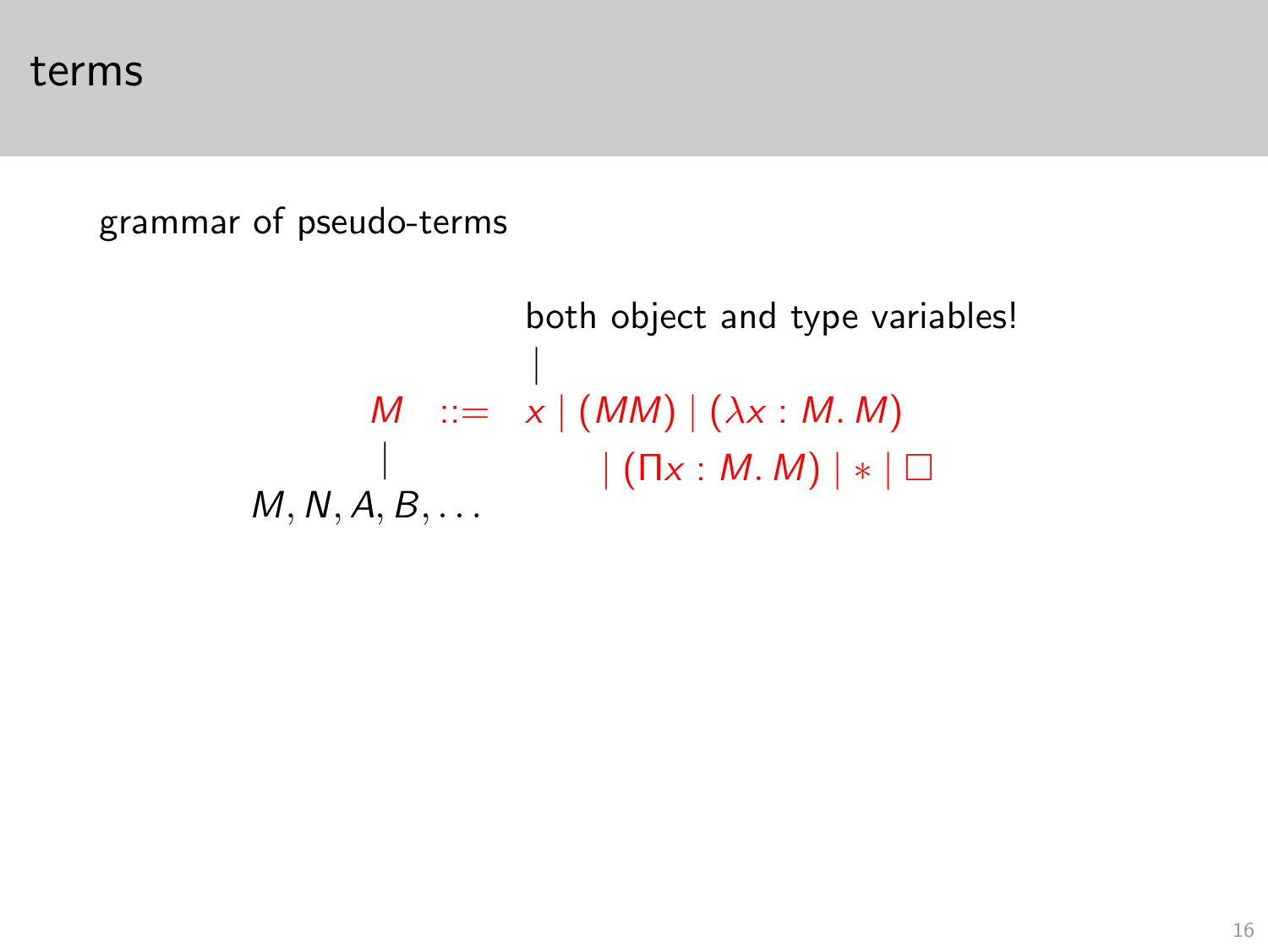#### grammar of pseudo-terms

both object and type variables! |  $M$  ::=  $x | (MM) | (\lambda x : M. M)$  $|$  (Πx : M, M) | ∗ | □  $M, N, A, B, \ldots$ 

<span id="page-39-0"></span>sorts:

$$
s \ ::= \ * \ | \ \Box
$$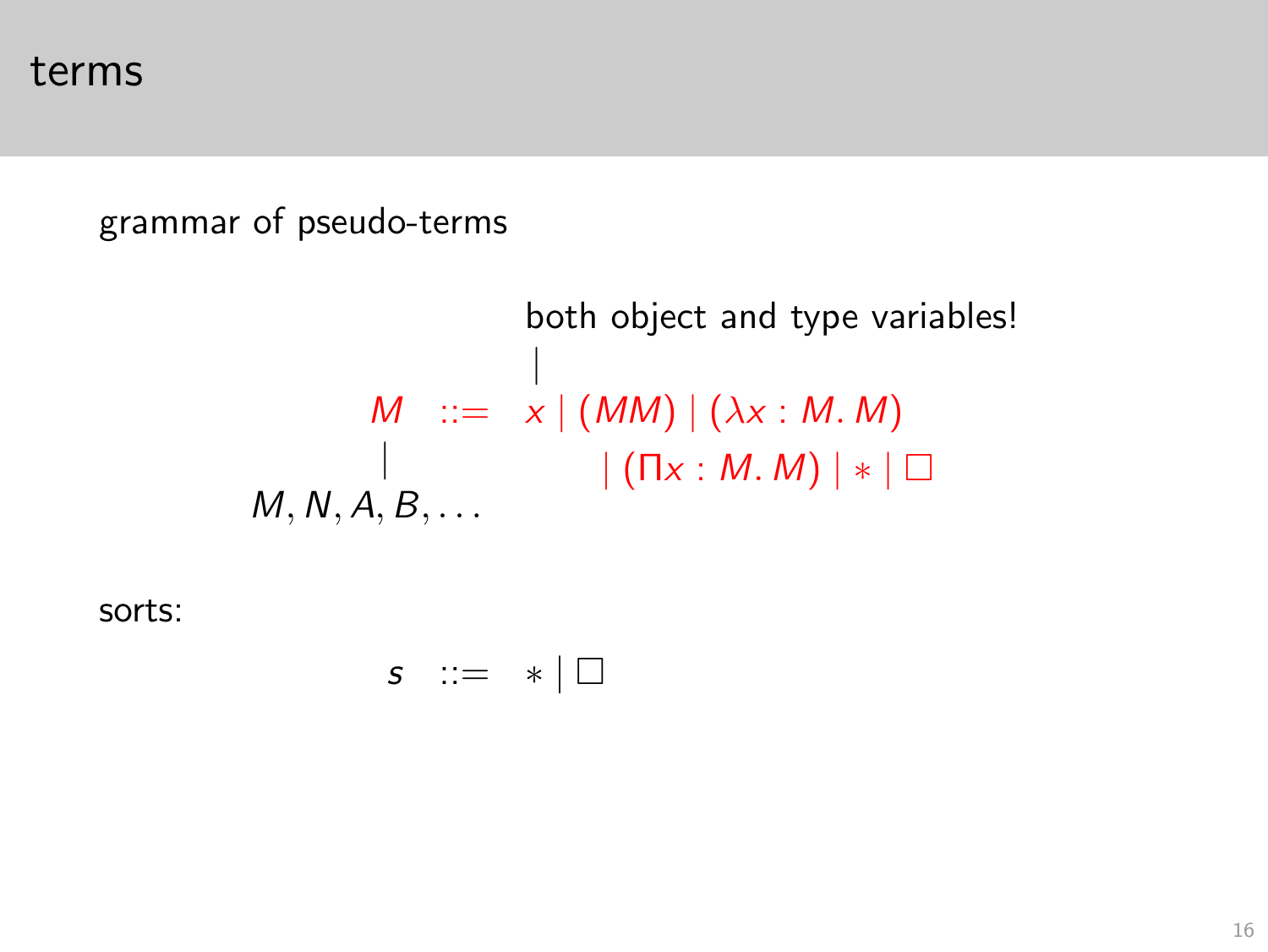#### grammar of pseudo-terms

both object and type variables! |  $M$  ::=  $x | (MM) | (\lambda x : M. M)$  $|$  (Πx : M, M) | ∗ | □  $M, N, A, B, \ldots$ 

<span id="page-40-0"></span>sorts:

$$
\begin{array}{ccc}\n s & ::= & * | \Box \\
 & & | & \\
 s, s', s_1, s_2, \ldots\n\end{array}
$$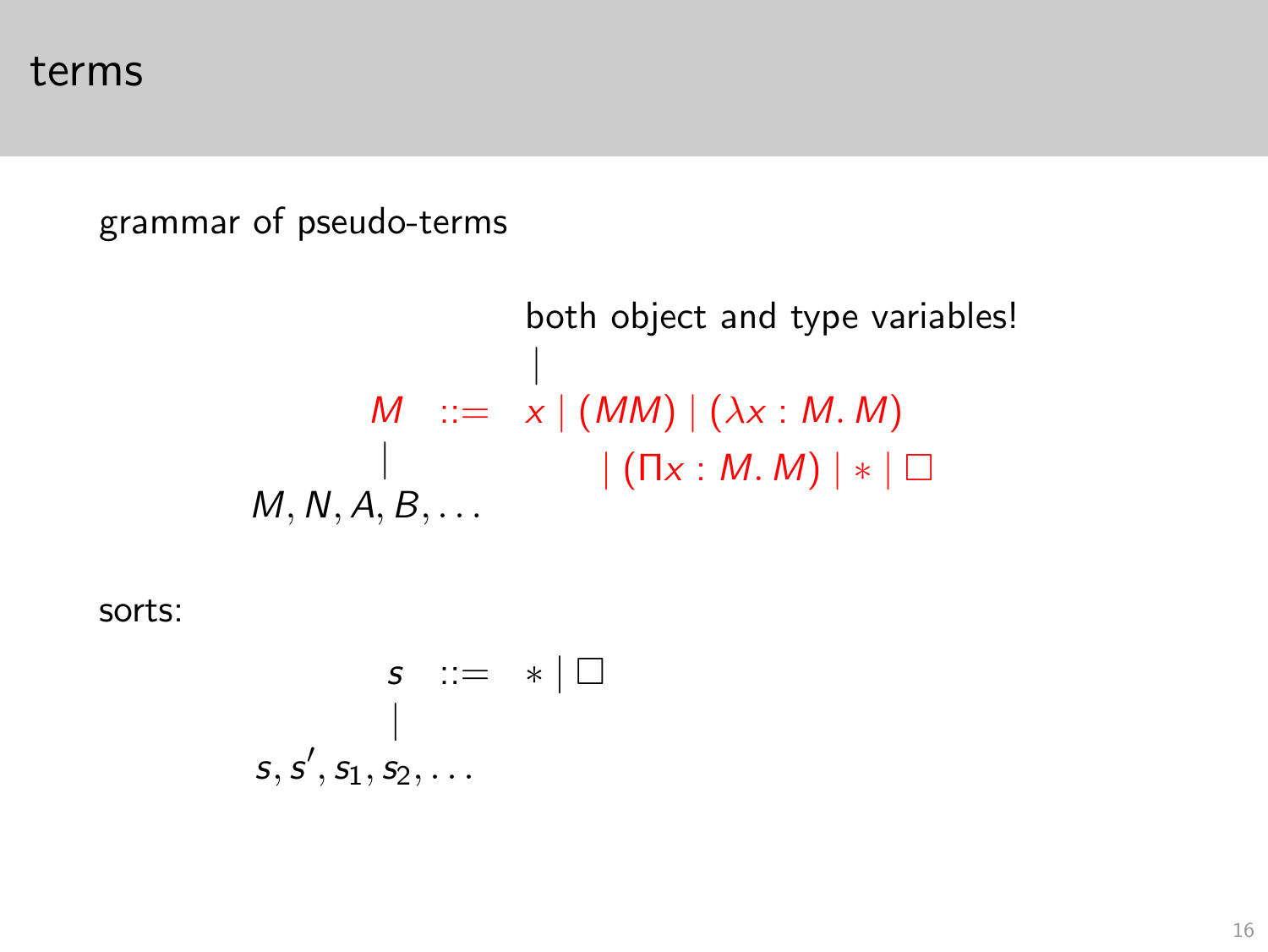#### grammar of pseudo-terms

both object and type variables! |  $M$  ::=  $x | (MM) | (\lambda x : M. M)$  $|$  (Πx : M, M) | ∗ | □  $M, N, A, B, \ldots$ 

<span id="page-41-0"></span>sorts:

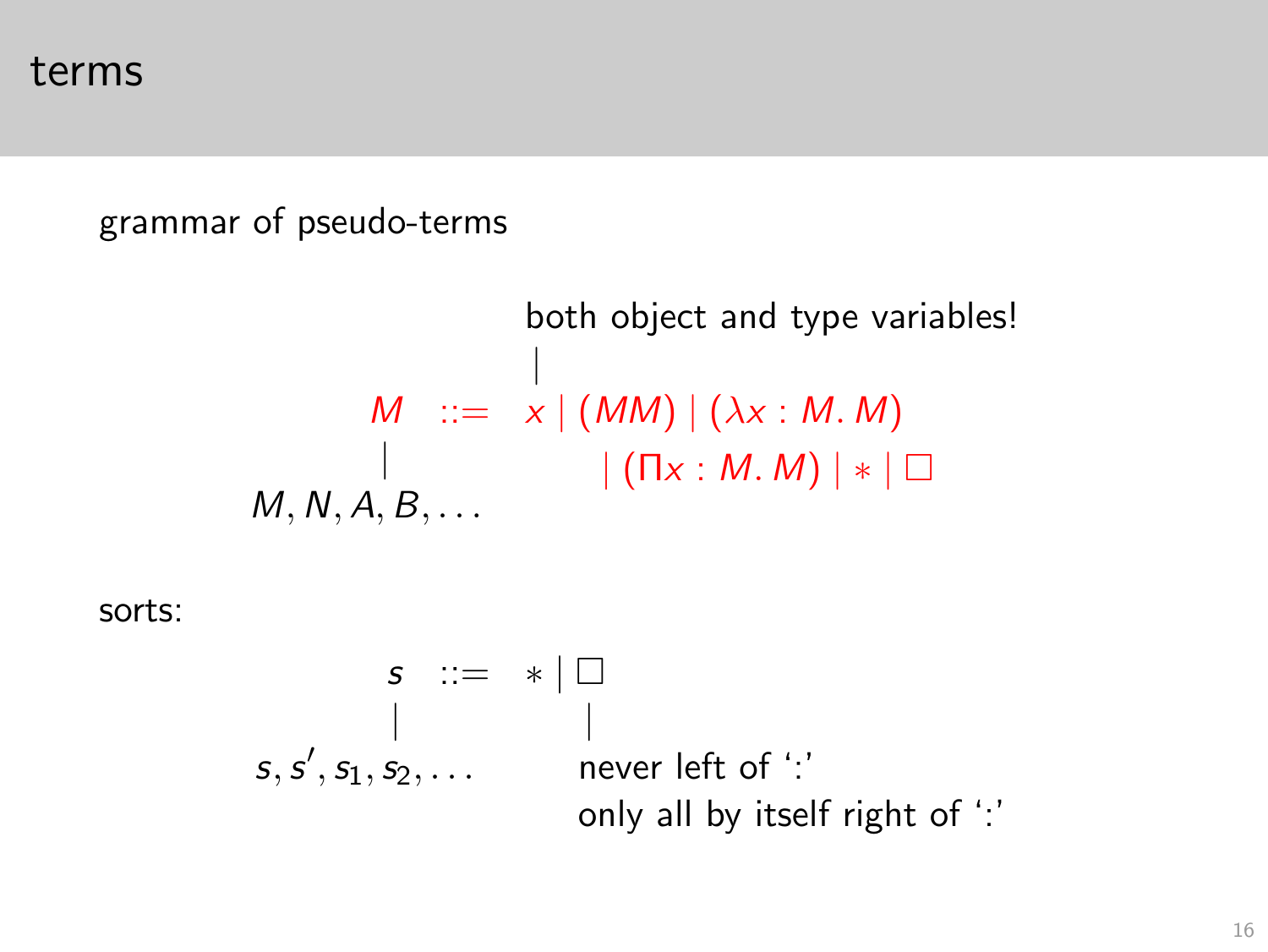rules

#### $\blacksquare$   $\lambda \rightarrow$

3 rules, one for every term constructor

$$
x \mid MM \mid \lambda x : M. M
$$

#### $\blacksquare$   $\lambda$ P

 $5 + 2 = 7$  rules: one for every term constructor

 $x \mid MM \mid \lambda x : M. M \mid \Pi x : M. M \mid *$ 

but:

- $\blacksquare$  two for typing variables from a context
- <span id="page-42-0"></span>conversion rule for  $=$ <sub>β</sub> on dependent type arguments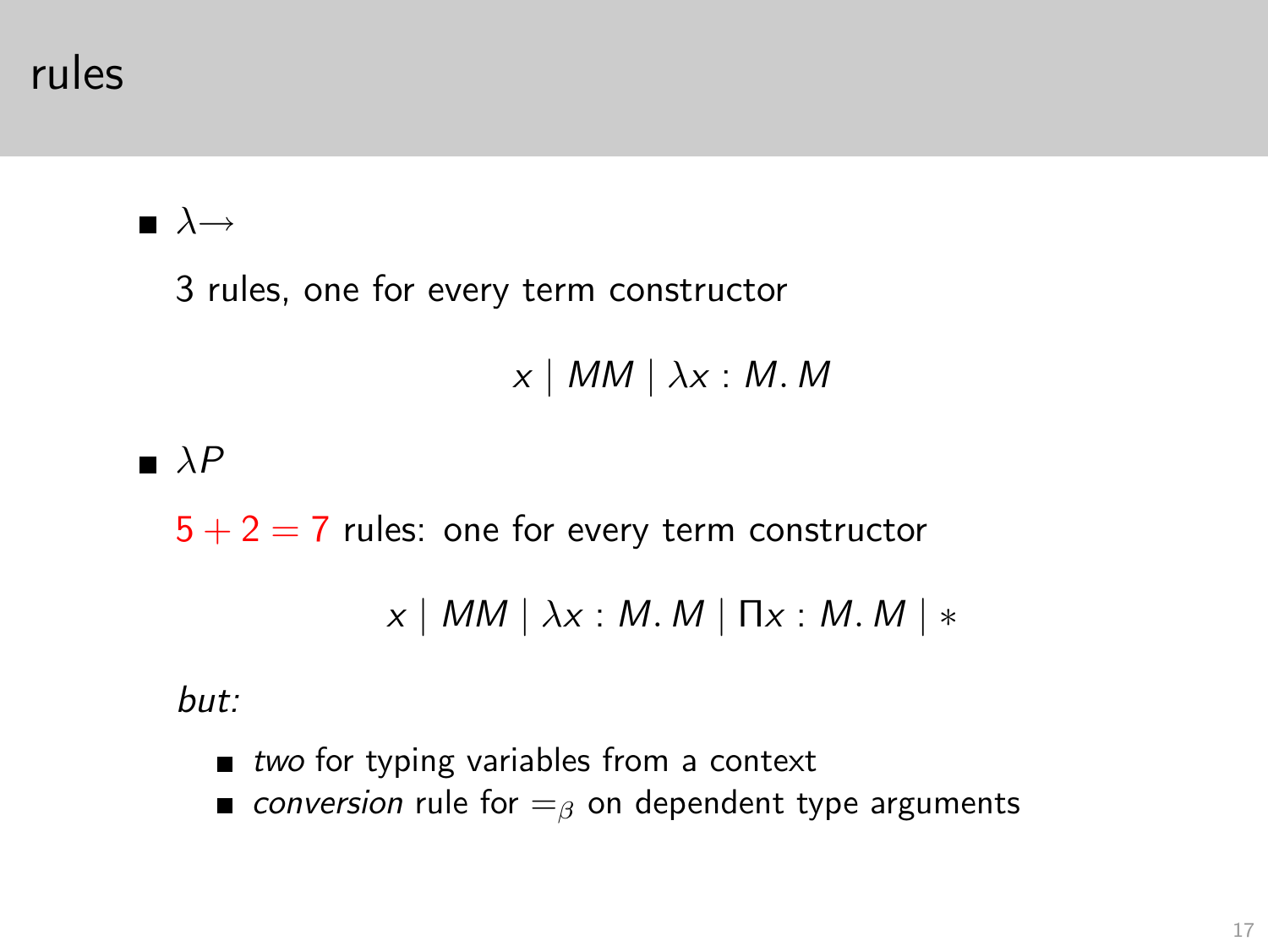# judgments

order of variables in context now matters:

$$
\underbrace{x_1 : A_1, \ldots, x_n : A_n}_{\text{no longer set but list}} \vdash M : B
$$

<span id="page-43-0"></span> $x_i$  can occur in  $A_j$  if  $i < j$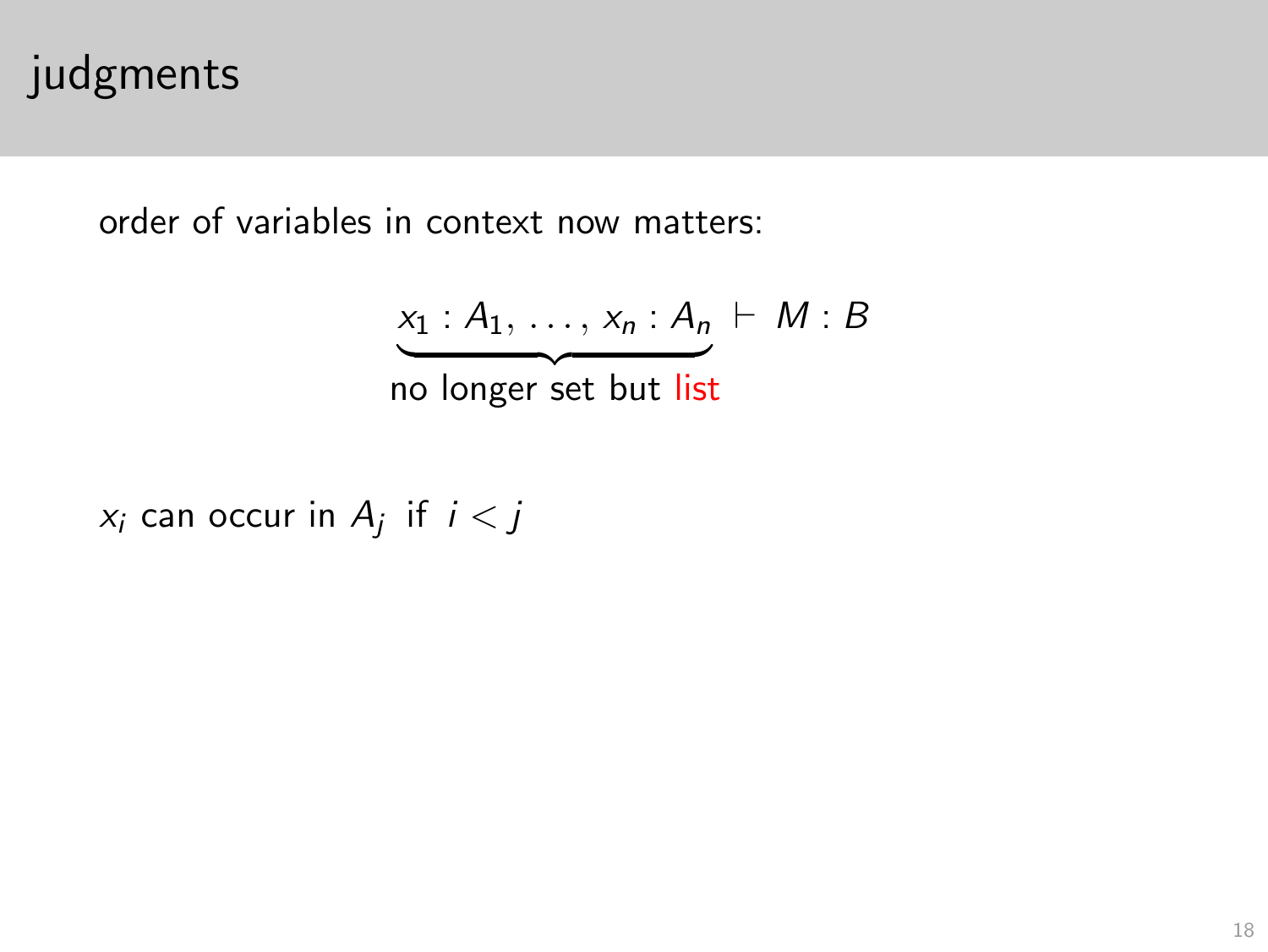# rule 1: start rule

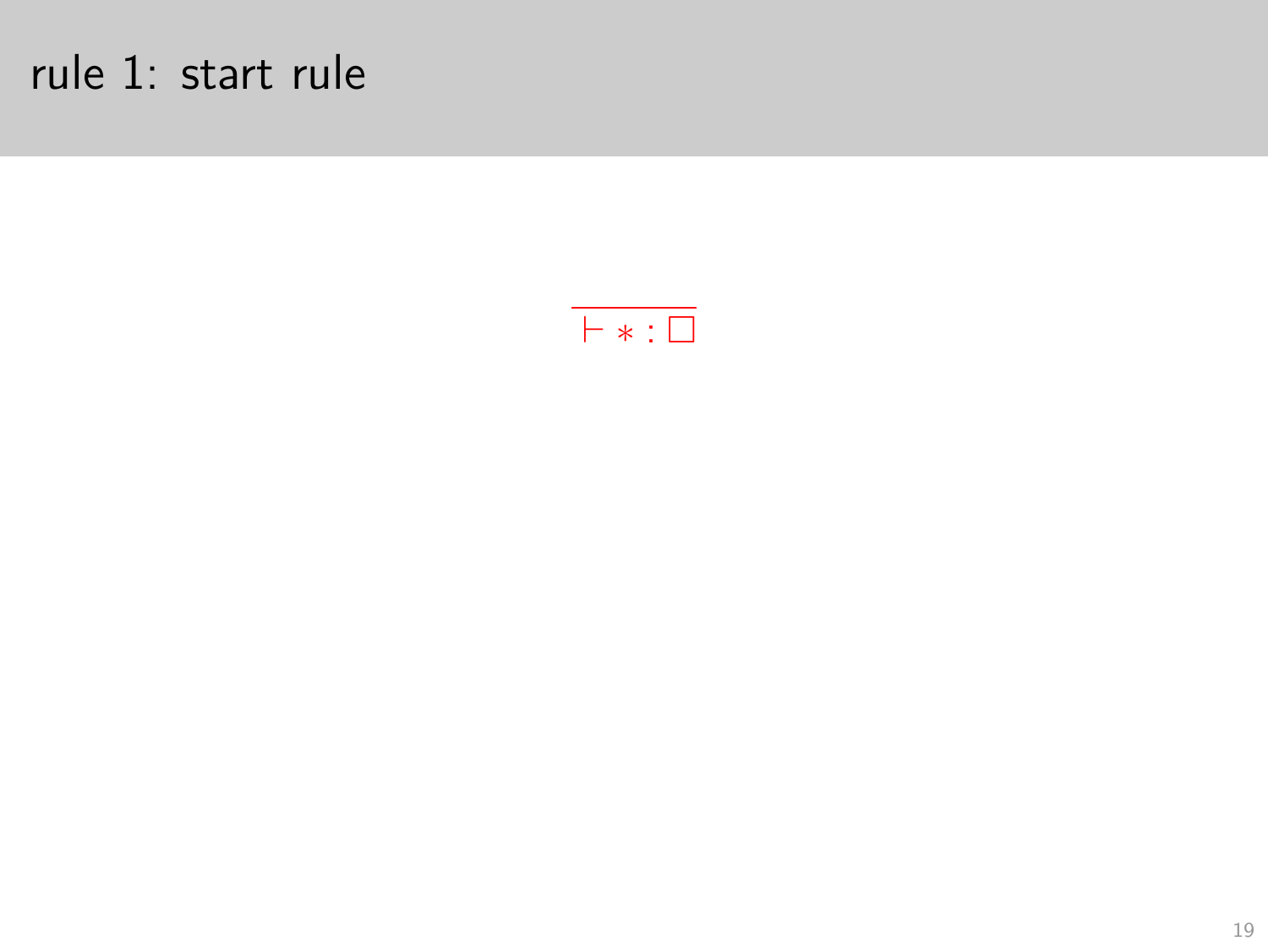

no  $\lambda \rightarrow$  counterpart only  $\lambda P$  rule without antecedents also called axiom rule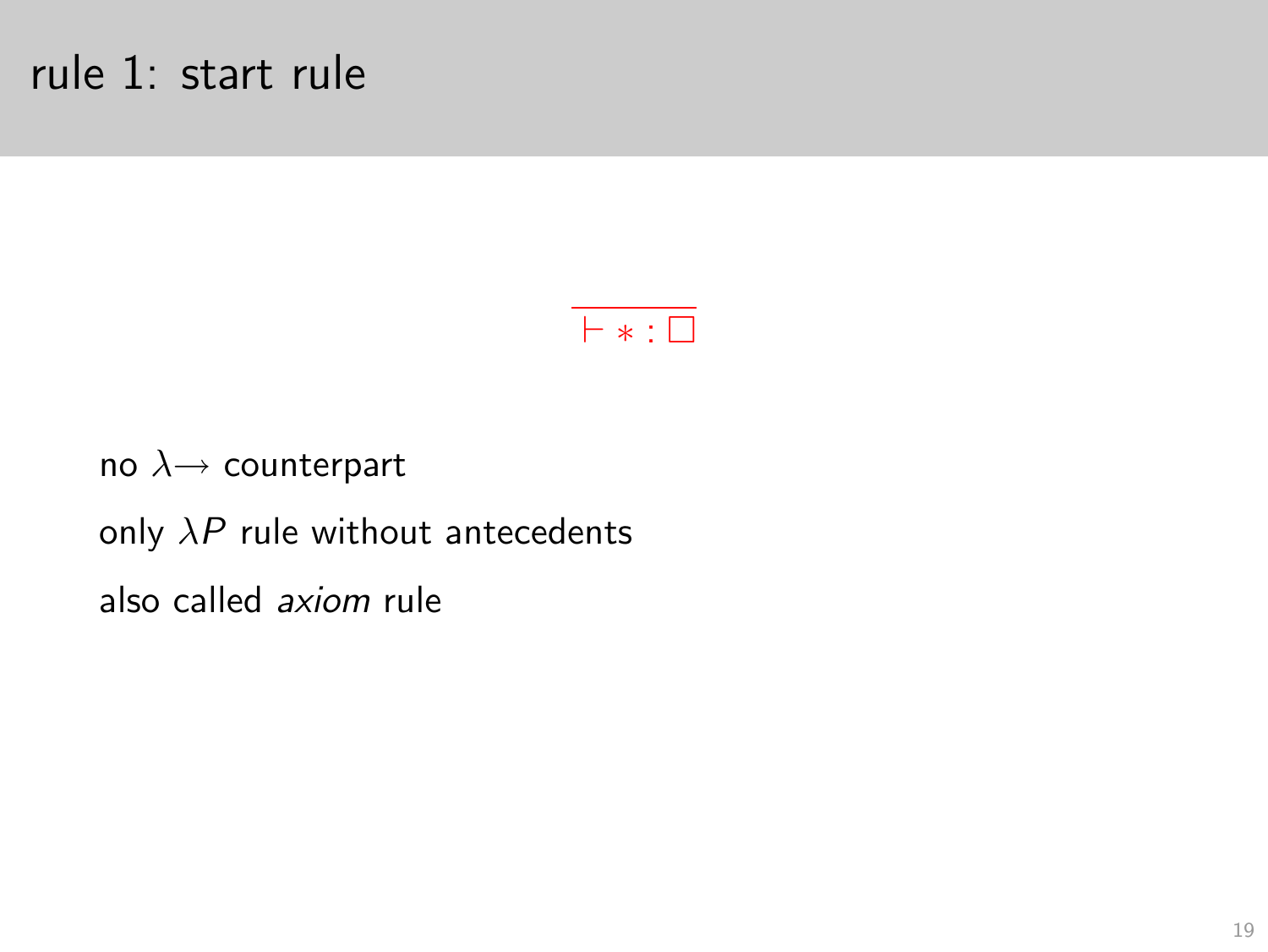# rule 2: application

 $\lambda \rightarrow$ :

$$
\frac{\Gamma \vdash M : A \to B \qquad \Gamma \vdash N : A}{\Gamma \vdash MN : B}
$$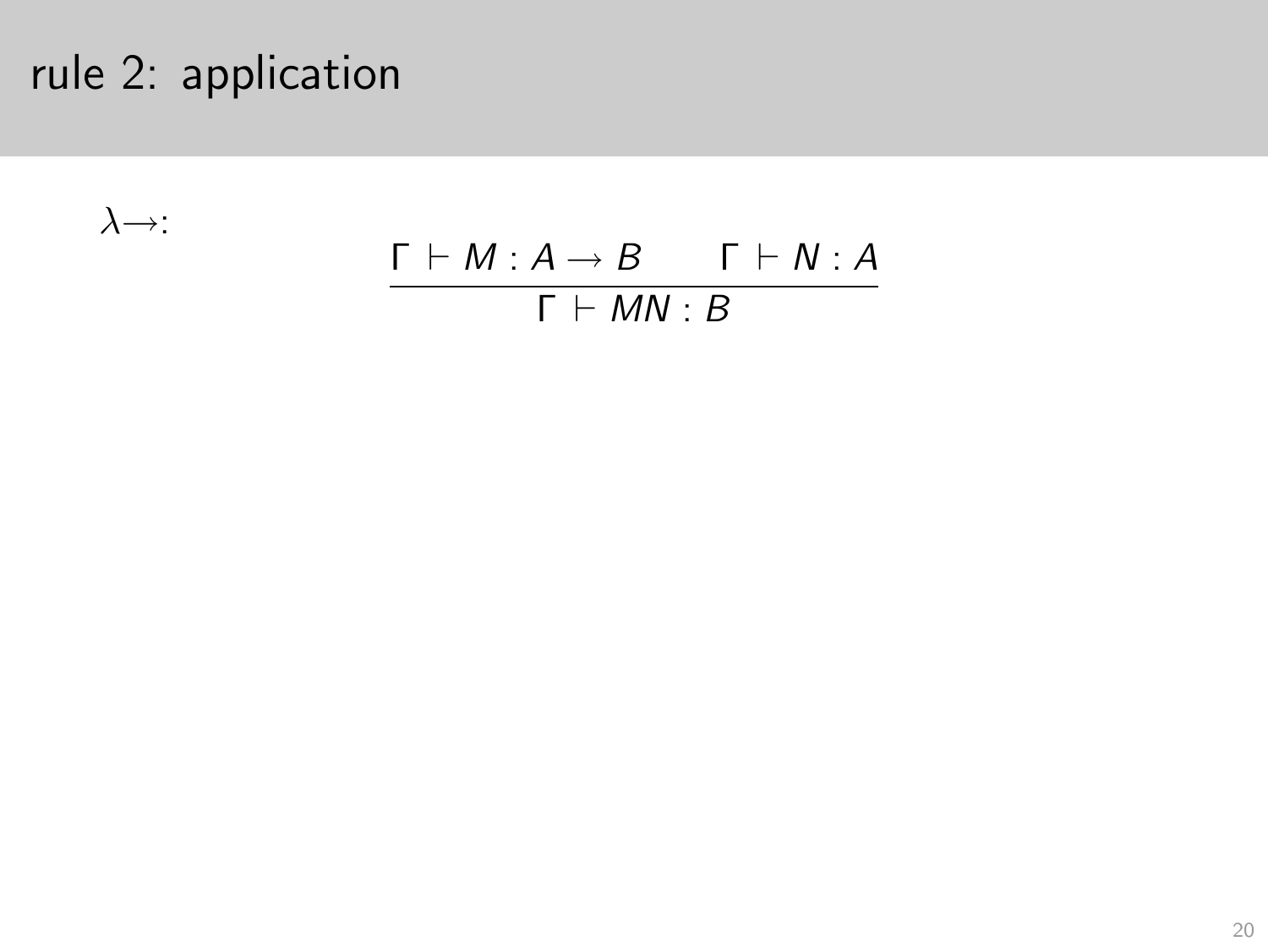# rule 2: application

$$
\lambda \rightarrow : \qquad \qquad \frac{\Gamma \vdash M : A \rightarrow B \qquad \Gamma \vdash N : A}{\Gamma \vdash MN : B}
$$

 $\lambda P$ :

$$
\frac{\Gamma \vdash M : (\Pi x : A. B) \qquad \Gamma \vdash N : A}{\Gamma \vdash MN : B}
$$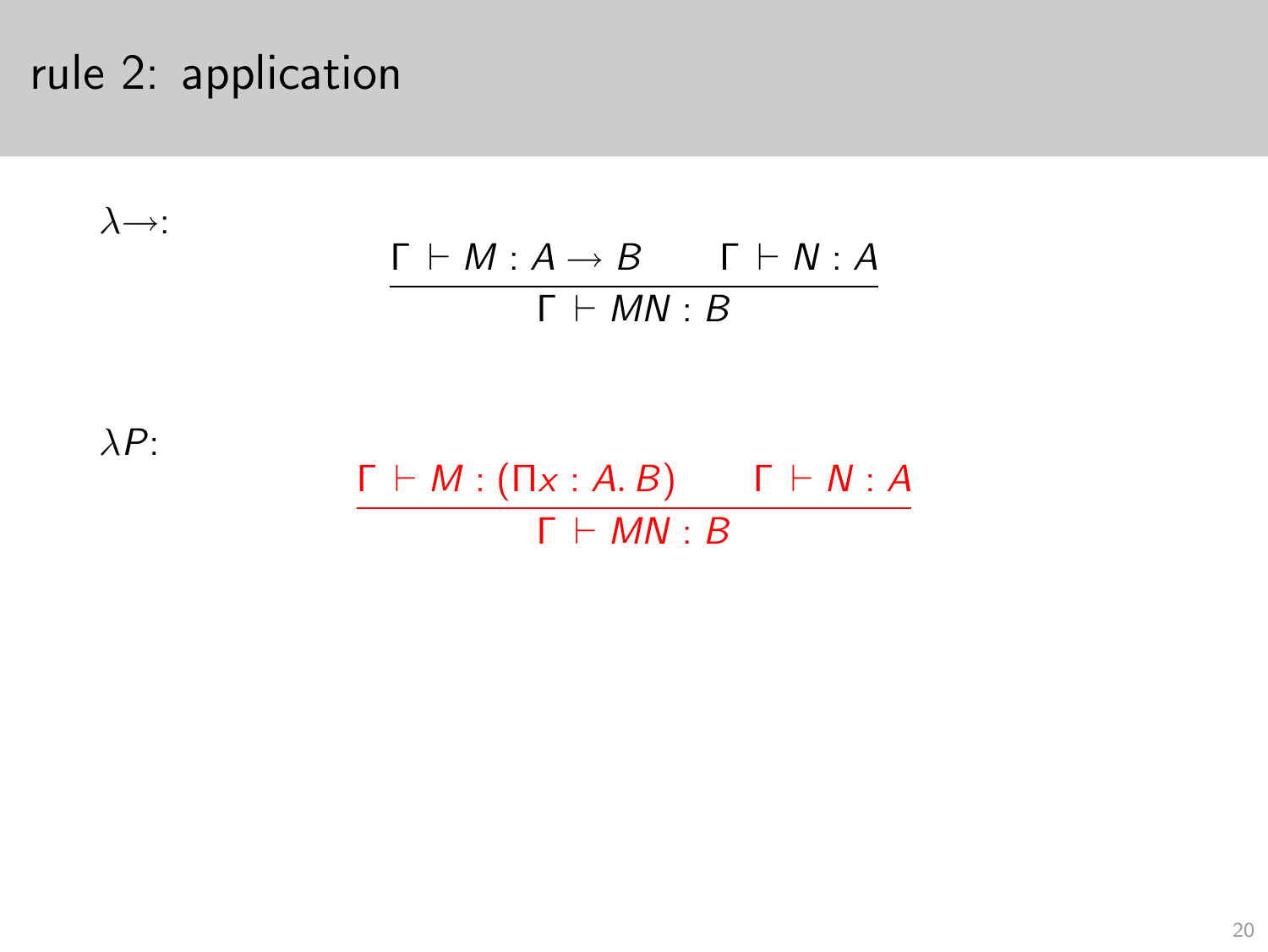# rule 2: application

$$
\lambda \rightarrow : \qquad \qquad \frac{\Gamma \vdash M : A \rightarrow B \qquad \Gamma \vdash N : A}{\Gamma \vdash MN : B}
$$

 $\lambda P$ :

$$
\frac{\Gamma \vdash M : (\Pi x : A. B) \qquad \Gamma \vdash N : A}{\Gamma \vdash MN : B[x := N]}
$$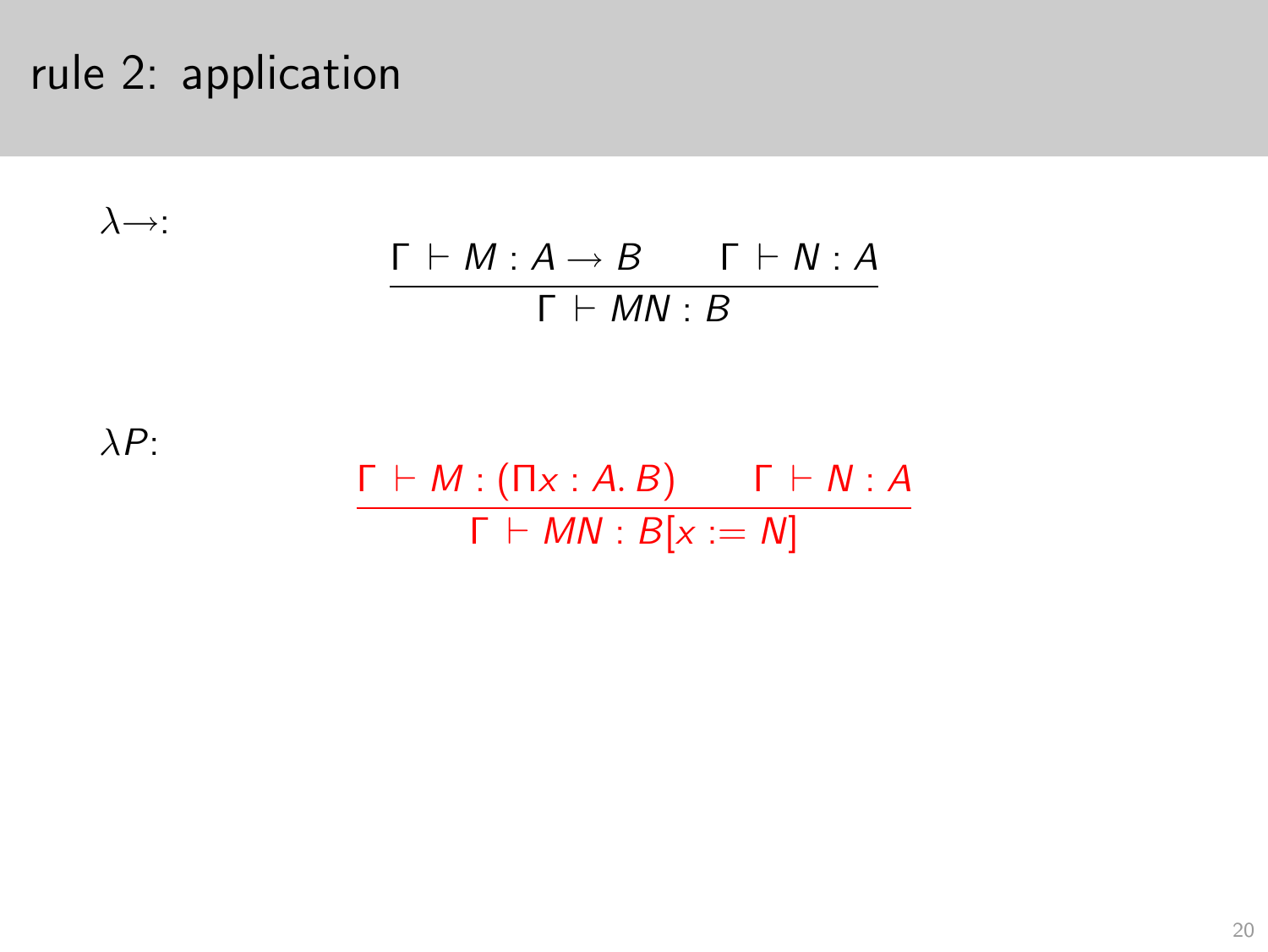$\lambda \rightarrow$ :

$$
\frac{\Gamma, x:A \vdash M:B}{\Gamma \vdash (\lambda x:A.M): A \rightarrow B}
$$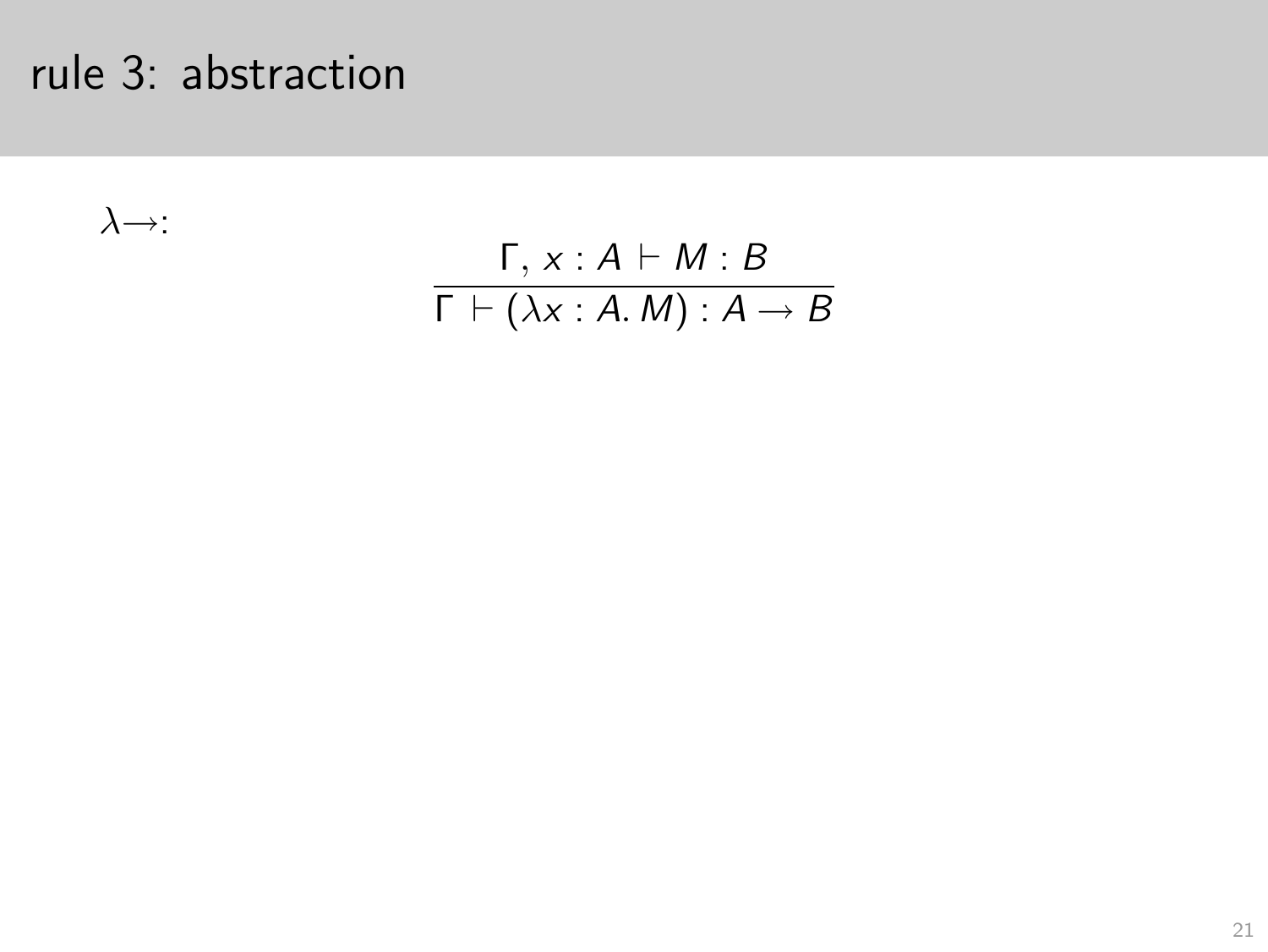$\lambda \rightarrow$ :

$$
\frac{\Gamma, x:A \vdash M:B}{\Gamma \vdash (\lambda x:A.M): A \rightarrow B}
$$

 $\lambda P$ :

Γ, x : A ⊢ M : B  $\overline{\Gamma \vdash (\lambda x : A.M) : (\Pi x : A.B)}$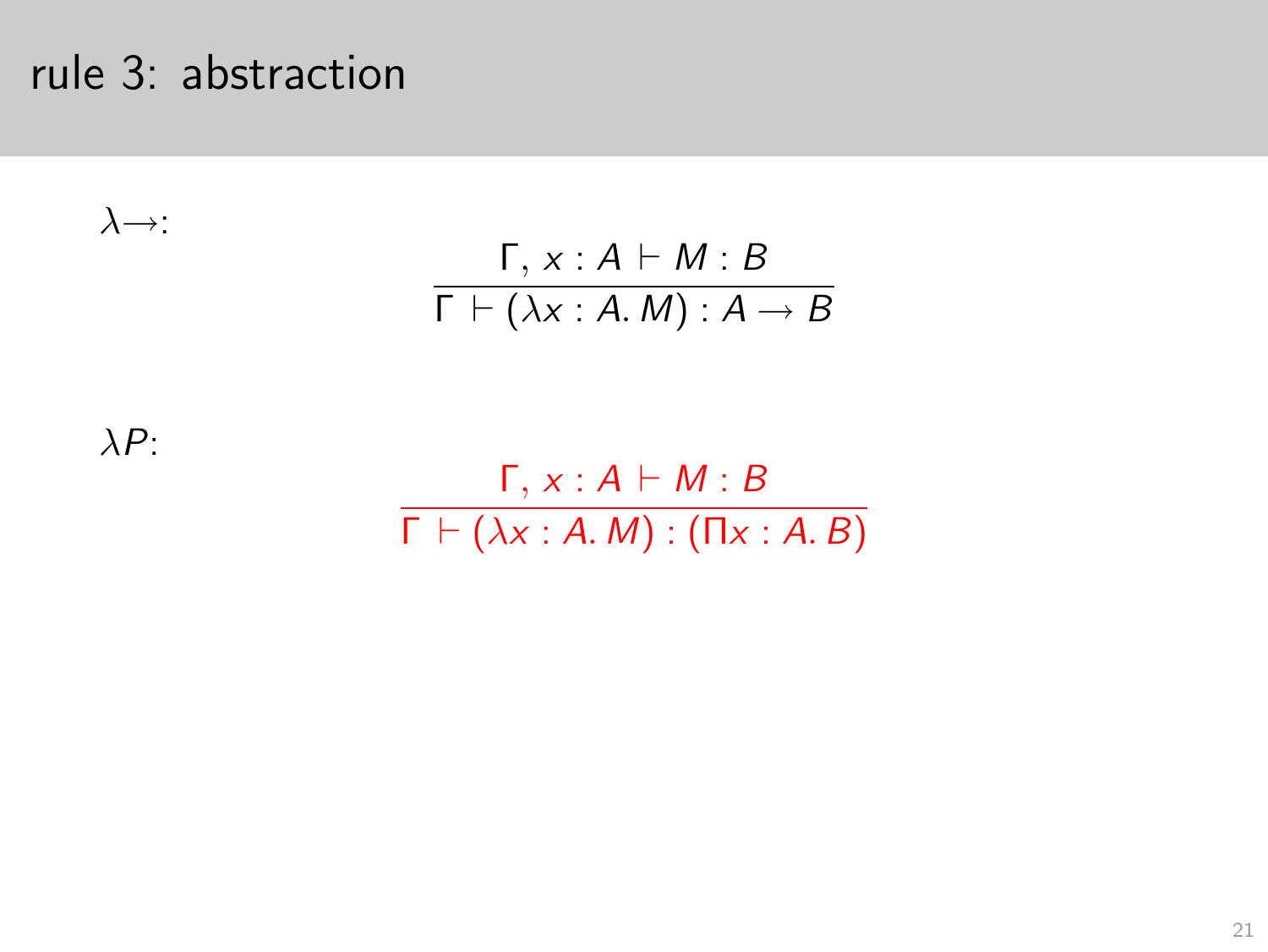$\lambda \rightarrow$ :

$$
\frac{\Gamma, x:A \vdash M:B}{\Gamma \vdash (\lambda x:A.M): A \rightarrow B}
$$

 $\lambda P$ :  $\Gamma, x : A \vdash M : B \qquad \Gamma \vdash (\Pi x : A.B) : s$  $\Gamma \vdash (\lambda x : A, M) : (\Pi x : A, B)$ 

 $\Gamma \vdash (\Pi x : A, B) : s$  establishes that  $(\Pi x : A, B)$  is allowed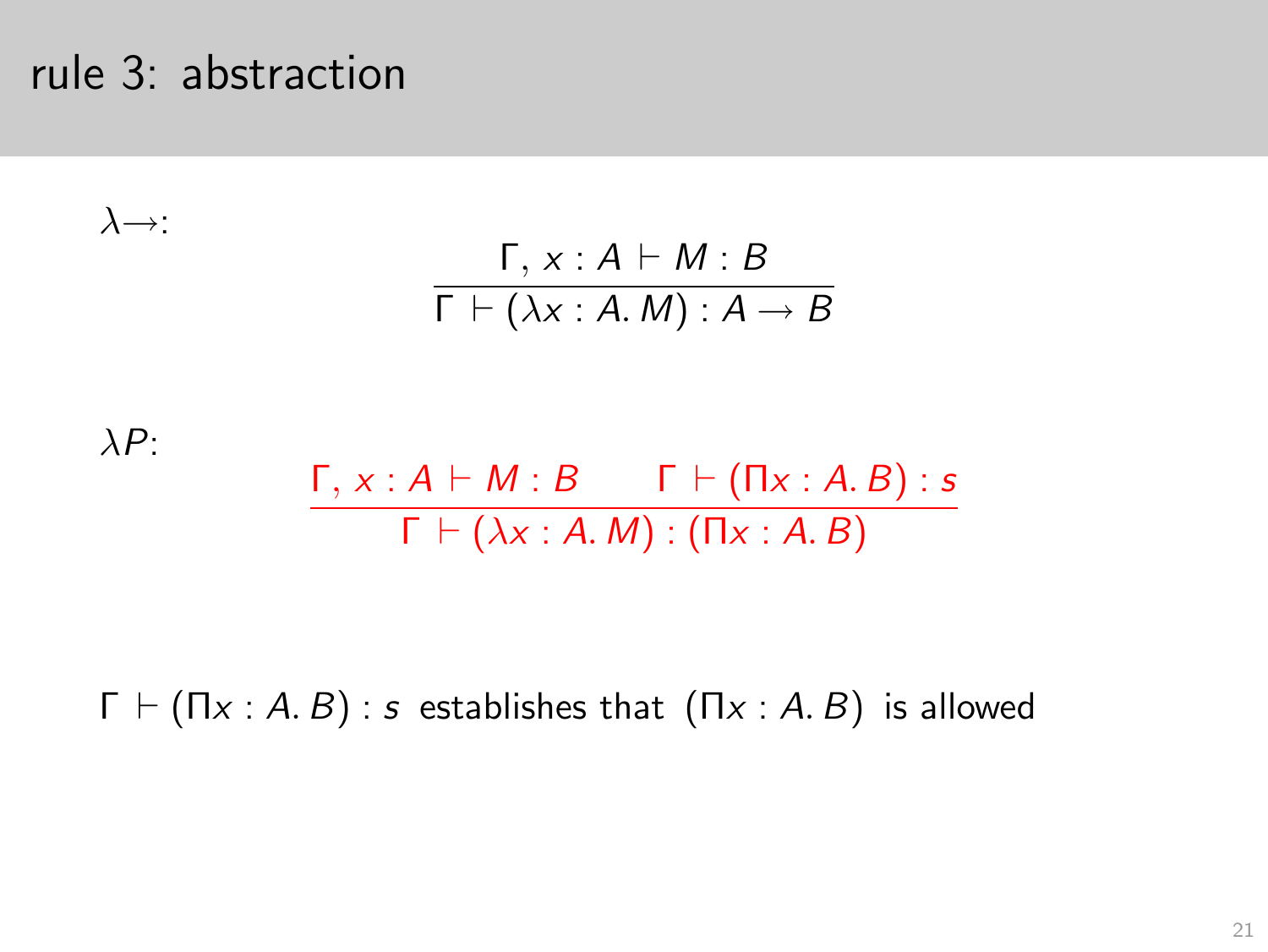$\lambda \rightarrow$ :

$$
\frac{\Gamma, x:A \vdash M:B}{\Gamma \vdash (\lambda x:A.M): A \rightarrow B}
$$

 $\lambda P$ :  $\Gamma, x : A \vdash M : B \qquad \Gamma \vdash (\Pi x : A.B) : s$  $\Gamma \vdash (\lambda x : A, M) : (\Pi x : A, B)$ 

 $\Gamma \vdash (\Pi x : A, B) : s$  establishes that  $(\Pi x : A, B)$  is allowed A should not be ∗ !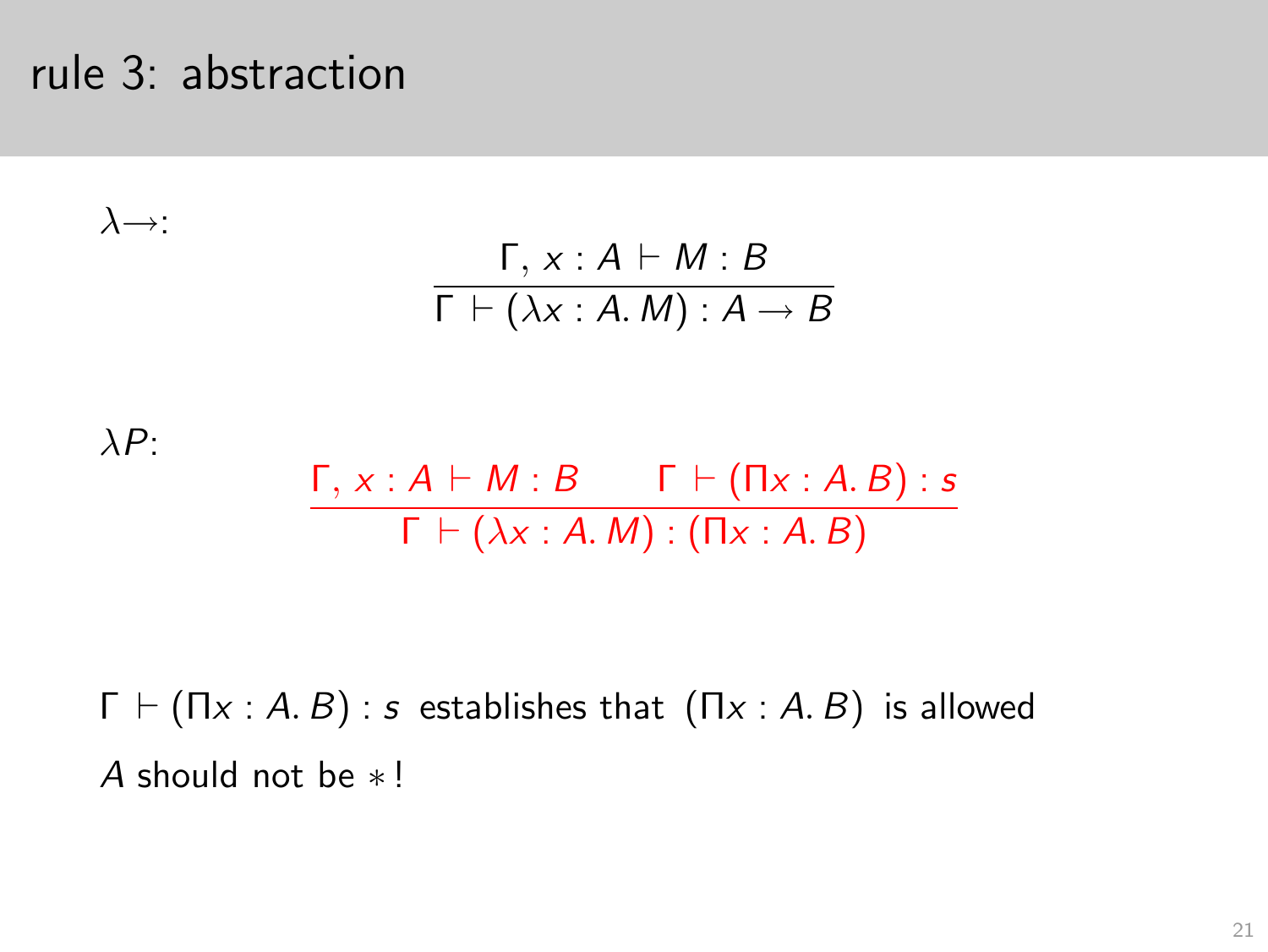# rule 4: product

 $\frac{\Gamma\vdash A:*- \Gamma, x:A\vdash B:s}{\Gamma\vdash (\Pi x:A.B):s}$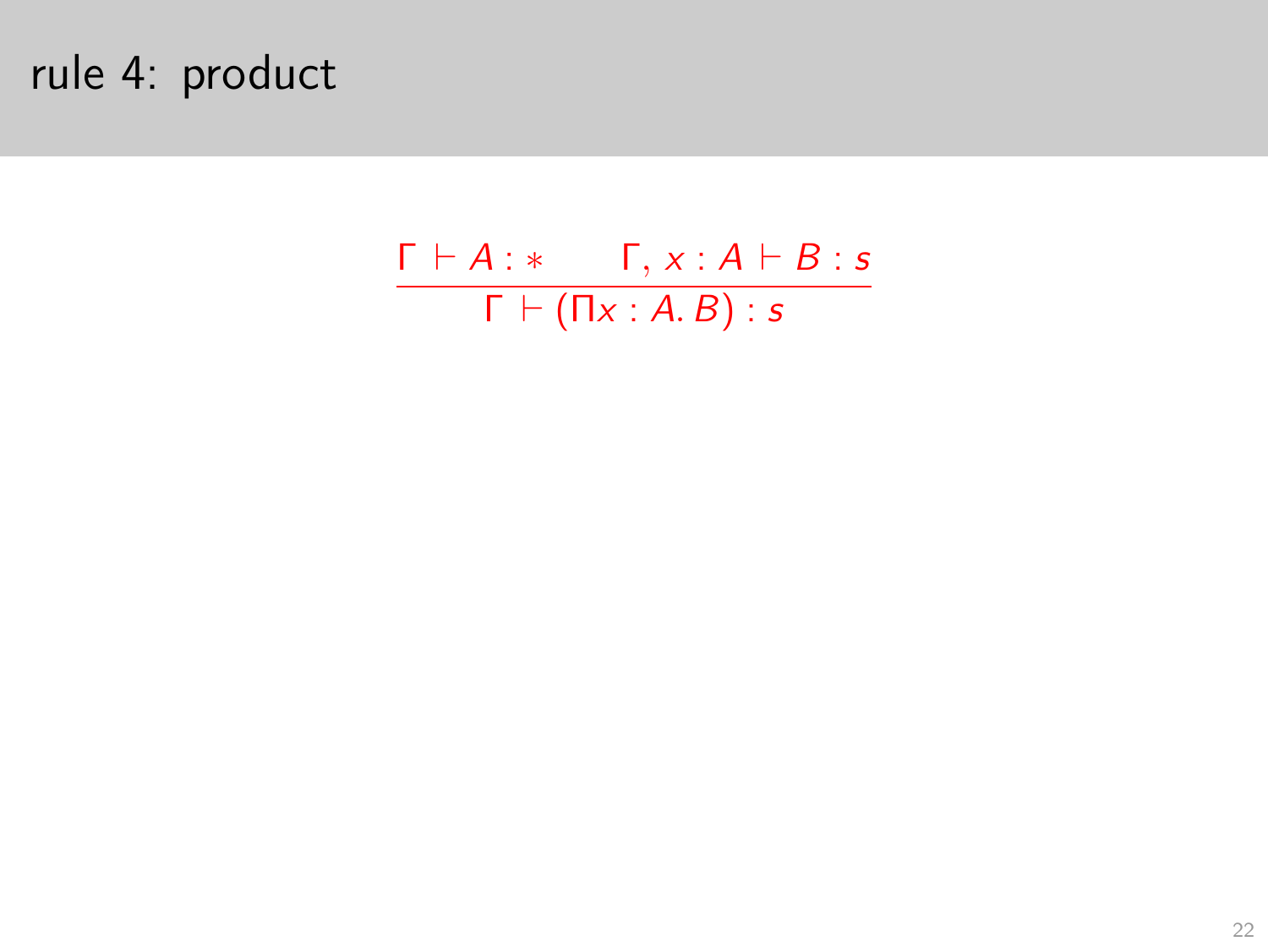# rule 4: product

$$
\frac{\Gamma \vdash A : * \qquad \Gamma, x : A \vdash B : s}{\Gamma \vdash (\Pi x : A. B) : s}
$$

no  $\lambda \rightarrow$  counterpart

 $\lambda \rightarrow$  types are always correct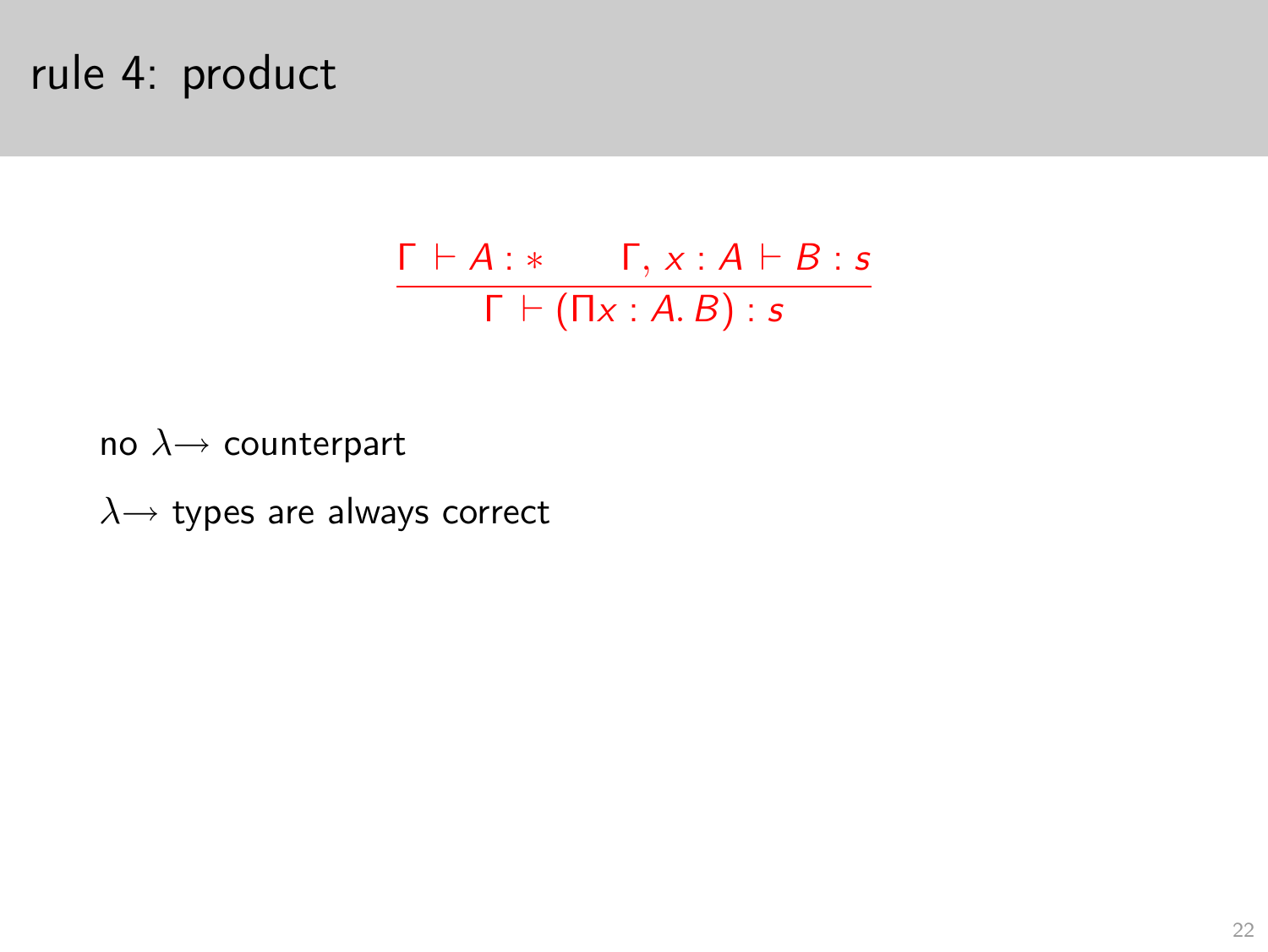# two product rules

type of dependent functions:

$$
\frac{\Gamma \vdash A : * \qquad \Gamma, x : A \vdash B : *}{\Gamma \vdash (\Pi x : A.B) : *}
$$

type of dependent types:

$$
\frac{\Gamma \vdash A : * \qquad \Gamma, x : A \vdash B : \Box}{\Gamma \vdash (\Pi x : A.B) : \Box}
$$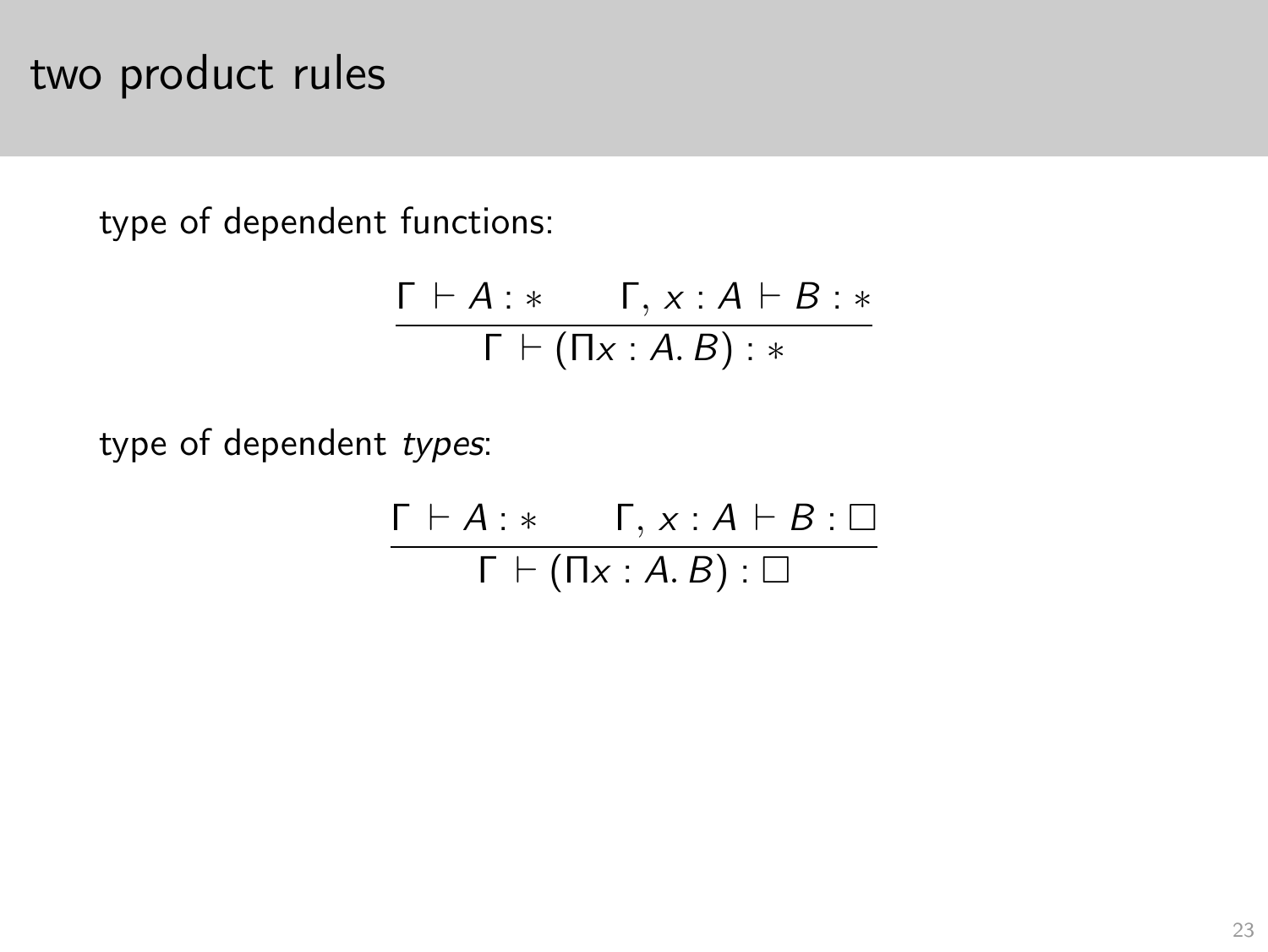### two product rules

type of dependent functions:

$$
\frac{\Gamma \vdash A : * \qquad \Gamma, x : A \vdash B : *}{\Gamma \vdash (\Pi x : A.B) : *}
$$

type of dependent types:

$$
\frac{\Gamma \vdash A : * \qquad \Gamma, x : A \vdash B : \Box}{\Gamma \vdash (\Pi x : A.B) : \Box}
$$

vec : nat → ∗  $vec : \Pi n : \text{nat.*}$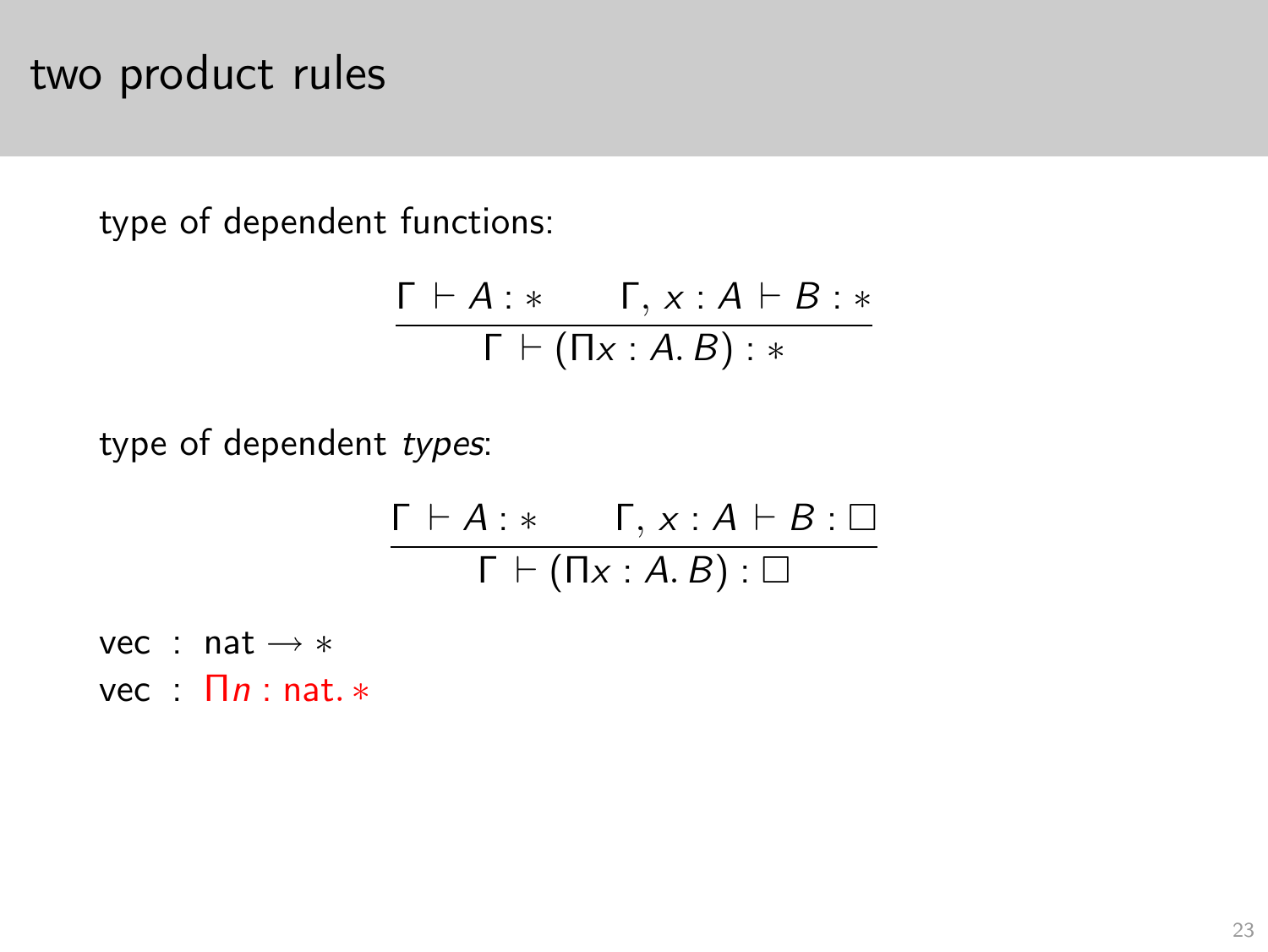### two product rules

type of dependent functions:

$$
\frac{\Gamma \vdash A : * \qquad \Gamma, x : A \vdash B : *}{\Gamma \vdash (\Pi x : A.B) : *}
$$

type of dependent types:

$$
\frac{\Gamma \vdash A : * \qquad \Gamma, x : A \vdash B : \Box}{\Gamma \vdash (\Pi x : A.B) : \Box}
$$

vec : nat → ∗  $vec : \Pi n : \text{nat.*}$ 

$$
\frac{\vdots}{\text{nat}: * \vdash \text{nat}: *}
$$
\n
$$
\frac{\vdots}{\text{nat}: * \vdash (\text{In n at } * \cdot) : \Box}
$$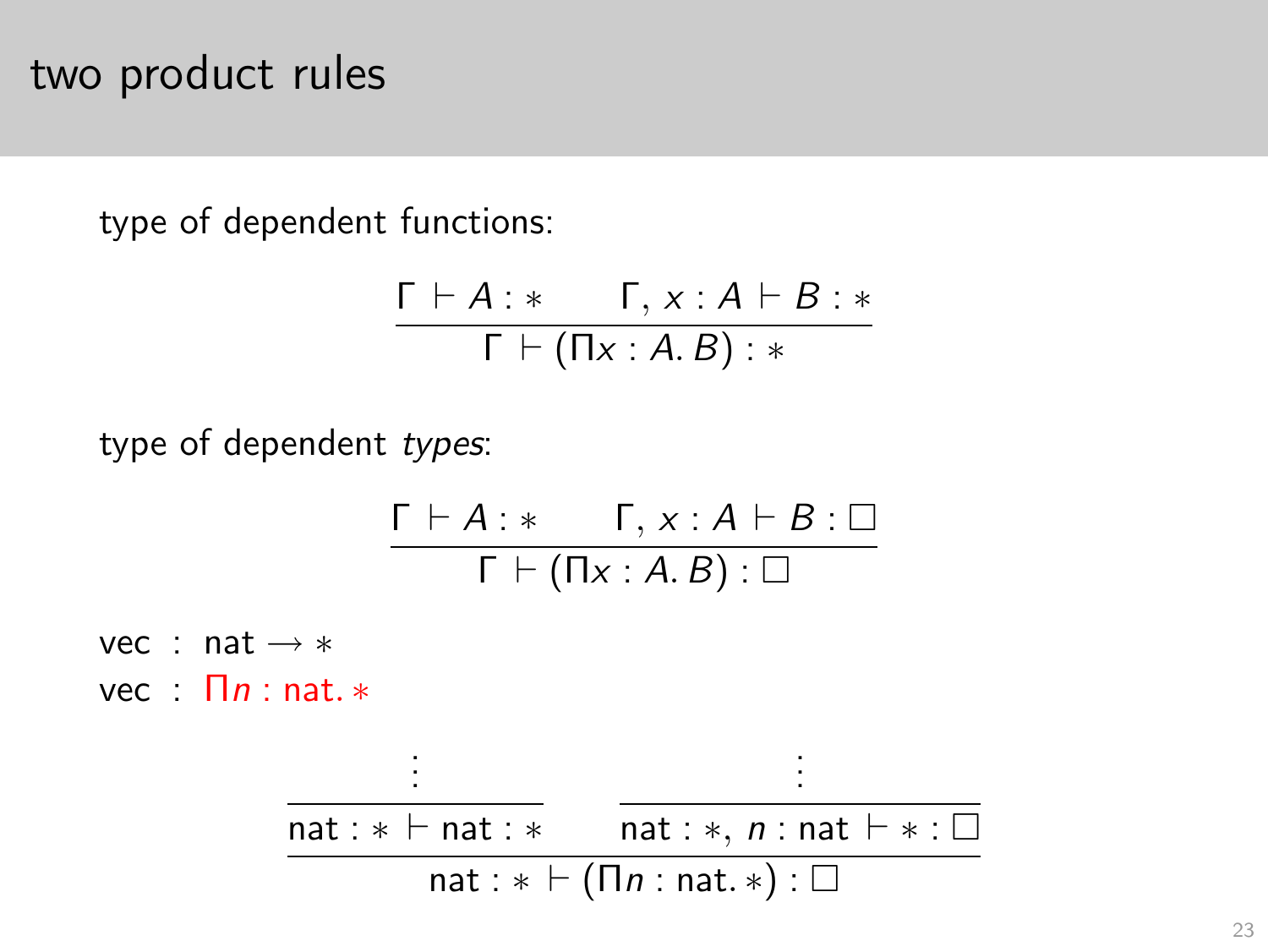$\lambda \rightarrow$ :

$$
\overline{\Gamma \vdash x : A} \quad x : A \in \Gamma
$$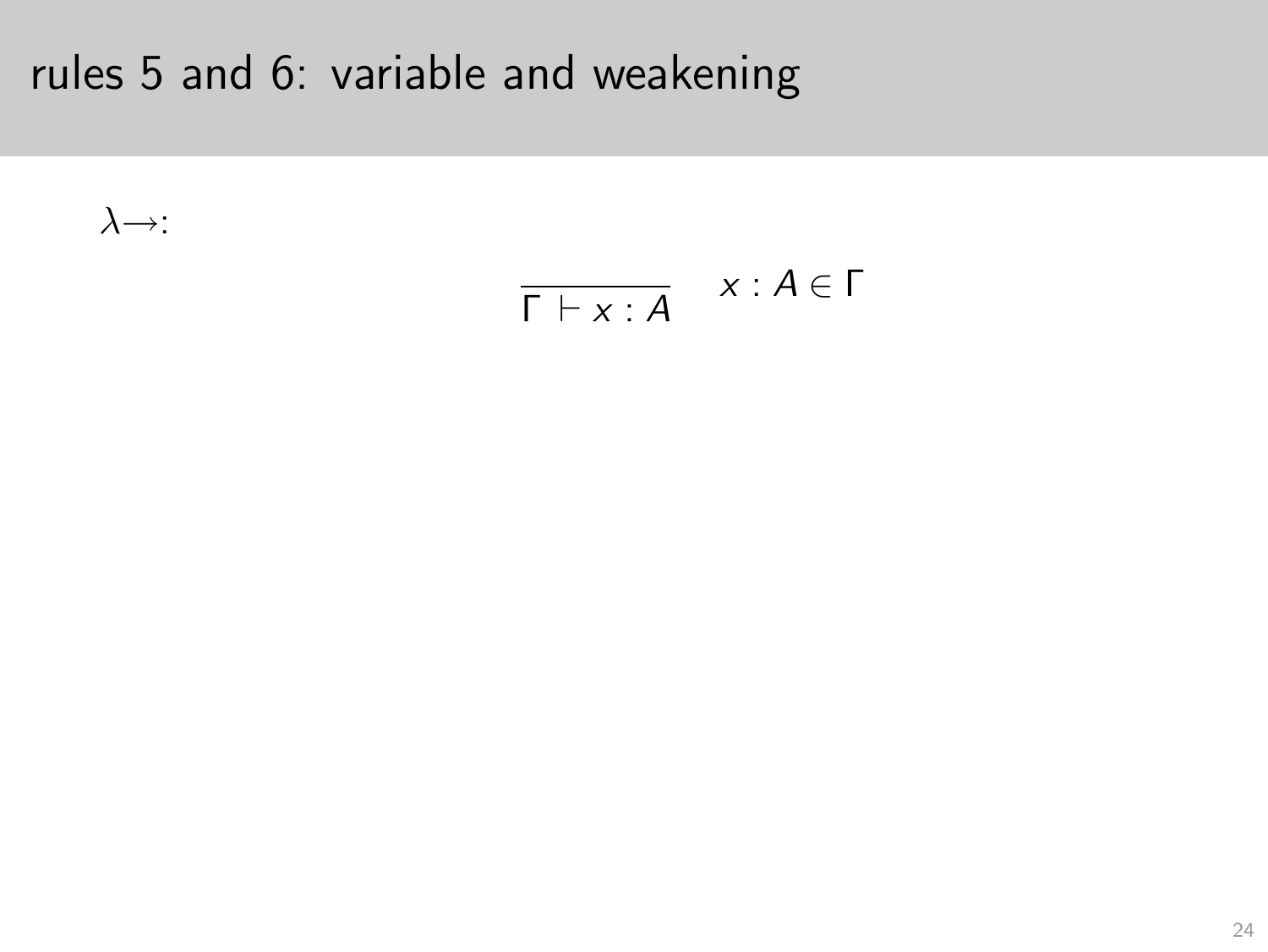$$
\lambda \rightarrow:
$$
\n
$$
\begin{array}{ccc}\n\overline{\Gamma \vdash x : A} & x : A \in \Gamma \\
\lambda P: & & \\
\overline{\Gamma, x : A \vdash x : A} & \overline{\Gamma, y : B \vdash M : A}\n\end{array}
$$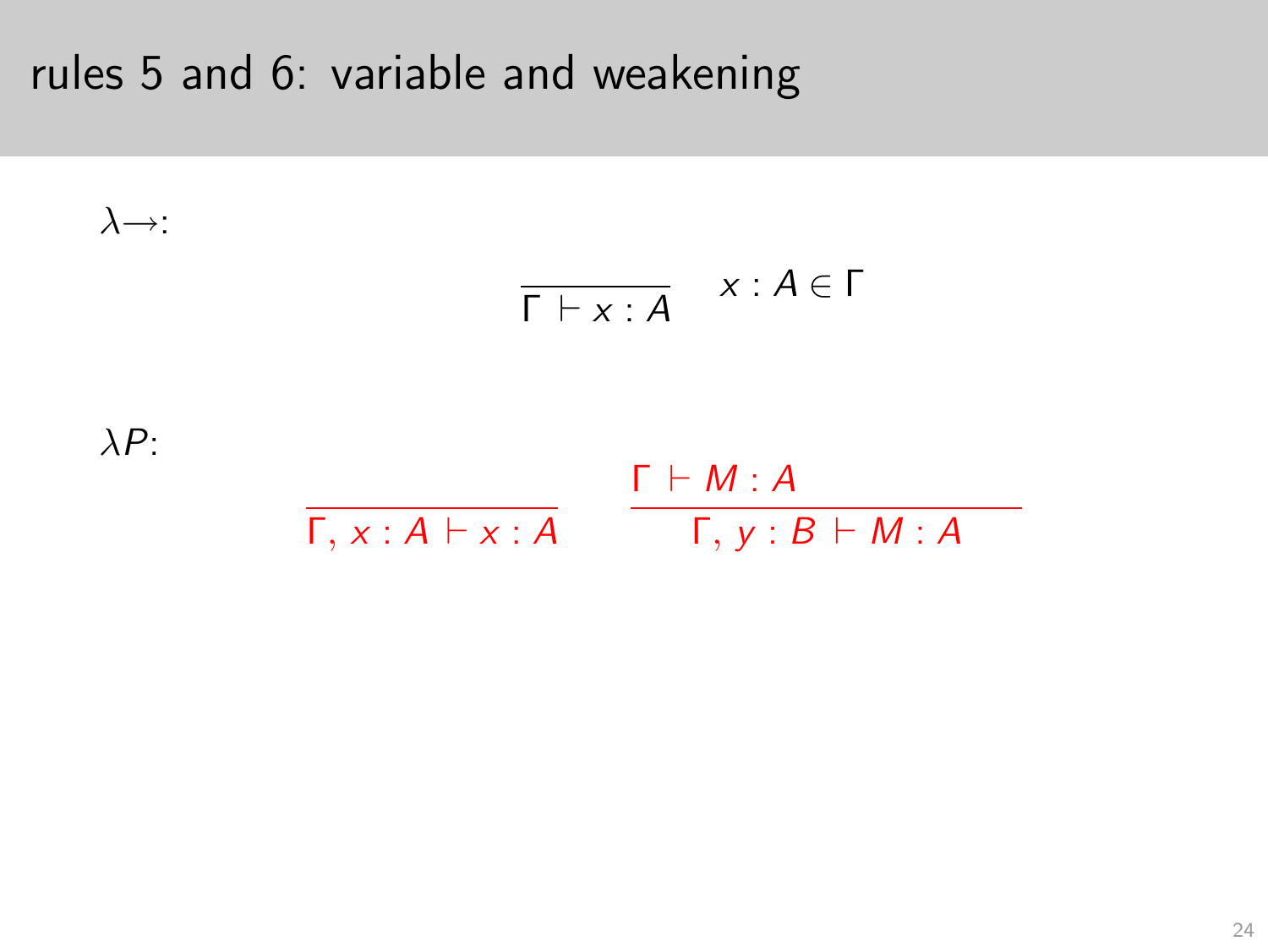$$
\lambda \rightarrow:
$$
\n
$$
\begin{array}{ccc}\n\overline{\Gamma \vdash x : A} & x : A \in \Gamma \\
\downarrow \lambda P:\n\end{array}
$$
\n
$$
\begin{array}{ccc}\n\overline{\Gamma \vdash A : s} & \Gamma \vdash M : A \\
\overline{\Gamma, x : A \vdash x : A} & \Gamma, y : B \vdash M : A\n\end{array}
$$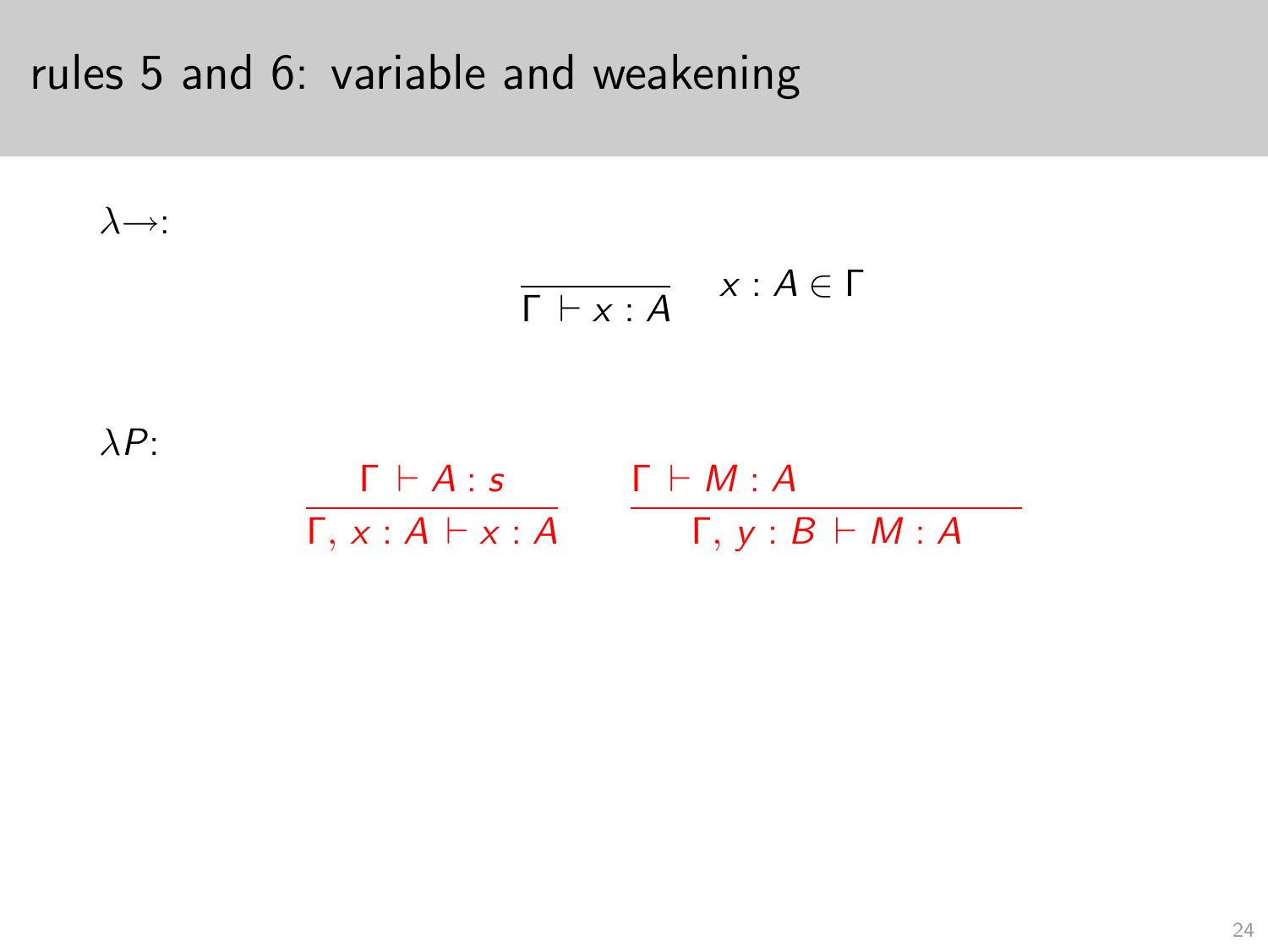$$
\lambda \rightarrow:
$$
\n
$$
\begin{array}{ccc}\n\overline{\Gamma \vdash x:A} & x:A \in \Gamma \\
\downarrow \lambda P:\n\end{array}
$$
\n
$$
\begin{array}{ccc}\n\overline{\Gamma \vdash A:s} & \Gamma \vdash M:A & \Gamma \vdash B:s \\
\overline{\Gamma, x:A \vdash x:A} & \overline{\Gamma, y:B \vdash M:A}\n\end{array}
$$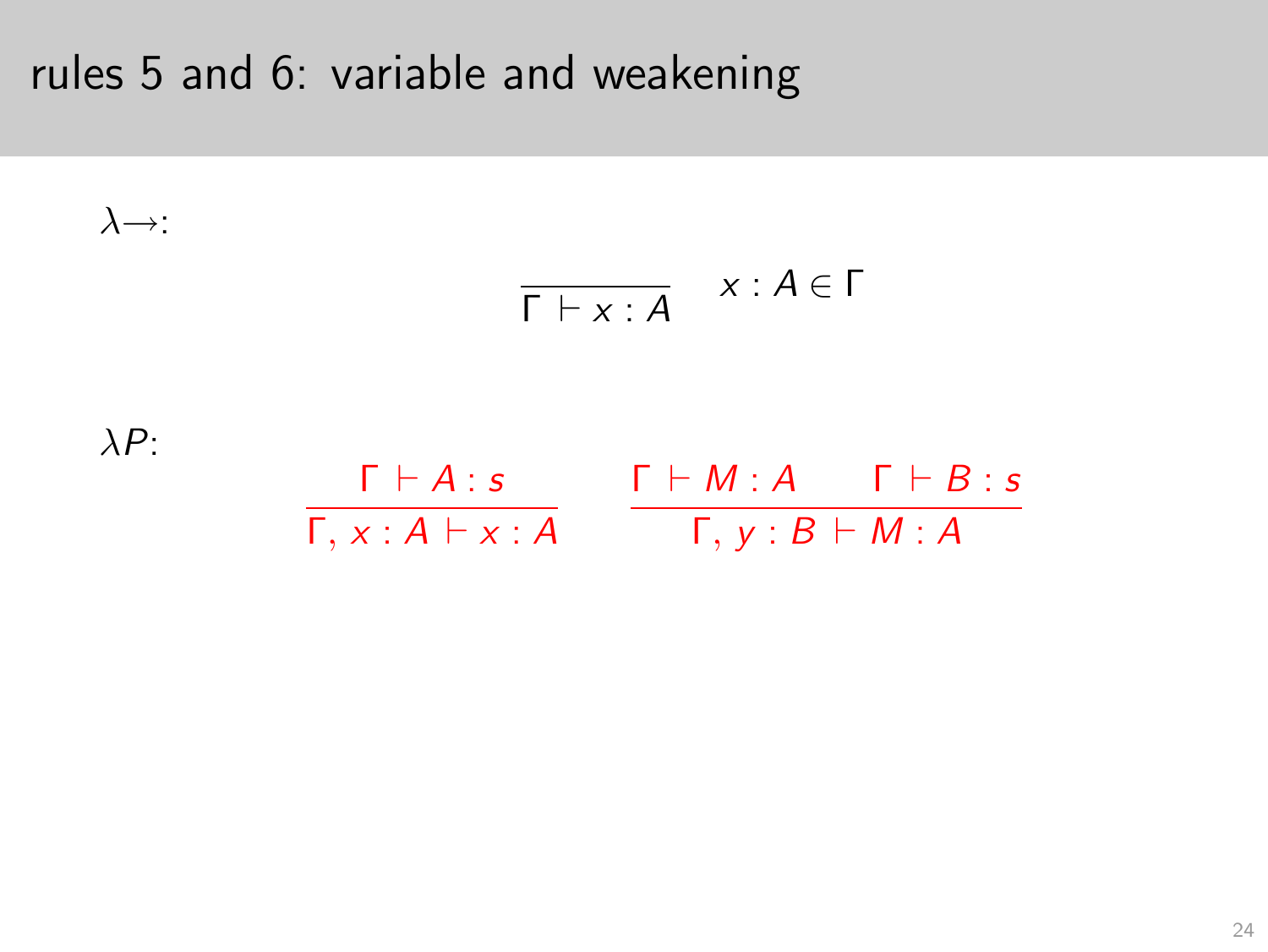## typing a variable from a context

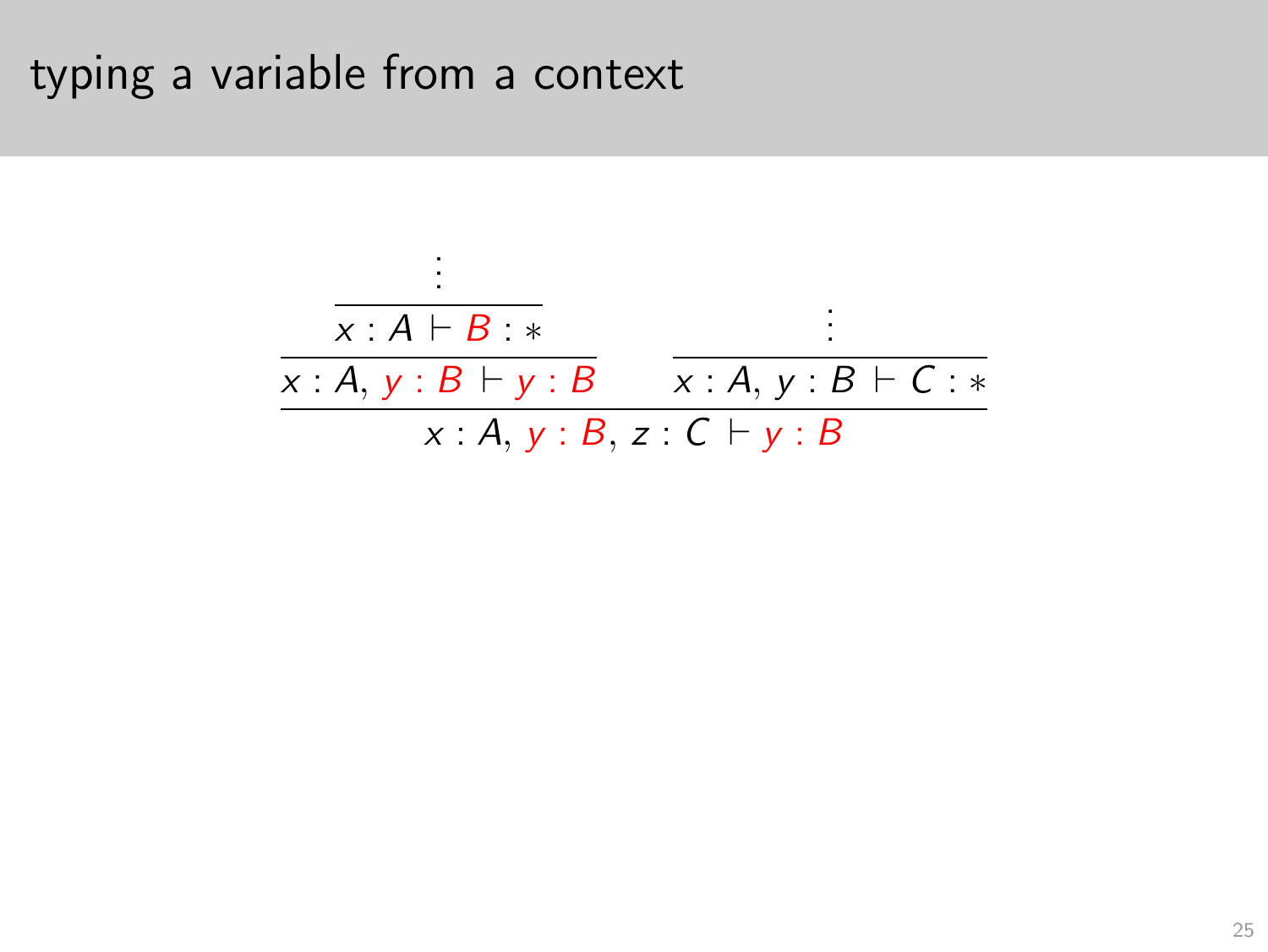# <span id="page-63-0"></span>conversion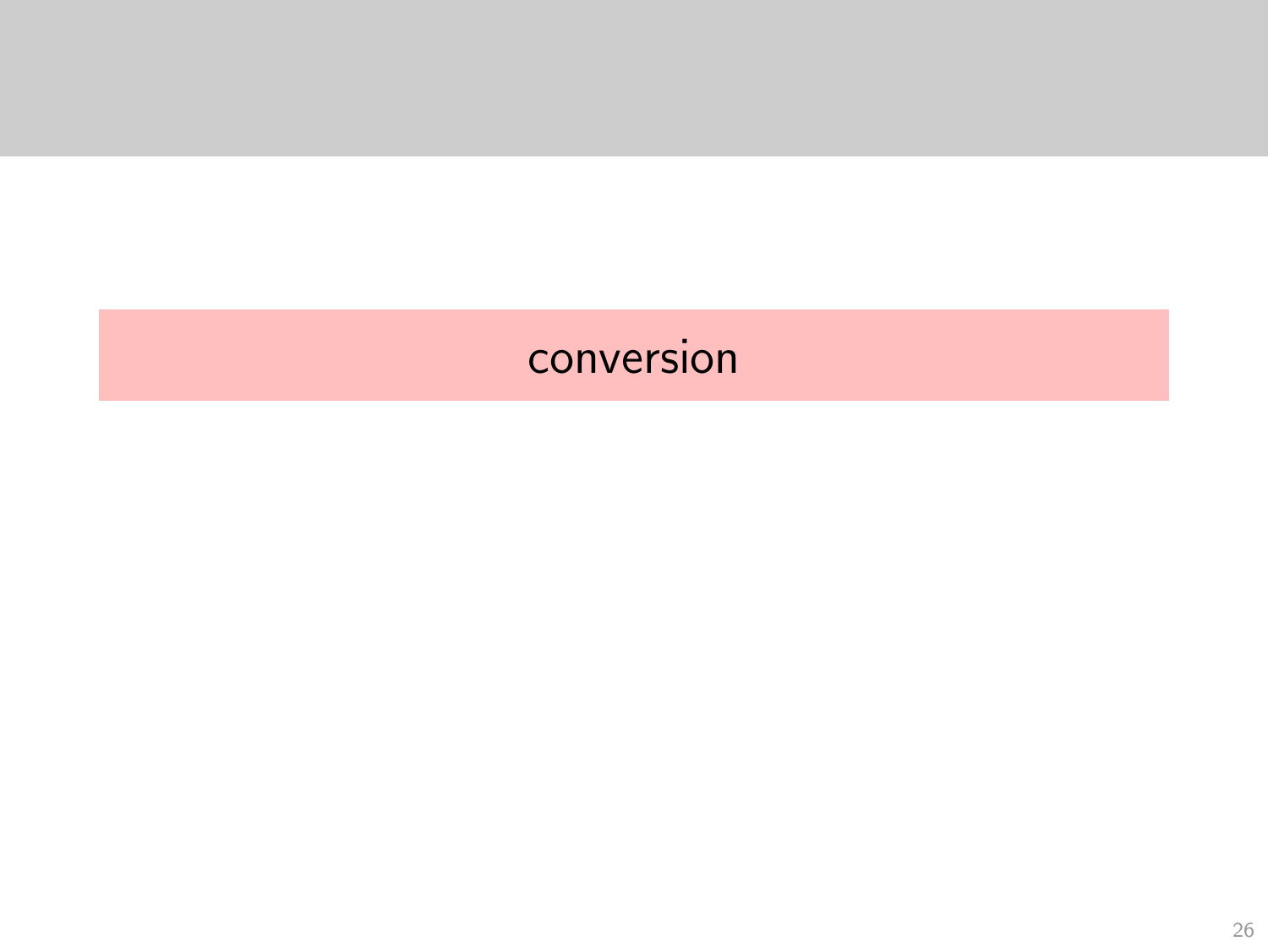$$
\mathsf{append}\,\,\langle 1,2\rangle\,\,\langle 3,4,5\rangle=\langle 1,2,3,4,5\rangle
$$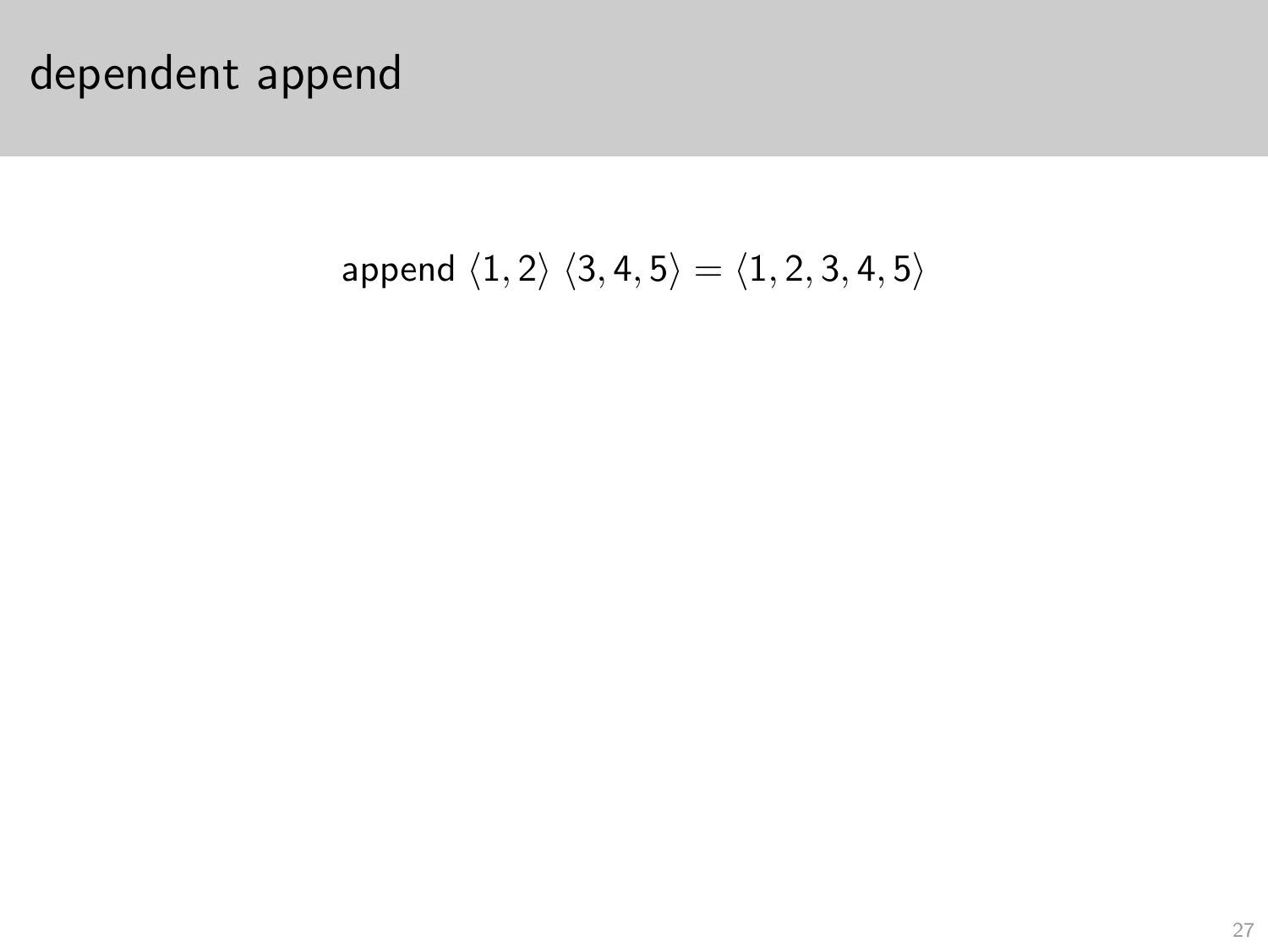append  $\langle 1, 2\rangle$   $\langle 3, 4, 5\rangle = \langle 1, 2, 3, 4, 5\rangle$ 

$$
\mathsf{append} : \mathsf{vec} \; n \to \mathsf{vec} \; m \to \mathsf{vec} \; (\mathsf{plus} \; n \; m)
$$
\n
$$
\mathsf{plus} : \; \mathsf{nat} \to \mathsf{nat} \to \mathsf{nat}
$$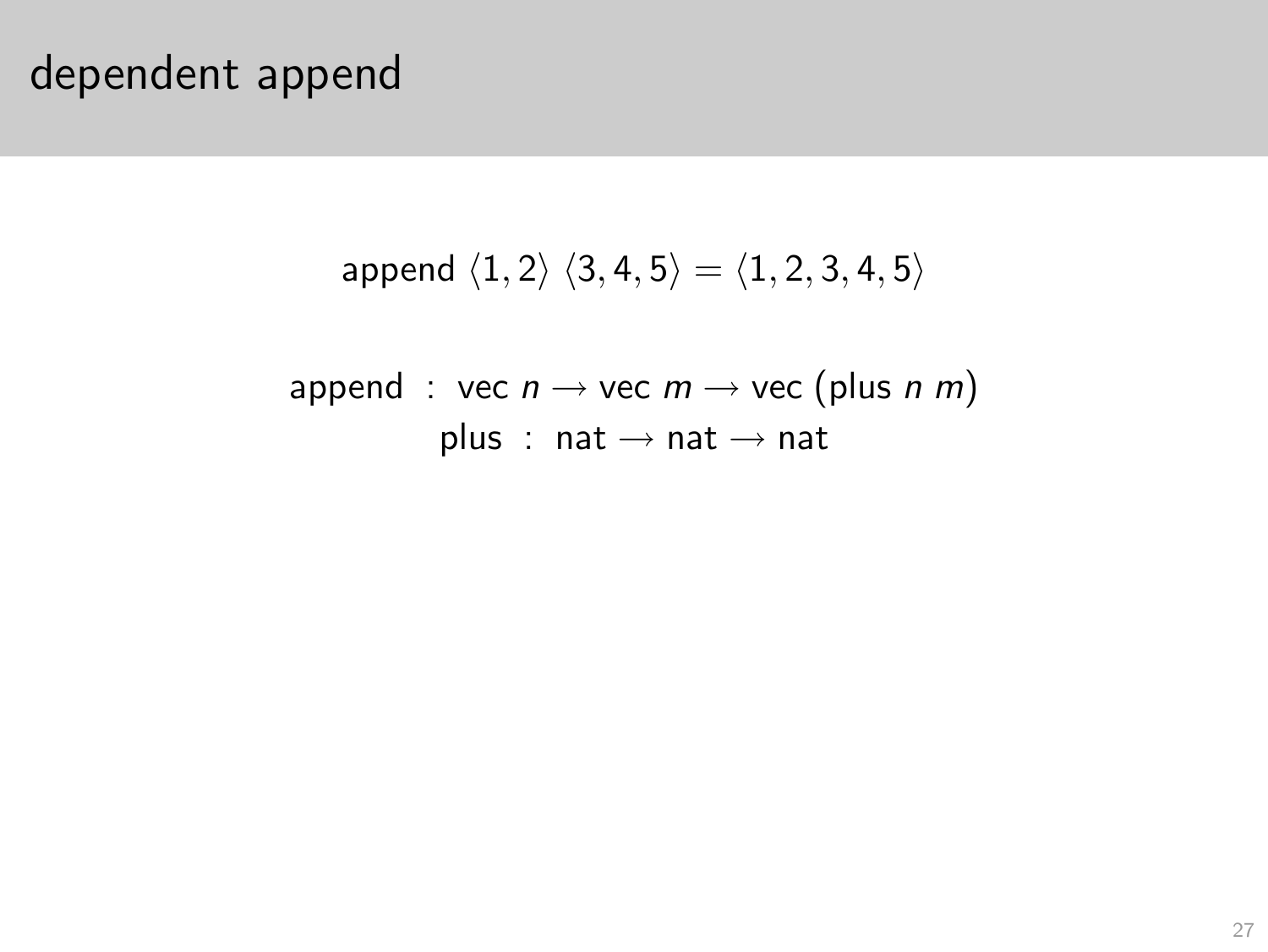append  $\langle 1, 2\rangle$   $\langle 3, 4, 5\rangle = \langle 1, 2, 3, 4, 5\rangle$ 

append :  $\prod n$  : nat.  $\prod m$  : nat. vec  $n \rightarrow$  vec  $m \rightarrow$  vec (plus n m) plus : nat  $\rightarrow$  nat  $\rightarrow$  nat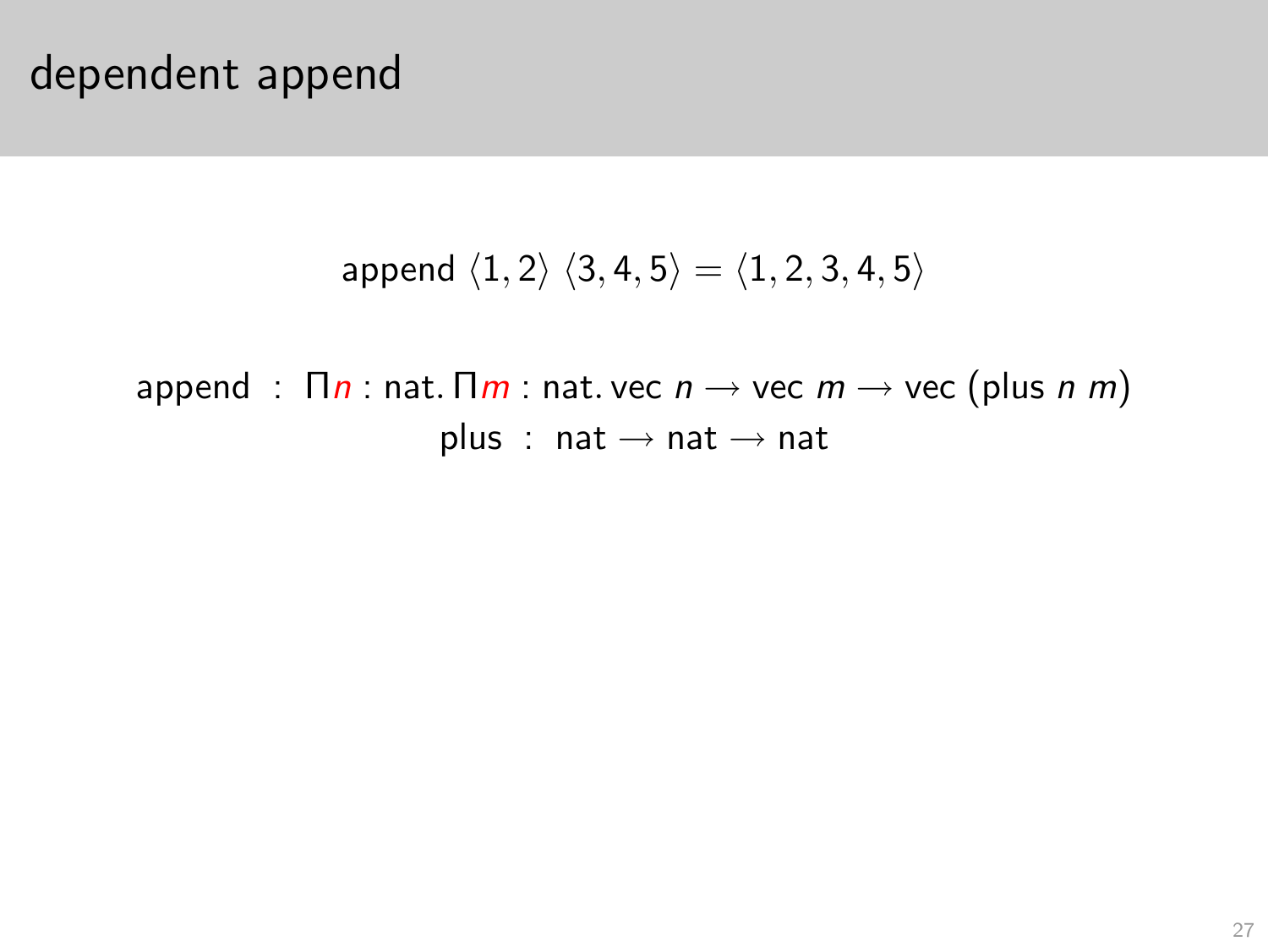append 2 3  $\langle 1, 2 \rangle$   $\langle 3, 4, 5 \rangle = \langle 1, 2, 3, 4, 5 \rangle$ 

append :  $\prod n$  : nat.  $\prod m$  : nat. vec  $n \rightarrow$  vec  $m \rightarrow$  vec (plus n m) plus : nat  $\rightarrow$  nat  $\rightarrow$  nat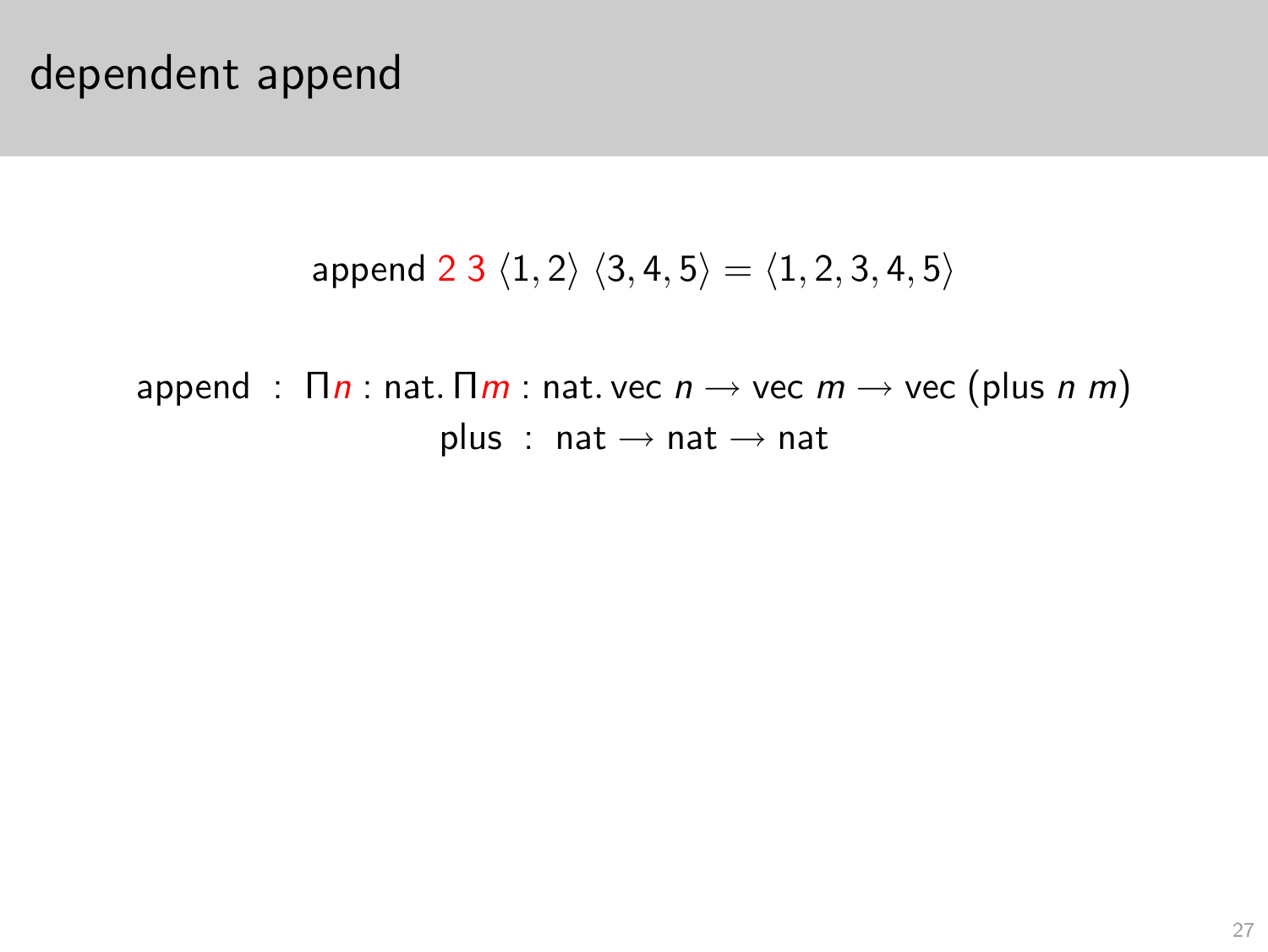append 2 3  $\langle 1, 2 \rangle$   $\langle 3, 4, 5 \rangle = \langle 1, 2, 3, 4, 5 \rangle$ 

append :  $\prod n$  : nat.  $\prod m$  : nat. vec  $n \rightarrow$  vec  $m \rightarrow$  vec (plus n m) plus : nat  $\rightarrow$  nat  $\rightarrow$  nat

> append  $2 \frac{3}{1, 2} \langle 3, 4, 5 \rangle$  : vec (plus 2 3)  $\langle 1, 2, 3, 4, 5 \rangle$  : vec 5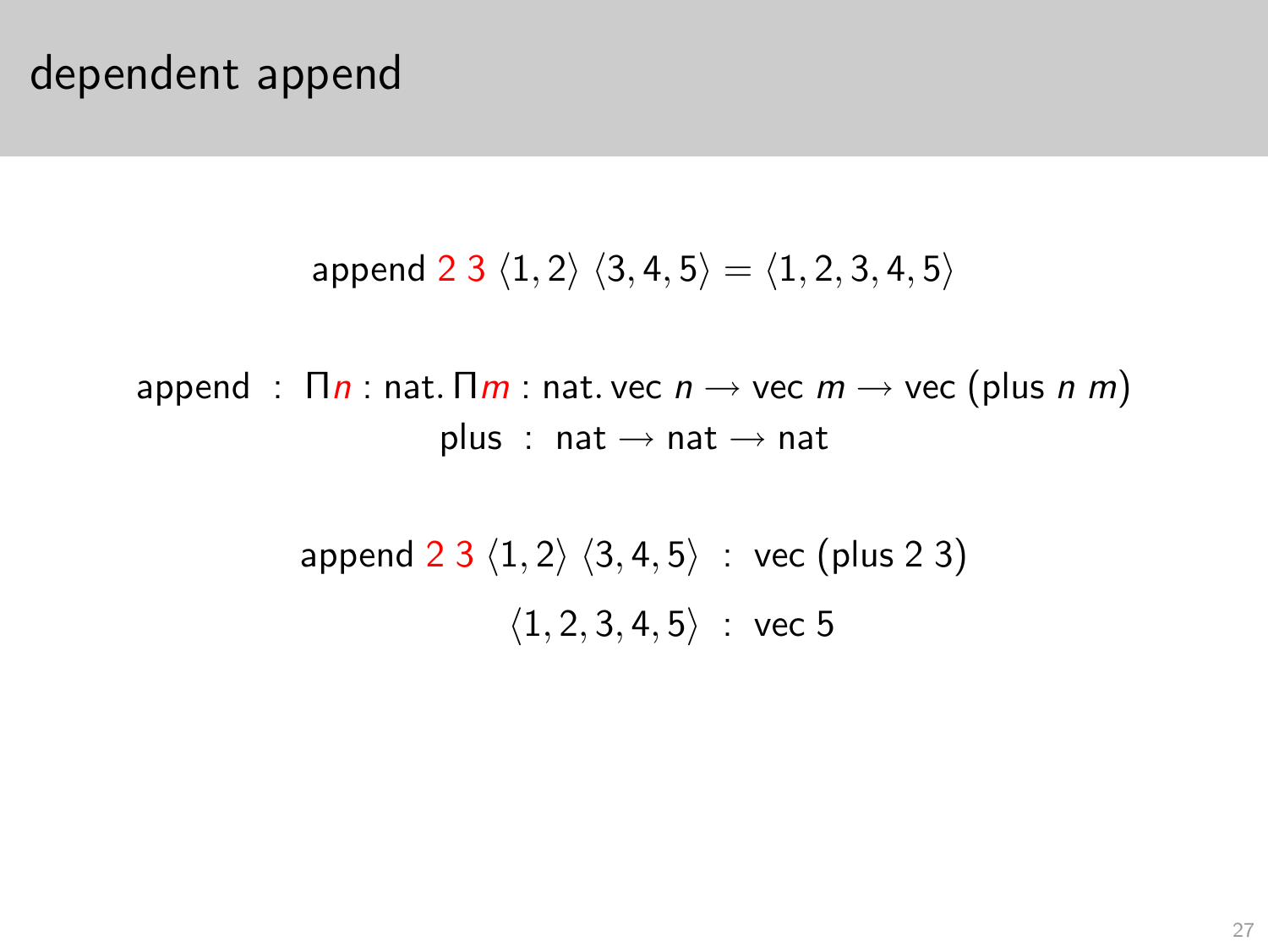append 2 3  $\langle 1, 2 \rangle$   $\langle 3, 4, 5 \rangle = \langle 1, 2, 3, 4, 5 \rangle$ 

append :  $\prod n$  : nat.  $\prod m$  : nat. vec  $n \rightarrow$  vec  $m \rightarrow$  vec (plus n m) plus : nat  $\rightarrow$  nat  $\rightarrow$  nat

> append  $2 \frac{3}{1, 2} \langle 3, 4, 5 \rangle$  : vec (plus 2 3)  $\langle 1, 2, 3, 4, 5 \rangle$  : vec 5

> > plus 2 3  $\neq$  5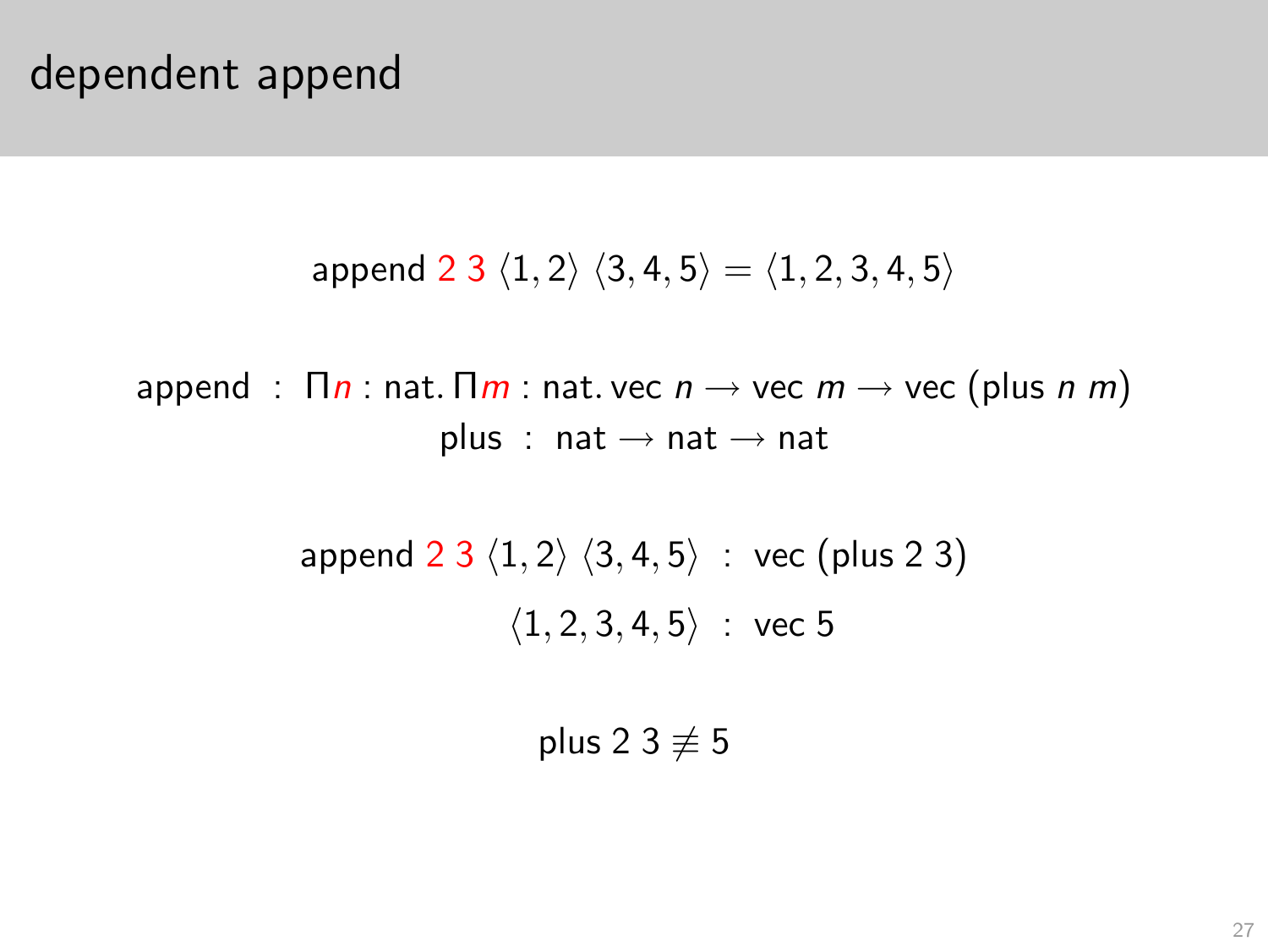append 2 3  $\langle 1, 2 \rangle$   $\langle 3, 4, 5 \rangle = \langle 1, 2, 3, 4, 5 \rangle$ 

append :  $\prod n$  : nat.  $\prod m$  : nat. vec  $n \rightarrow$  vec  $m \rightarrow$  vec (plus n m) plus : nat  $\rightarrow$  nat  $\rightarrow$  nat

> append  $2 \frac{3}{1, 2} \langle 3, 4, 5 \rangle$  : vec (plus 2 3)  $\langle 1, 2, 3, 4, 5 \rangle$  : vec 5

> > plus 2 3  $\neq$  5 plus 2 3  $=$ <sub>β</sub> 5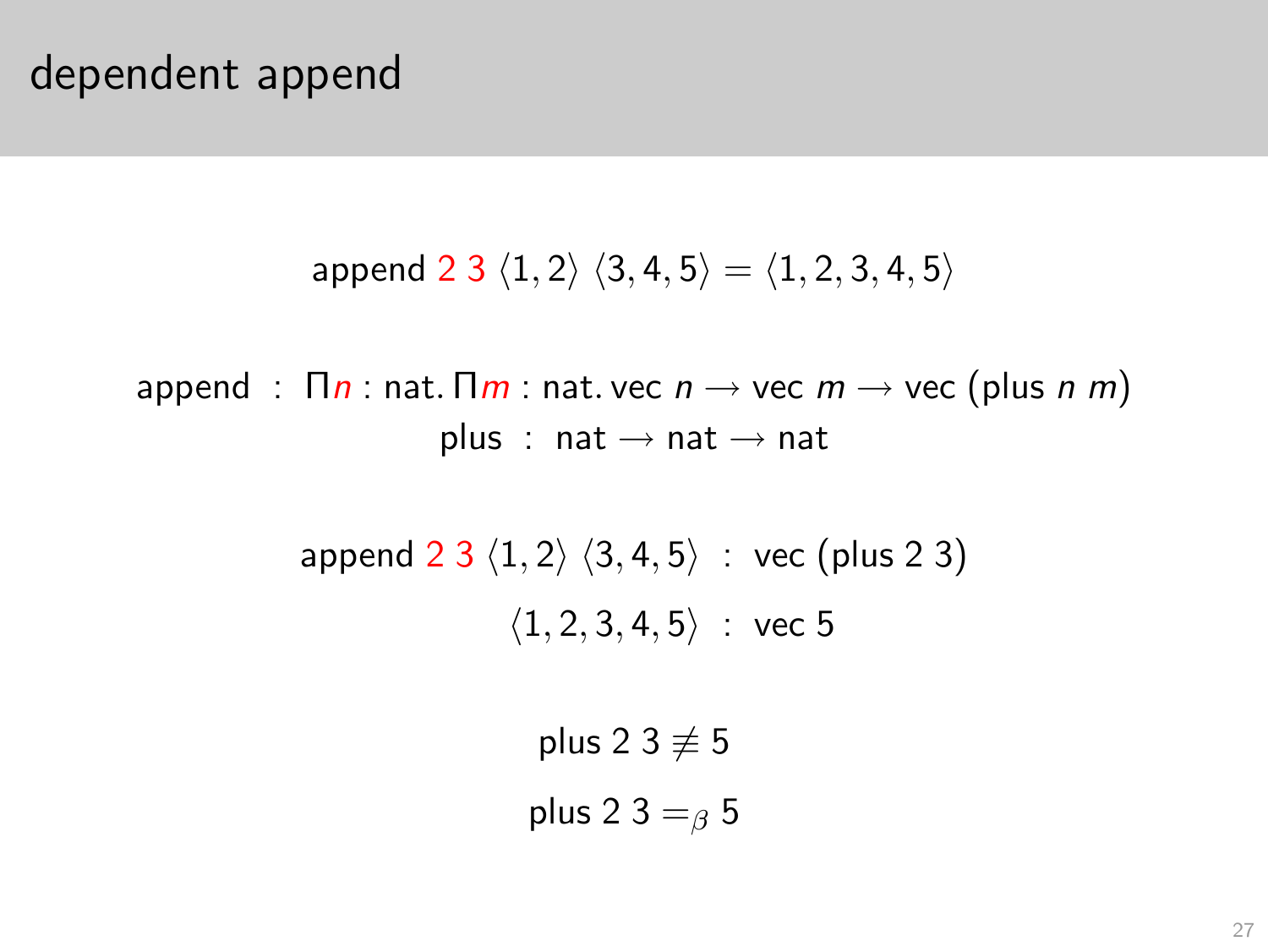append 2 3  $\langle 1, 2 \rangle$   $\langle 3, 4, 5 \rangle = \langle 1, 2, 3, 4, 5 \rangle$ 

append :  $\prod n$  : nat.  $\prod m$  : nat. vec  $n \rightarrow$  vec  $m \rightarrow$  vec (plus n m) plus : nat  $\rightarrow$  nat  $\rightarrow$  nat

> append  $2 \frac{3}{1, 2} \langle 3, 4, 5 \rangle$  : vec (plus 2 3)  $\langle 1, 2, 3, 4, 5 \rangle$  : vec 5

> > plus 2 3  $\neq$  5 plus 2 3 =  $\beta_{\delta\iota\zeta}$  5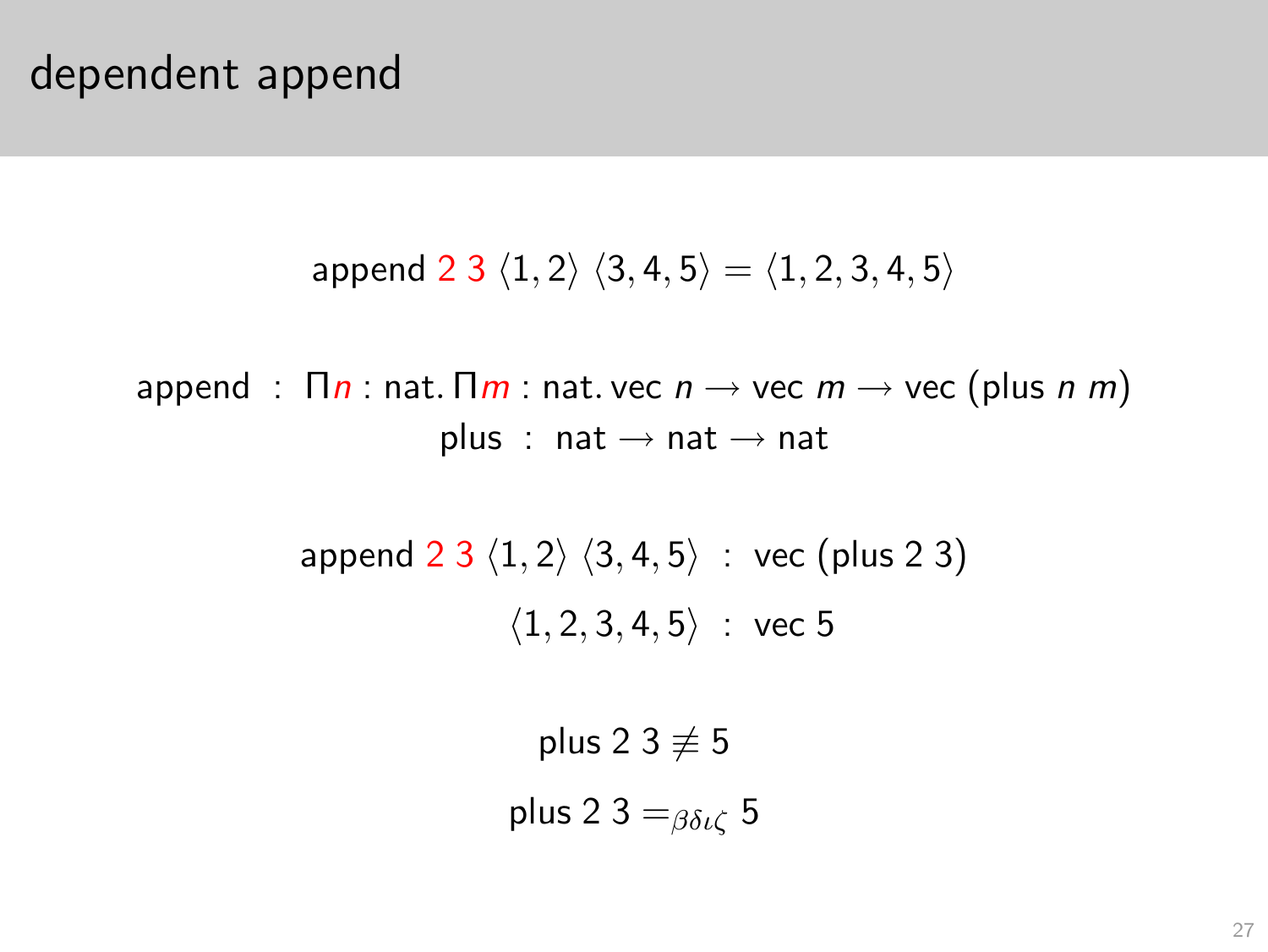### rule 7: conversion rule

λP:

$$
\frac{\Gamma \vdash M : A \qquad \Gamma \vdash A' : s}{\Gamma \vdash M : A'} \quad A =_{\beta} A'
$$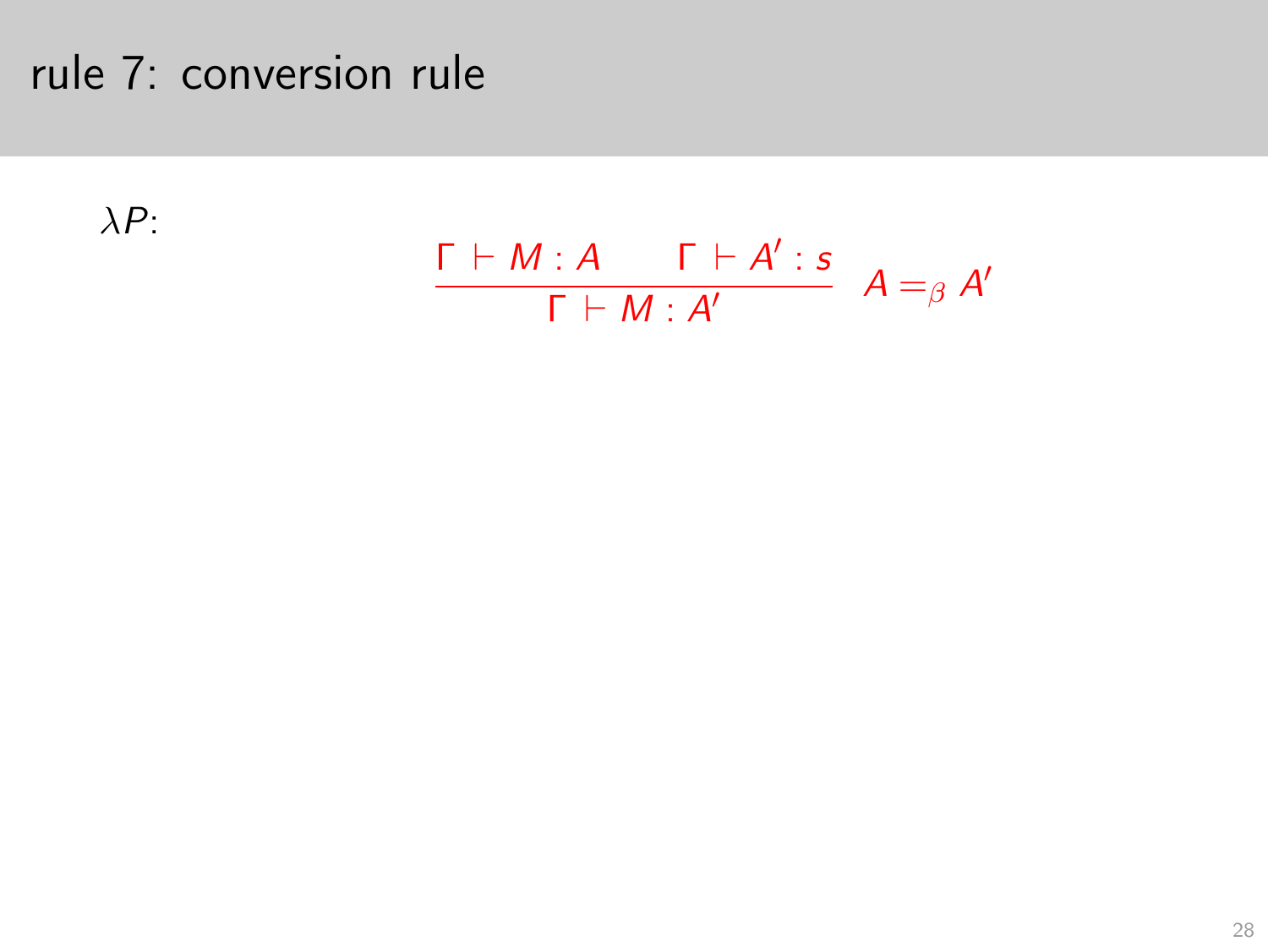#### rule 7: conversion rule

 $\lambda P$ :

$$
\frac{\Gamma \vdash M : A \qquad \Gamma \vdash A' : s}{\Gamma \vdash M : A'} \quad A =_{\beta} A'
$$

conversion  $\Gamma \vdash M : A \& A \rightarrow_{\beta} A' \Rightarrow \Gamma \vdash M : A'$ typing rule subject reduction  $\Gamma \vdash M : A \And M \rightarrow_{\beta} M' \Rightarrow \Gamma \vdash M' : A$ property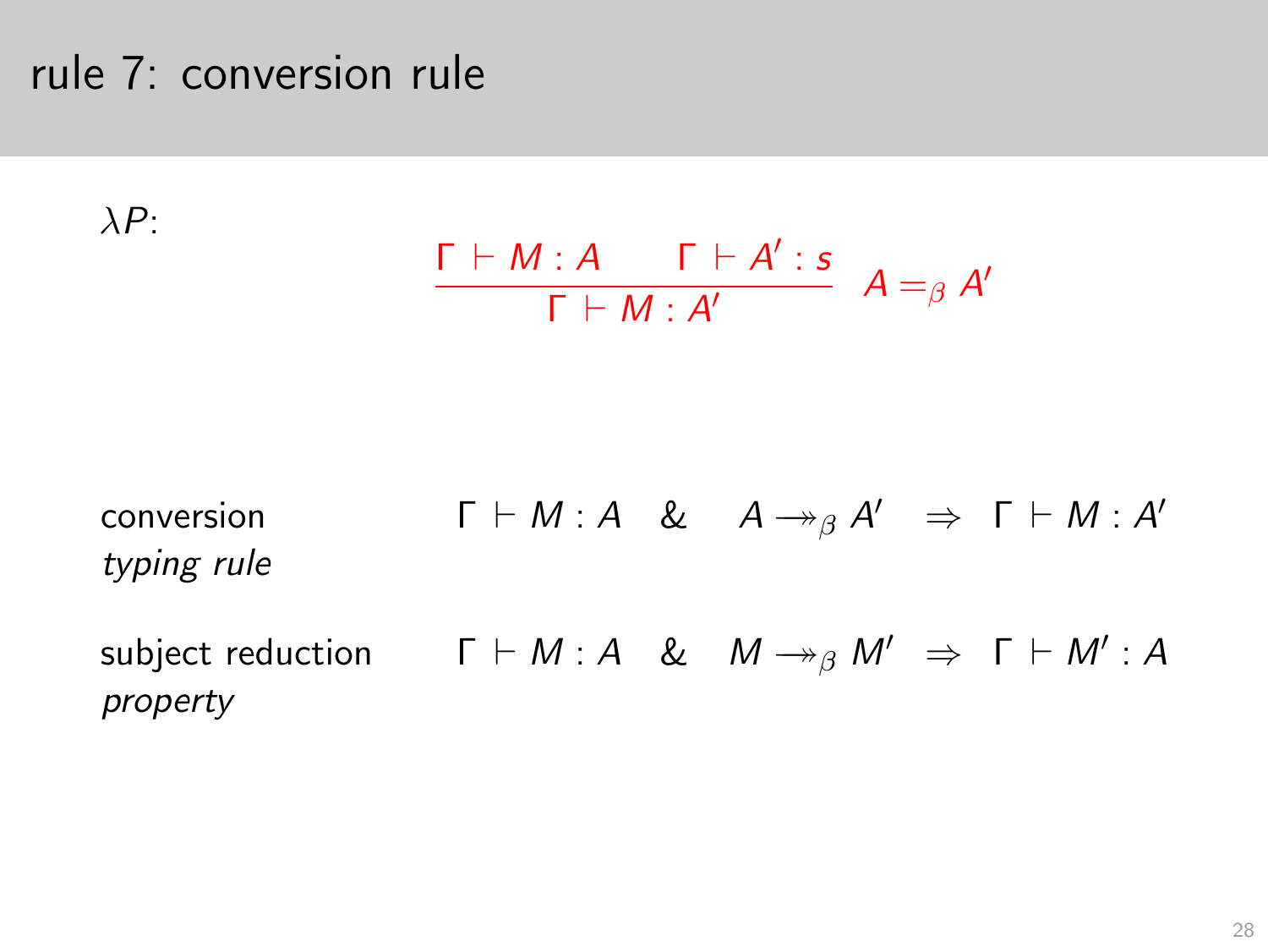#### all  $\lambda P$  rules together

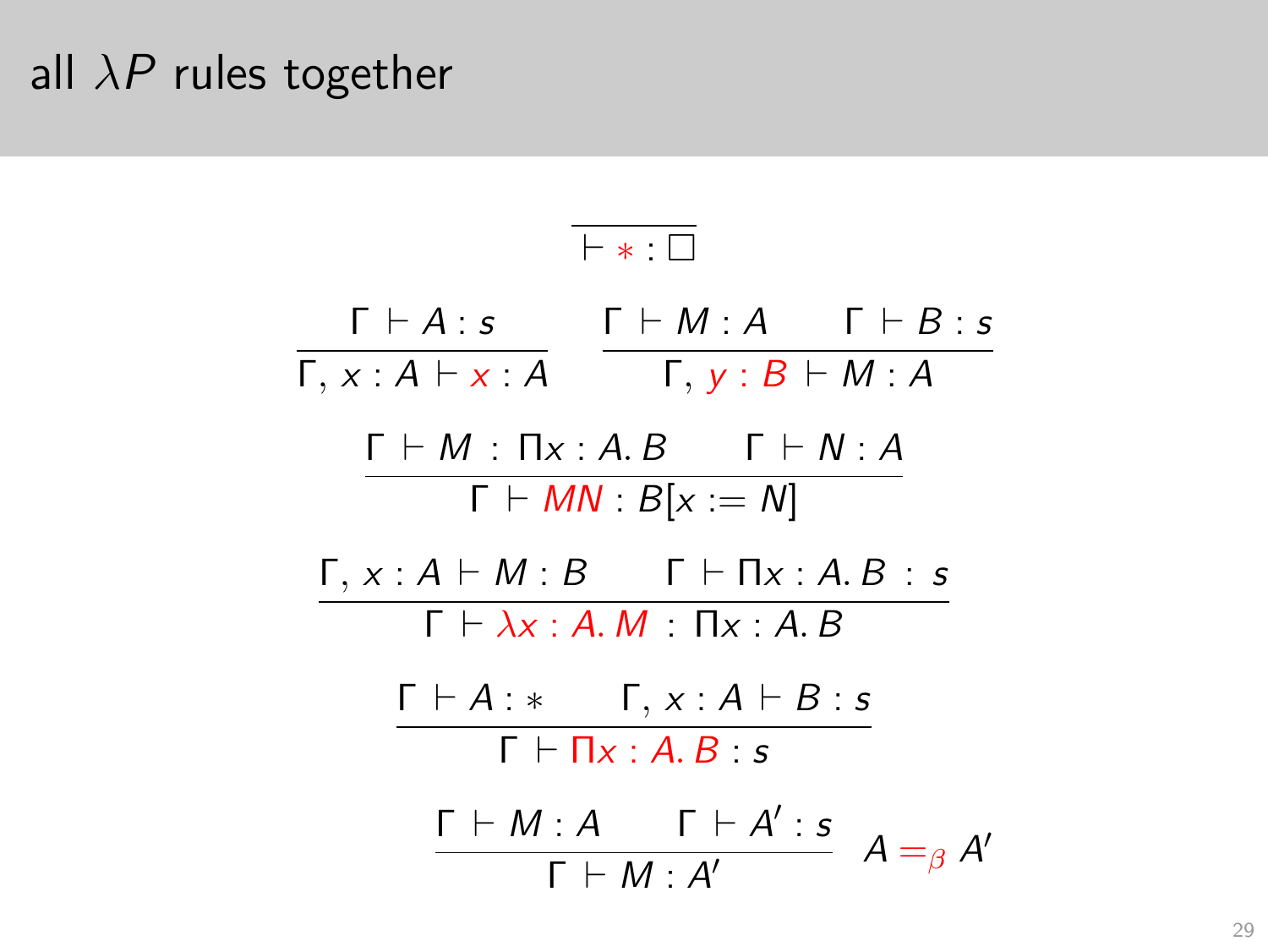#### <span id="page-75-0"></span>pure type systems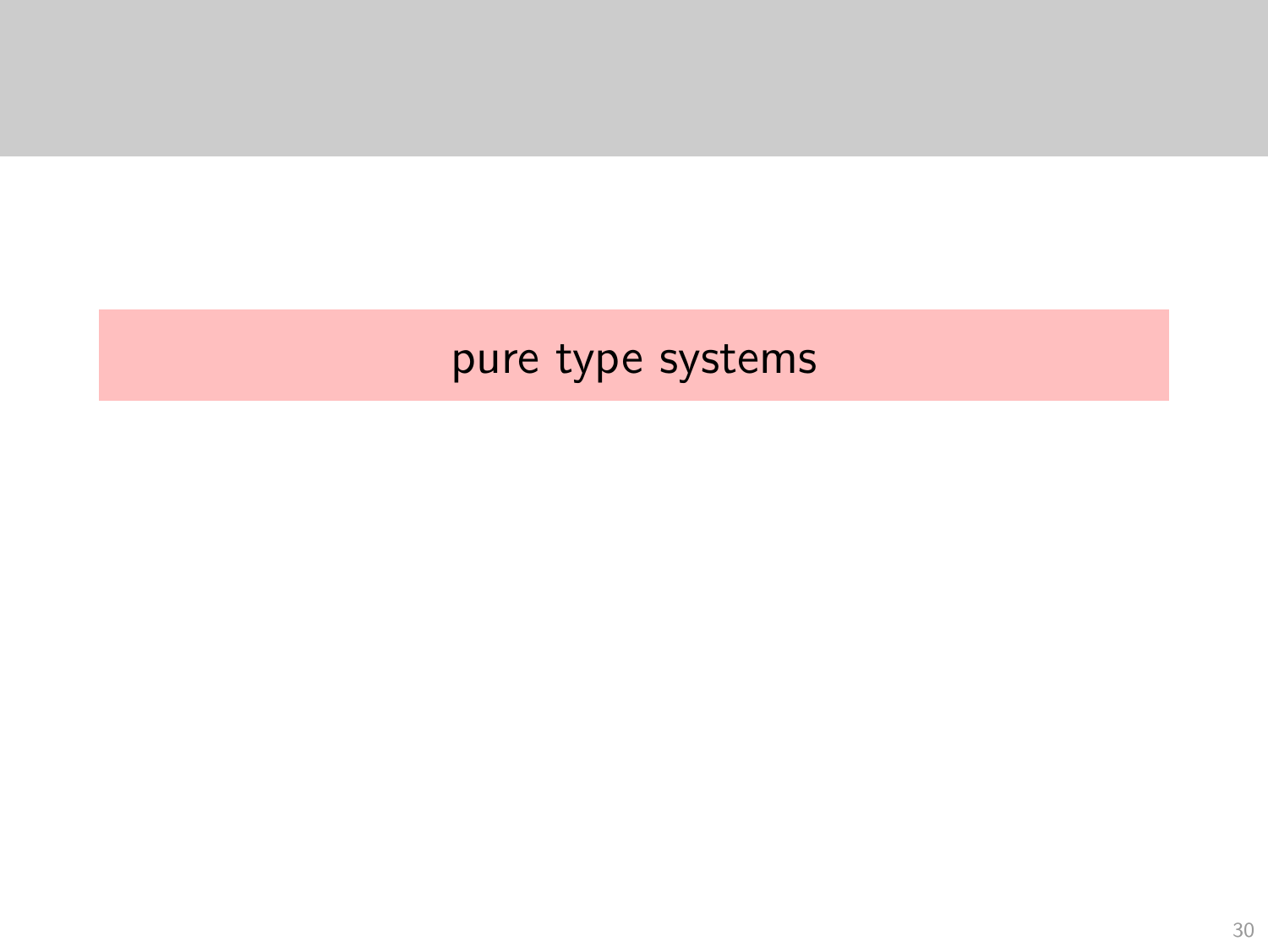PTSs

 $PTS = pure type system$ 

framework for defining type systems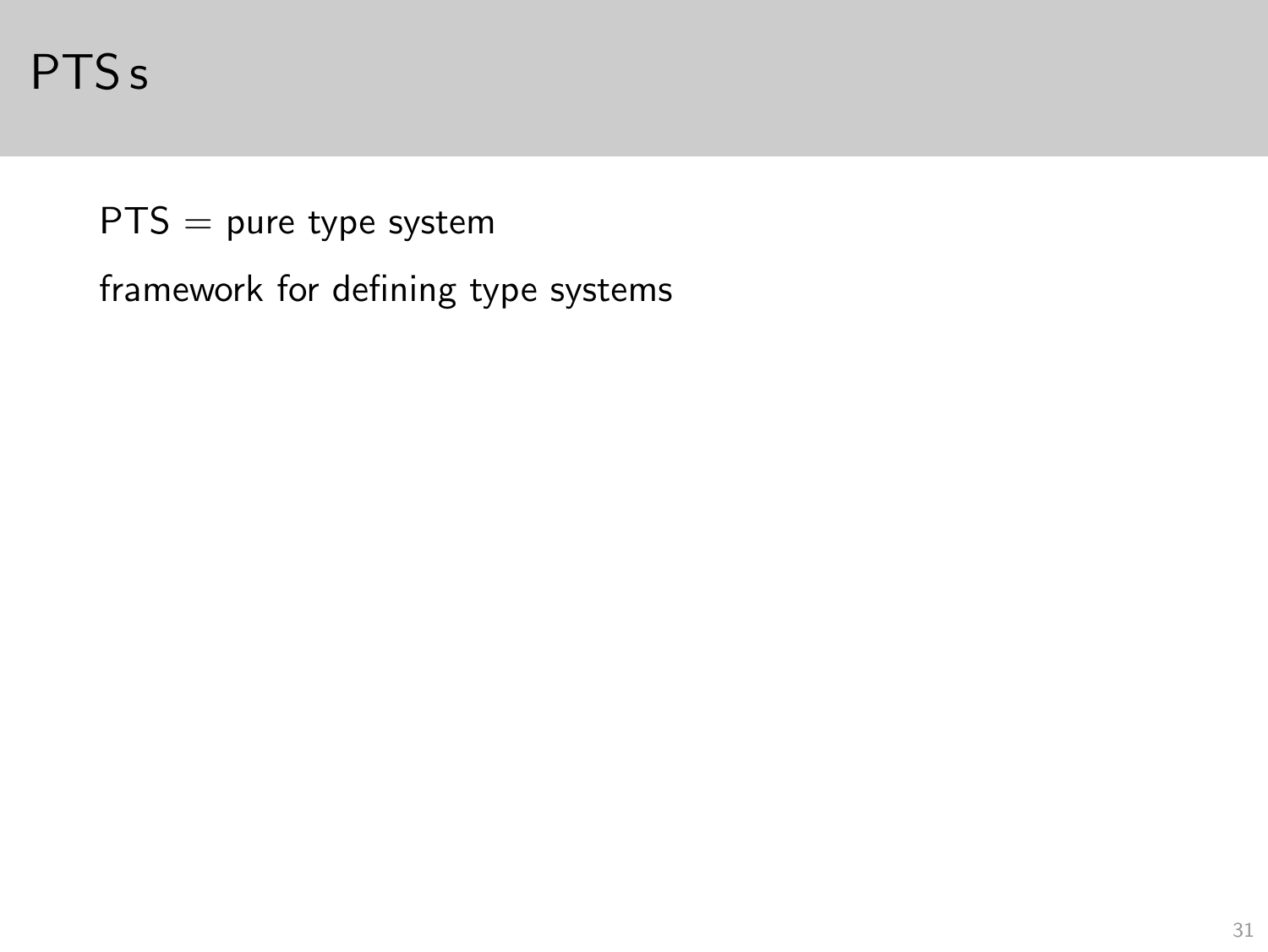PTS s

 $PTS = pure type system$ 

framework for defining type systems

exactly like  $\lambda P$ , but: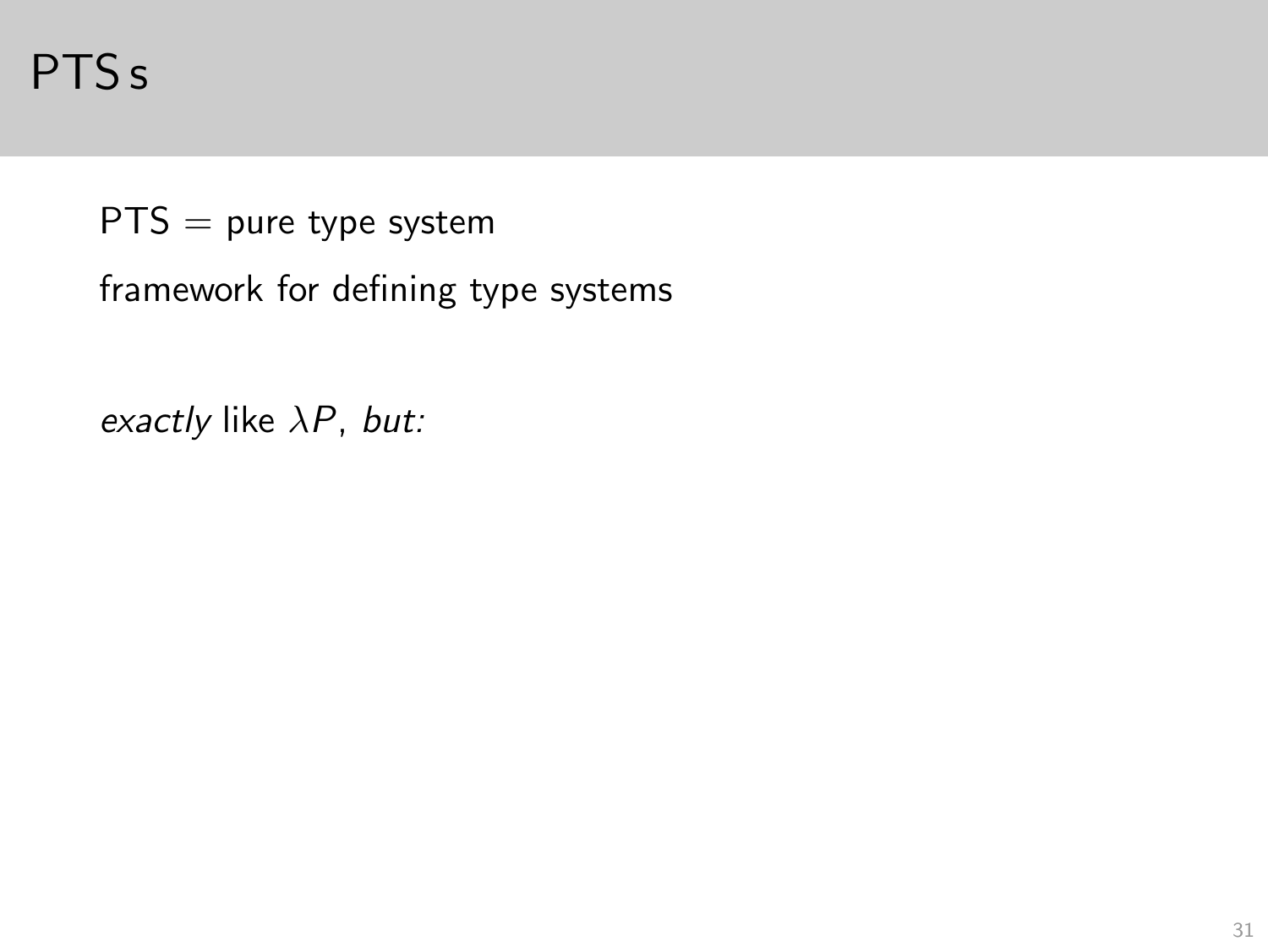PTS s

 $PTS = pure type system$ 

framework for defining type systems

exactly like  $\lambda P$ , but:

start rules:

$$
\overline{\qquad \quad \, \vdash s_1:s_2} \quad (s_1,s_2) \in \mathcal{A}
$$

product rules:

$$
\frac{\Gamma \vdash A : s_1 \qquad \Gamma, x : A \vdash B : s_2}{\Gamma \vdash (\Pi x : A.B) : s_3} \quad (s_1, s_2, s_3) \in \mathcal{R}
$$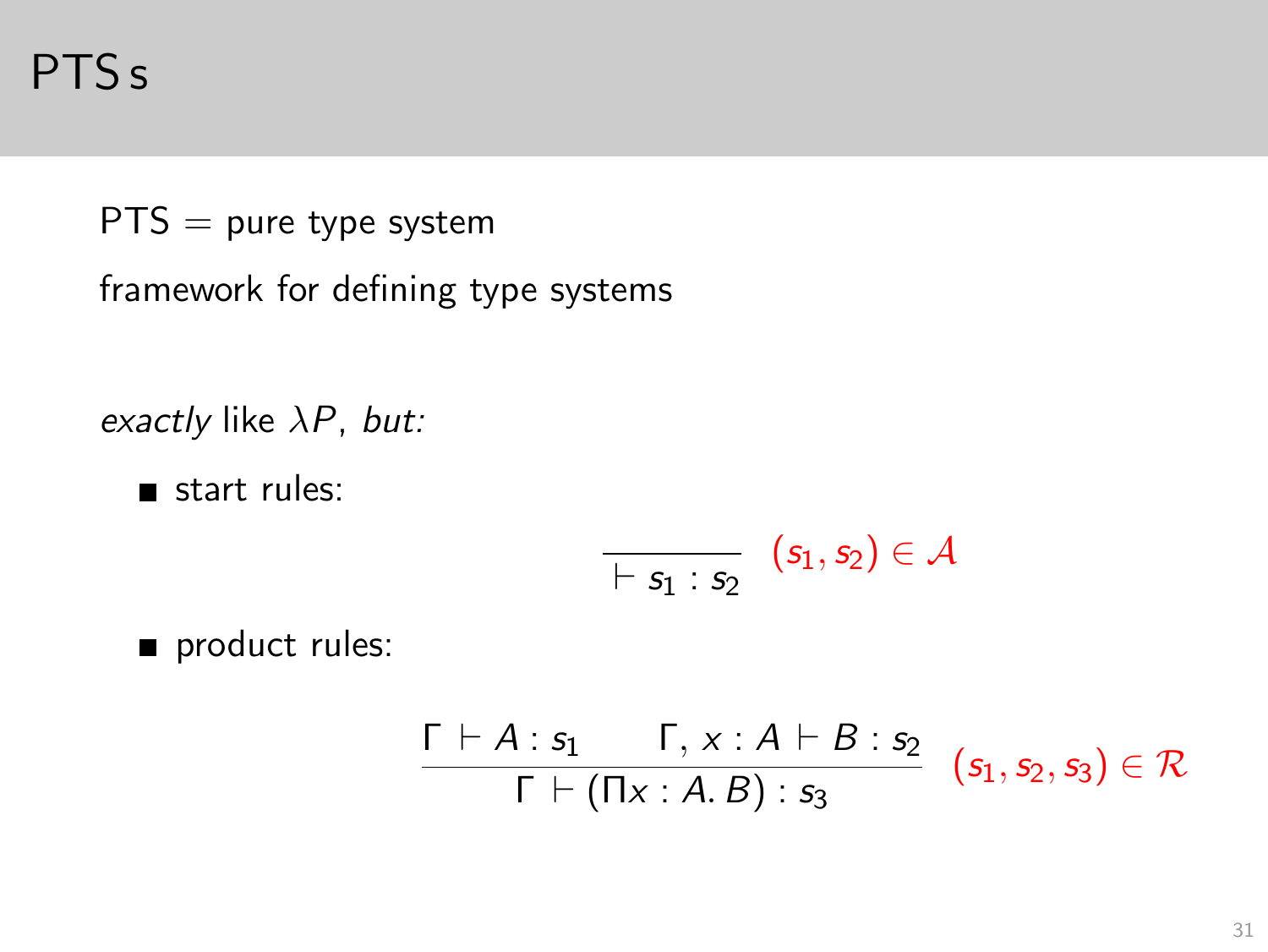### PTS parameters

 $\lambda P$ :

$$
S = \{*, \square\}
$$
  
\n
$$
A = \{(*, \square)\}
$$
  
\n
$$
R = \{\underline{(*, *), (\underline{(*, \square})}\}
$$
  
\n
$$
\overbrace{(*, *), (\underline{*, \square})}^{(*, \square)}
$$

PTS given by

- $1 \mathcal{S}$  sorts
- 2  $\mathcal{A} \subseteq \mathcal{S} \times \mathcal{S}$  : axioms
- 3  $\mathcal{R} \subset \mathcal{S} \times \mathcal{S} \times \mathcal{S}$ : rules

 $(s_1, s_2, s_2)$  is written as  $(s_1, s_2)$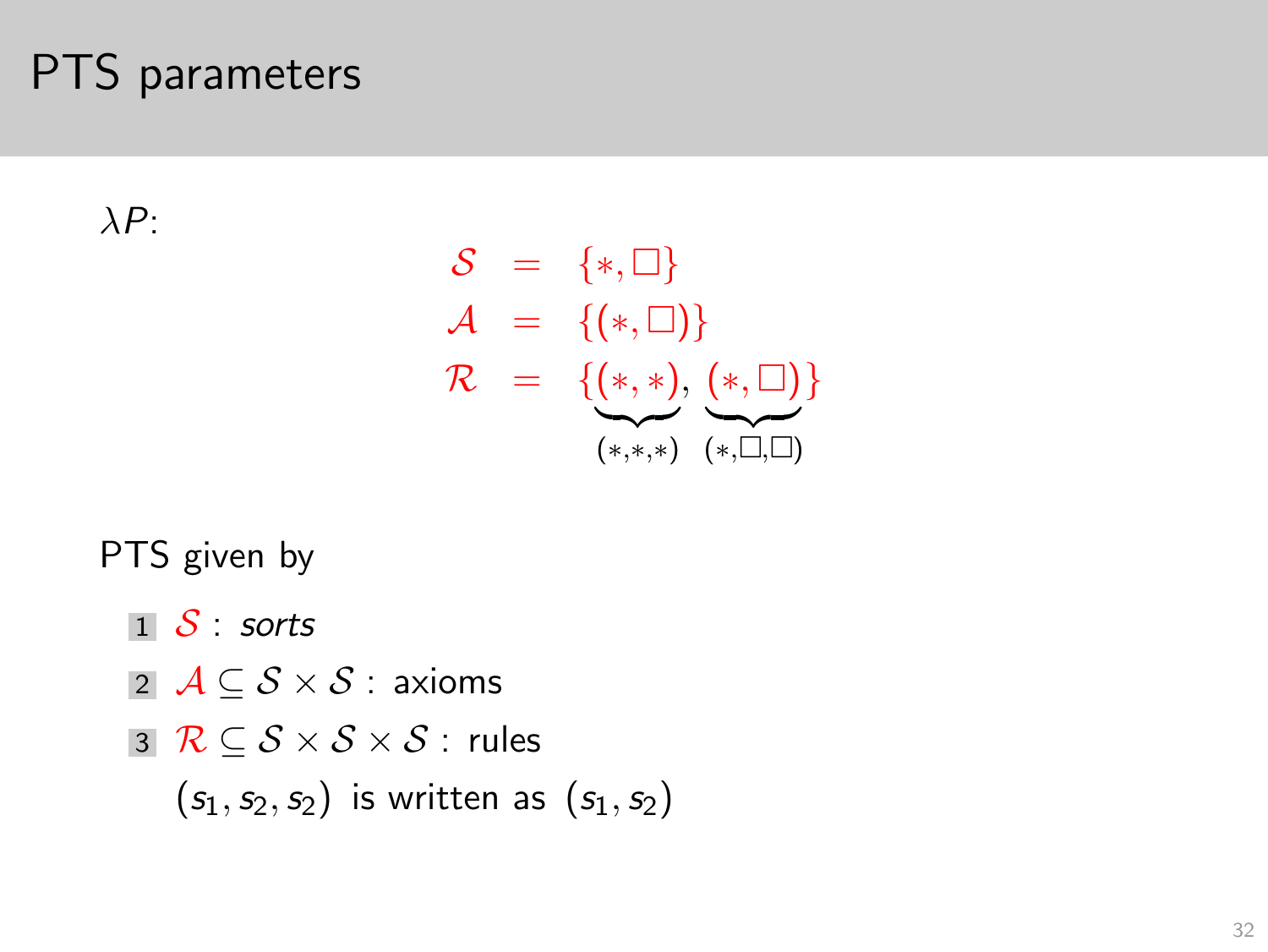$$
S = {*\}\nA = {(*,*)}\nR = {(*,*)}
$$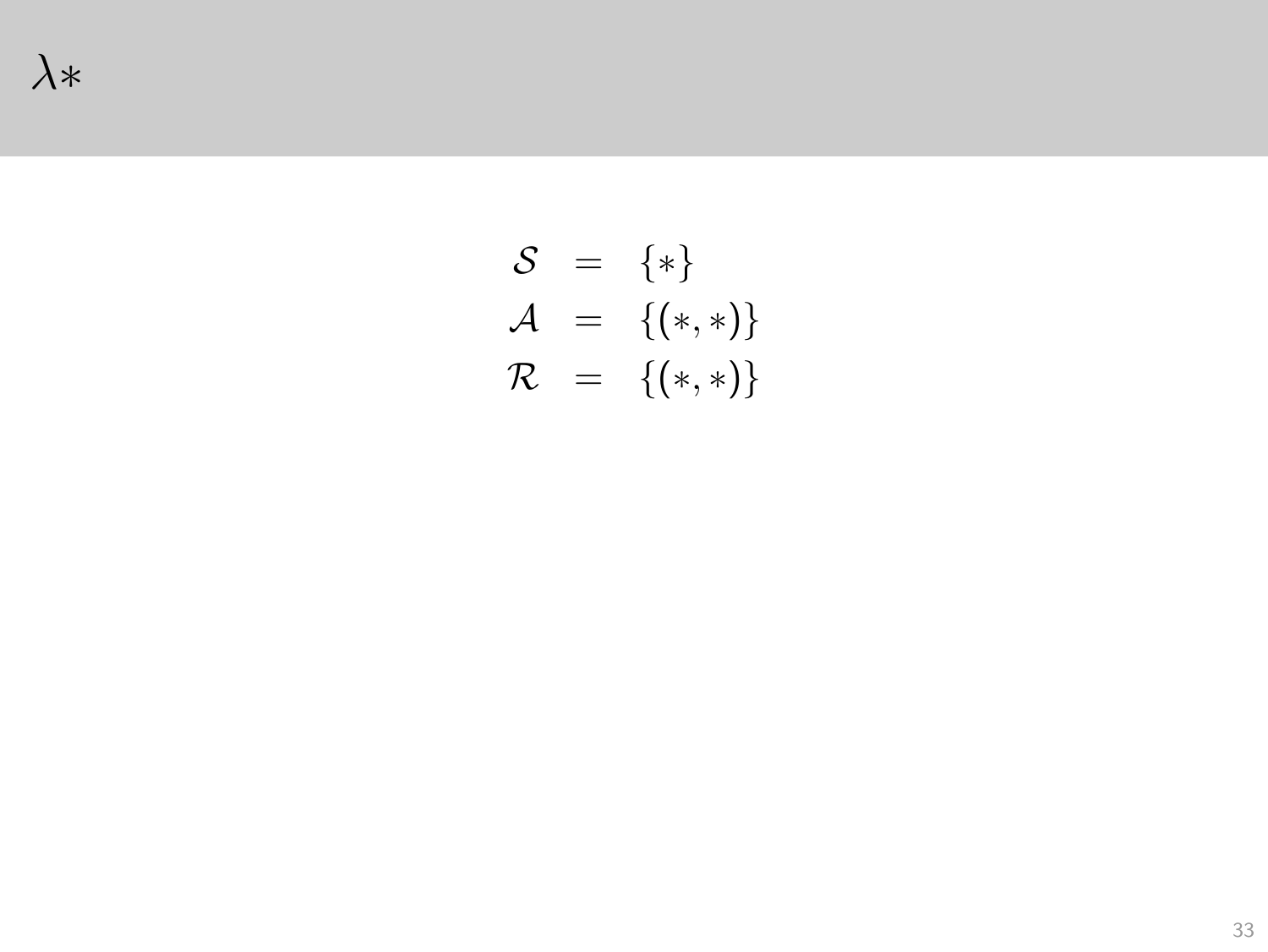$$
S = {*\}\mathcal{A} = {(*,*)}\mathcal{R} = {(*,*)}
$$

$$
\vdash * : *
$$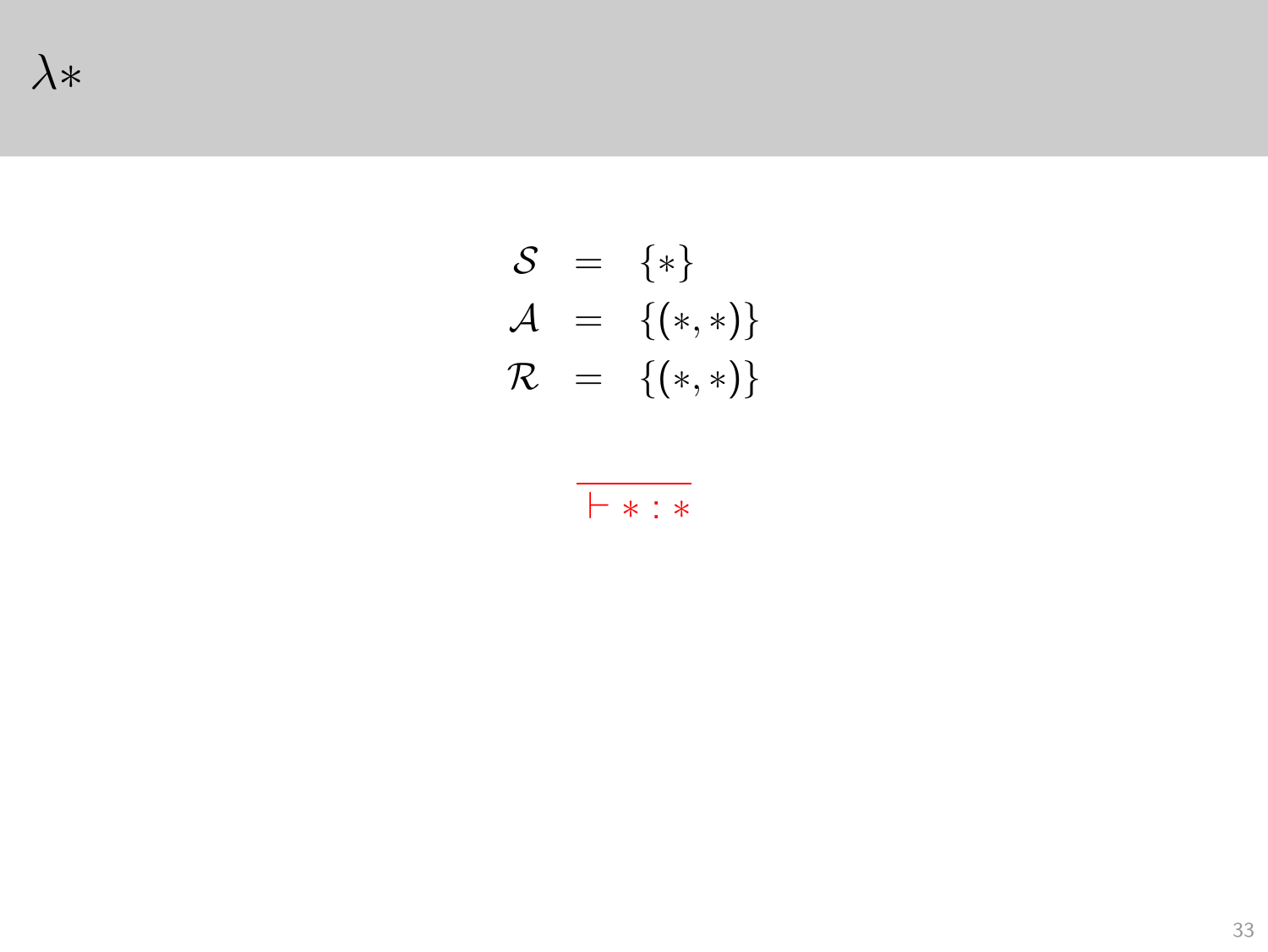$$
\begin{array}{rcl} \mathcal{S} & = & \{ * \} \\ \mathcal{A} & = & \{ (*, *) \} \\ \mathcal{R} & = & \{ (*, *) \} \end{array}
$$

$$
\vdash * : *
$$

'star in star' Per Martin-Löf, 1971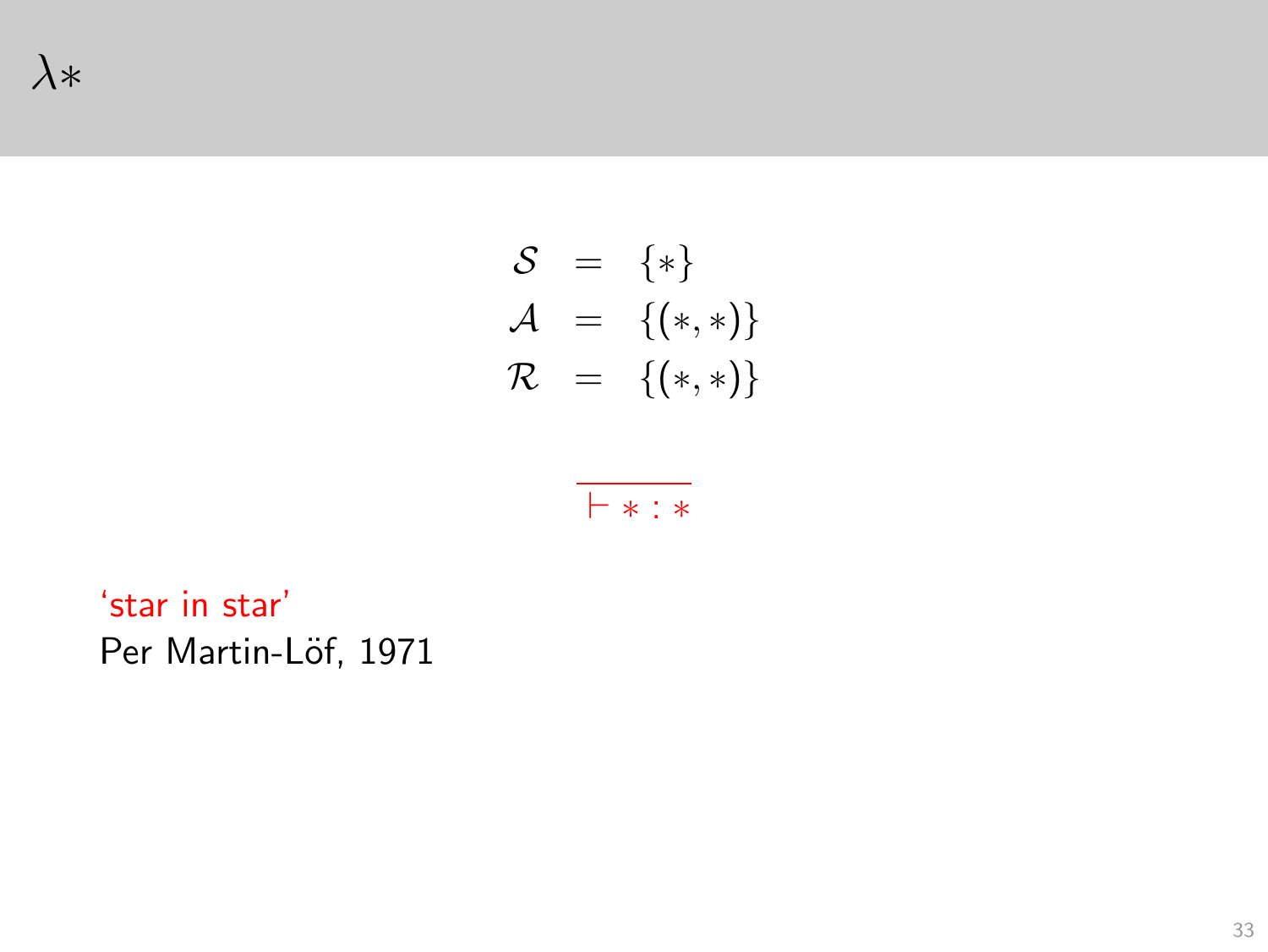$$
S = {*\}\mathcal{A} = {(*,*)}\mathcal{R} = {(*,*)}
$$

⊢ ∗ : ∗

'star in star' Per Martin-Löf, 1971

inconsistent: every type is inhabited

Girard's paradox Jean-Yves Girard, 1972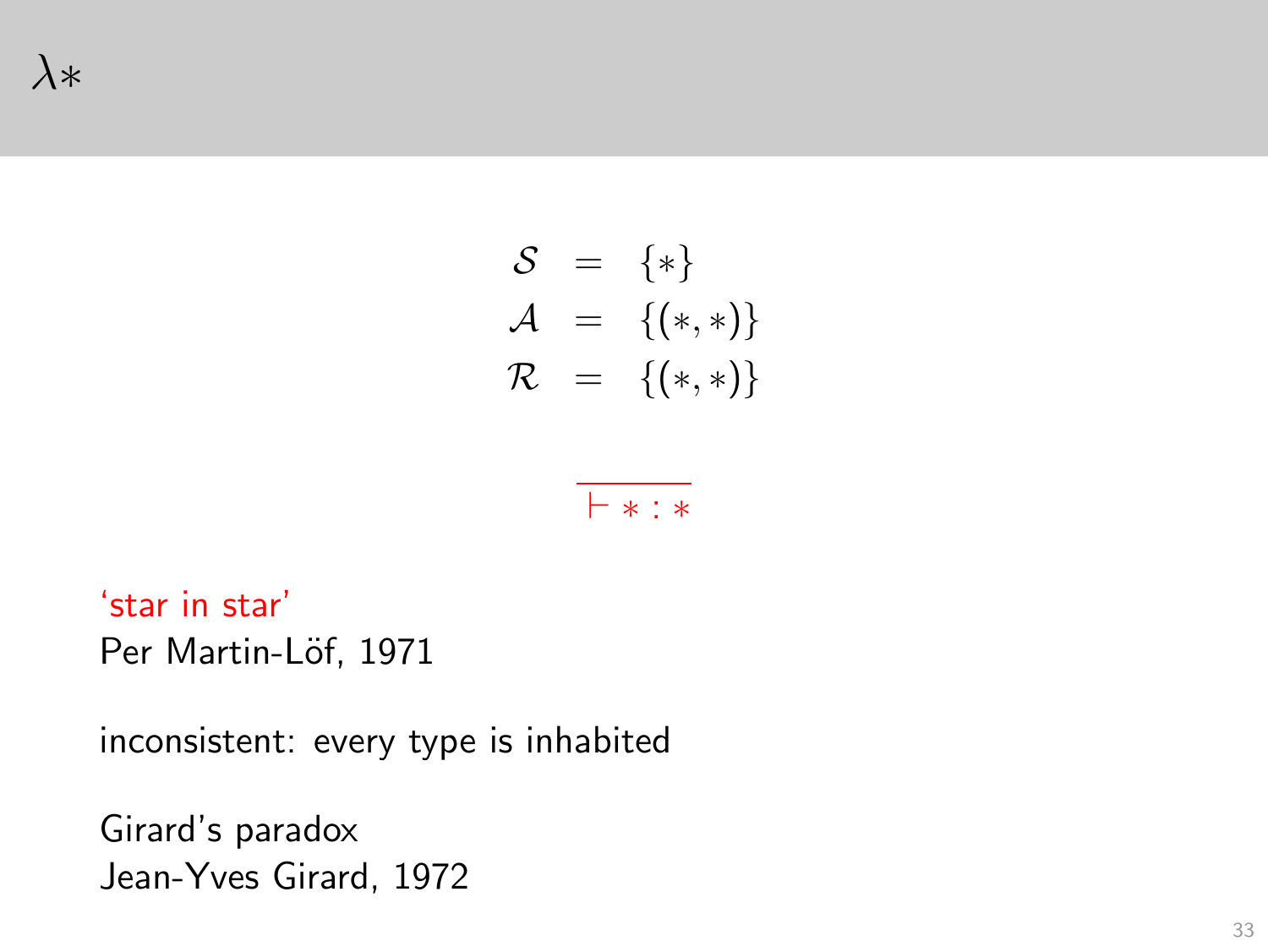$$
S = {*\}\mathcal{A} = {(*,*)}\mathcal{R} = {(*,*)}
$$

$$
\vdash * : *
$$

'star in star' Per Martin-Löf, 1971

inconsistent: every type is inhabited

Girard's paradox  $\rightsquigarrow$  subject of last lecture! Jean-Yves Girard, 1972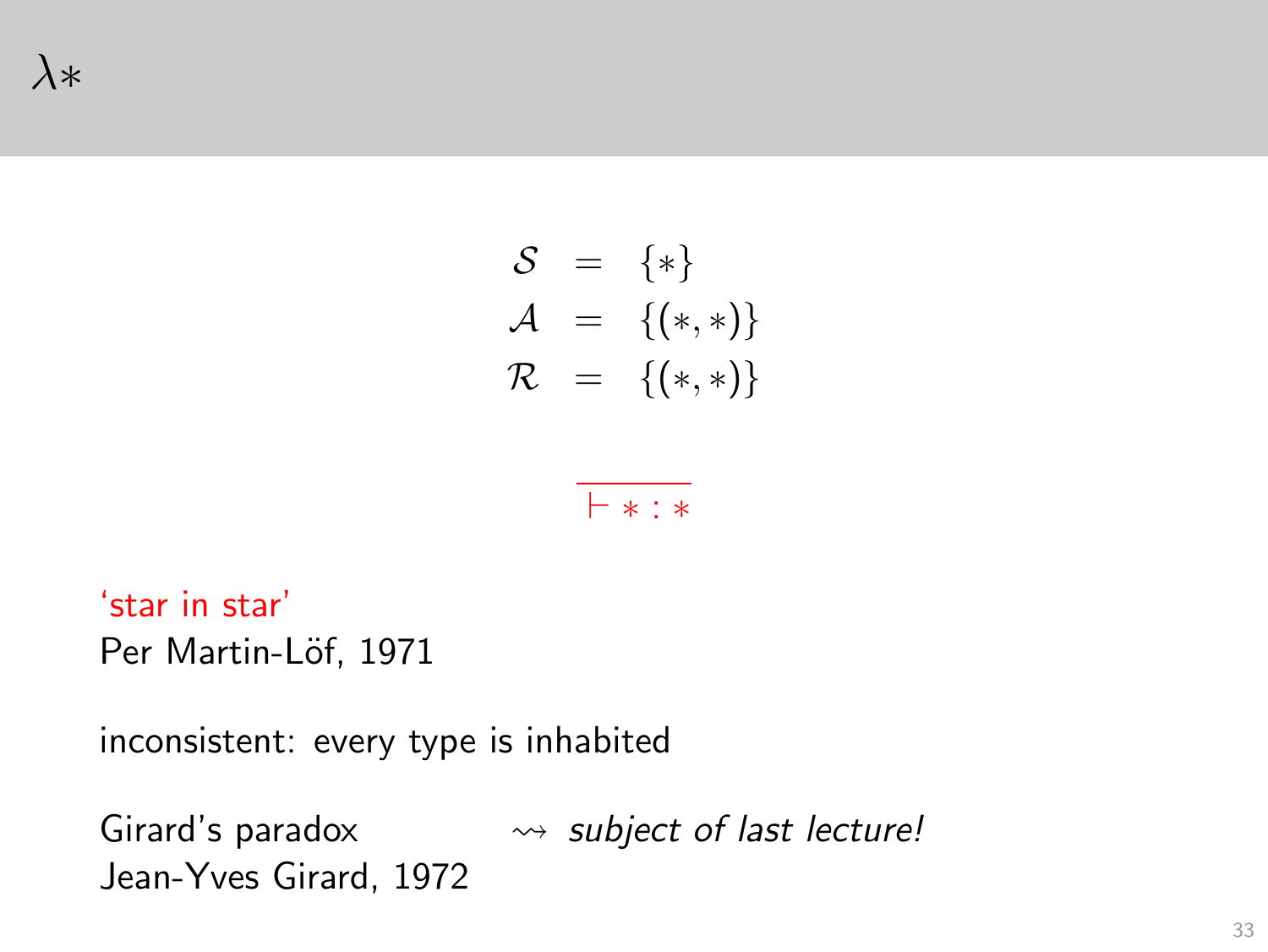$\lambda U^{-}$ 

### $S = \{*, \square, \triangle\}$  $\mathcal{A} = \{(*,\square),(\square,\triangle)\}\$  $\mathcal{R} = \{(*, *), (\Box, *) , (\Box, \Box), (\triangle, \Box) \}$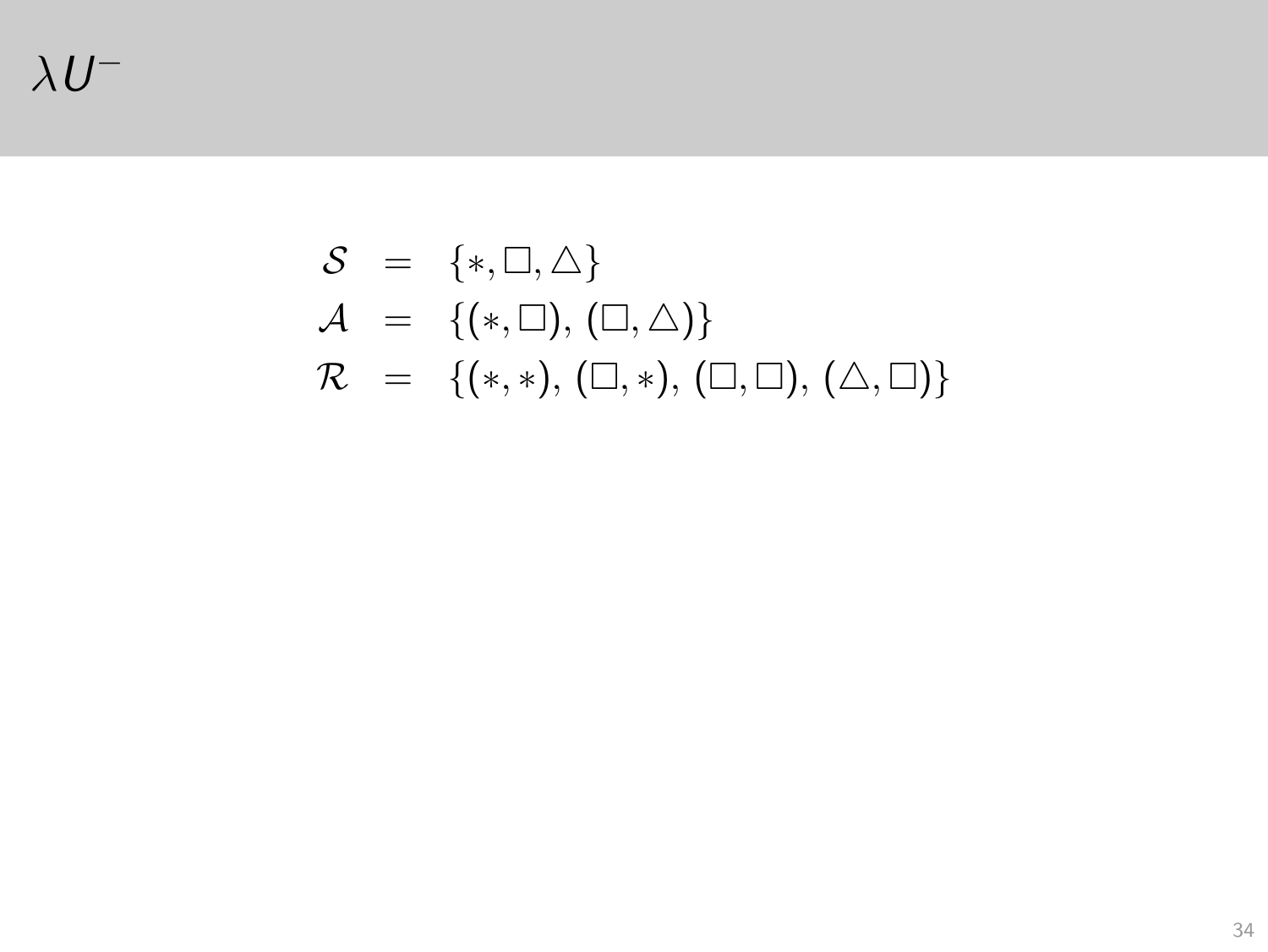#### Hurkens' paradox

 $(\lambda ! \cdot \Pi p: (\Pi X: \Box \cdot (((X \rightarrow *) \rightarrow *) \rightarrow *) \rightarrow X) \rightarrow (X \rightarrow *) \rightarrow *) \rightarrow * ((\Pi v: \Pi X: \Box \cdot (((X \rightarrow *) \rightarrow *) \rightarrow X) \rightarrow (X \rightarrow *) \rightarrow * .(\lambda s: \Pi X: \Box \cdot (((X \rightarrow *) \rightarrow *) \rightarrow X)$  $\rightarrow\ast) \rightarrow\ast) \rightarrow X) \rightarrow (X \rightarrow\ast) \rightarrow\ast) \rightarrow\ast) \rightarrow\ast \lambda X: \Box \lambda f: ((X \rightarrow\ast) \rightarrow\ast) \rightarrow X. \lambda p: X \rightarrow\ast ( \lambda x: \Box \lambda ((X \rightarrow\ast) \rightarrow\ast) \rightarrow X) \rightarrow (X \rightarrow\ast) \rightarrow\ast p(f(X \wedge \lambda x: \Box \lambda x: \Box \lambda x: \Box \lambda x: \Box \lambda x: \Box \lambda x: \Box \lambda x: \Box \lambda x: \Box \lambda x: \Box \lambda x: \Box \lambda x: \Box \lambda x: \Box \lambda x: \Box \lambda x: \Box \lambda x: \Box \lambda x: \Box \lambda x: \Box \lambda$  $(f)))({\bf r})\vee p\to p\nu)\to p((\lambda\,t^{\cdot}((\Pi\dot X\cdot\Box\cdot(((X\to *)\to *)\to *)\to \lambda)\to (\lambda\to *)\to *)\to *)\to *)\to *)\to X.\lambda\,t^{\cdot}((X\to *)\to *)\to *)\to X.\lambda\,p:X\to *_*t(\lambda\,x\cdot\Box\cdot((X\to *)\to *)\to *)\to *\star)\to *_*t(\lambda\,x\cdot\Box\cdot((X\to *)\to *)\to *)\to *\star)\to *_*t(\lambda\,x\cdot\Box\cdot((X\to *)\to *)\to *)\to *\star)\to *_*t(\lambda\,x\cdot\Box\cdot((X\to$ \*) → \* ( Xs: ΠΧ: □ ,(((X → \*) → \*) → X) → ( X → \*) → \* . s(ΠΧ: □ ,(((X → \*) → \*) → X) → (X → \*) → \*) → X) → \* (((X → \*) → \*) → X)  $(X \to *) \to *) \to *(\lambda t.((\Pi X;\Box\;(((X \to *) \to *) \to X) \to (X \to *) \to *) \to *) \to *(\lambda x.(\Box\; \lambda t.((X \to *) \to *) \to *) \to X.\lambda p. X \to * \;t(\lambda x.(\Pi X;\Box\;$  $(((X \rightarrow *) \rightarrow *) \rightarrow X) \rightarrow (X \rightarrow *) \rightarrow * .$ p $(\hat{f}(xXf))$ t))t)pyp $\rightarrow$ pw). $I(\lambda y: \Pi X: \Box$ . $(((X \rightarrow *) \rightarrow *) \rightarrow X) \rightarrow (X \rightarrow *) \rightarrow * .$  [Пр: (П $X: \Box$ .)( $((X \rightarrow *) \rightarrow *) \rightarrow *$  $(((X \to *) \to *) \to X) \to (X \to *) \to *) \to *) \to *( \lambda t: ((\Pi X \cdot \Box_{\cdot}((X \to *) \to *) \to *) \to \lambda) \to (X \to *) \to *) \to *) \to *) \to * \lambda X: \Box_{\cdot} \lambda t: ((X \to *) \to *) \to X.$  $\lambda p:X\rightarrow * .t(\lambda x:\Pi X:\Pi .((X\rightarrow *)\rightarrow *)\rightarrow X)\rightarrow (X\rightarrow *)\rightarrow * .p(\widetilde{f}(xXf)))(t))$ y $p\rightarrow p((\lambda t:(\Pi X:\Pi .((X\rightarrow *)\rightarrow *)\rightarrow X)\rightarrow (X\rightarrow *)\rightarrow *)\rightarrow *)$ \*.  $\lambda X:\Box$  .  $\lambda f:((X\to *)\to *)\to X$ .  $\lambda p: X\to *$ .  $t(\lambda x:\Box X:\Box$   $(((X\to *)\to *)\to X)\to (X\to *)\to *p(f(XXf))))((\lambda s:\Box X:\Box)((X\to *)\to *)\to X)$  $\rightarrow$   $(X \rightarrow *) \rightarrow *$  ,  $\epsilon$  (  $\Pi X$  :  $\square$  . (  $((X \rightarrow *) \rightarrow * ) \rightarrow X) \rightarrow (X \rightarrow *) \rightarrow * )$   $(X \cdot \square$  . (  $((X \rightarrow *) \rightarrow * ) \rightarrow * ) \rightarrow (X \rightarrow *) \rightarrow * ) \rightarrow * ) \rightarrow * .$  )  $(X \cdot \square$  . ( (  $(\Pi X \cdot \square$  . (  $((X \cdot \square)(X \cdot \square)(X \cdot \square)) \rightarrow * ) \rightarrow * )$  $\rightarrow\rightarrow\rightarrow\rightarrow\rightarrow\rightarrow X\rightarrow\rightarrow X\rightarrow\rightarrow\rightarrow\rightarrow\rightarrow\rightarrow\rightarrow X$  .  $\lambda X:\Box$  .  $\lambda f:\left((X\rightarrow\rightarrow)-X\land\rho:X\rightarrow\rightarrow(X\land\gamma)\Box$  .  $\left((X\rightarrow\rightarrow)-X\rightarrow\rightarrow(X\rightarrow\gamma)\rightarrow X\rightarrow\gamma\Box\right)\rightarrow\rightarrow(X\rightarrow\gamma)\rightarrow\rightarrow(X\rightarrow\gamma)\rightarrow\rightarrow(X\rightarrow\gamma)\rightarrow\rightarrow(X\rightarrow\gamma)\rightarrow\rightarrow(X\rightarrow\gamma)\rightarrow\rightarrow(X\rightarrow\gamma)\rightarrow\rightarrow(X\rightarrow\gamma)\rightarrow\rightarrow(X\rightarrow\gamma)\rightarrow\rightarrow(X\rightarrow\gamma)\rightarrow\rightarrow(X\rightarrow\gamma)\rightarrow\rightarrow(X\rightarrow\gamma)\rightarrow\rightarrow(X\rightarrow\gamma$  $f))(\hat{y}(\hat{y})\mapsto((\Pi\dot{P};\ast\cdot\dot{P})(\lambda z;\Pi X;\Box\cdot(((X\to\ast\to\ast)\to X)\to(X\to\ast\to\ast\cdot\lambda H;(\lambda z;\Pi X;\Box\cdot(((\ddot{X}\to\ast)\to X)\to(X\to\ast)\to\ast\cdot s(\Pi X;\Box\cdot$  $(((X\rightarrow *)\rightarrow *)\rightarrow x)\rightarrow (X\rightarrow *)\rightarrow *)((\lambda *)(\Pi X:\Box\ (((X\rightarrow *)\rightarrow *)\rightarrow *)\rightarrow x)\rightarrow (X\rightarrow *)\rightarrow *)\rightarrow *)\rightarrow *(\lambda *((\Pi X:\Box\ ((X\rightarrow *)\rightarrow *)\rightarrow x)\rightarrow (X\rightarrow *)\rightarrow x))\rightarrow ((X\rightarrow *)\rightarrow *)\rightarrow x)$  $\stackrel{\sim}{\ast}\stackrel{\sim}{\rightarrow}\ast\stackrel{\sim}{\rightarrow}\ast\stackrel{\sim}{\rightarrow}\ast\stackrel{\sim}{\lambda}X:\stackrel{\sim}{\Box}\lambda f:\stackrel{(\chi\rightarrow\ast)}{\rightarrow}\rightarrow\stackrel{\sim}{\rightarrow}\rightarrow X.\lambda p:X\rightarrow\ast\stackrel{\star}{\iota}(Xx:\Pi X:\stackrel{\sim}{\Box}\dot{(\langle(X\rightarrow\ast)\rightarrow\ast)}\rightarrow X)\rightarrow (X\rightarrow\ast\stackrel{\sim}{\rightarrow}\ast)\rightarrow\ast\stackrel{\sim}{\rho}(f(xxf)))\stackrel{\star}{t}))z(\lambda y:\Pi X:\stackrel{\sim}{\Box}.$  $(((X \rightarrow *) \rightarrow *) \rightarrow X) \rightarrow (X \rightarrow *) \rightarrow *$   $(\Pi p.(\Pi X: \Box).(((X \rightarrow *) \rightarrow *) \rightarrow X) \rightarrow (X \rightarrow *) \rightarrow *) \rightarrow *).(\lambda z: \Pi \dot{X}: \Box .(((X \rightarrow *) \rightarrow *) \rightarrow X) \rightarrow (X \rightarrow *) \rightarrow * \dots *$  $\overrightarrow{(n)}X:\square\cdot ((X\rightarrow *)\rightarrow *)\rightarrow X)\rightarrow (X\rightarrow *)\rightarrow *(A:\overrightarrow{(n)}X:\square\cdot (((X\rightarrow *)\rightarrow *)\rightarrow *)\rightarrow X)\rightarrow (X\rightarrow *)\rightarrow *)\rightarrow *)\rightarrow *)\rightarrow *^*(\lambda t:(nX:\square\cdot (((X\rightarrow *)\rightarrow *)\rightarrow X)\rightarrow X)\rightarrow X)$  $\rightarrow$   $(X\rightarrow *)\rightarrow *)\rightarrow *$  .  $\lambda X:\Box$  .  $\lambda f:\left((X\rightarrow *)\rightarrow * \right)\rightarrow X$  .  $\lambda p:X\rightarrow *$  .  $t(\lambda x:\Pi X:\Box$  .  $((X\rightarrow *)\rightarrow *)\rightarrow X)\rightarrow (\lambda^* \rightarrow *)\rightarrow *$  .  $p(f(XXf)))(t))\gamma p\rightarrow p$  $((\lambda t.((\Pi \dot{X}:\Box\cdot((X\to *)\to *)\to X)\to(X\to *)\to *)\to *)\to *)\to *\lambda X:\Box\cdot\lambda f.((X\to *)\to *)\to *)\to X\cdot\lambda p:X\to * \cdot t(\lambda x.\Pi X:\Box\cdot((X\to *)\to *)\to X)\to (X\to *)\to *\lambda p$ →\*)→\*.p(f(xXf))))((λs:fIX:□.(((X→\*)→\*)→X)→(X→\*)→\*.s(ΠX:□.(((X→\*)→\*)→X)→(X→\*)→\*)(λt:((fIX:□.(((X→\*)  $\rightarrow *)$   $\rightarrow X$   $\rightarrow$   $(X \rightarrow *)$   $\rightarrow *)$   $\rightarrow$   $\rightarrow$   $\lambda$   $\iota$ ; (( $\Pi X$  ;  $\Box$  ,((( $X \rightarrow *)$   $\rightarrow x$  )  $\rightarrow$   $(X \rightarrow *)$   $\rightarrow$   $\ast$  )  $\rightarrow$   $*$   $\lambda X$  ;  $\Box$  .  $\lambda f$  ; (( $X \rightarrow *)$   $\rightarrow$   $X$  .  $\lambda p$  : $X \rightarrow *$  .  $i$  $(\lambda x \cdot \overleftarrow{\Pi} X \cdot \overleftarrow{\Box} . ((X \to *) \to *) \to *) \to (\lambda \to *) \to * \rho(\overrightarrow{f}(x X f)))(t)) \to (\Pi \overleftarrow{P} : * \ . \ \overrightarrow{P}) ). \lambda I \cdot \Pi \rho : (\Pi X \cdot \overleftarrow{\Box} . ((X \to *) \to *) \to \lambda) \to (X \to *) \to *) \to *)$ \*. (\\n\;\[\]\(((X->\*)->\*)->X)->(X->\*)->\*.s(\[|X:\_[].(((X-->\*)->\*)->X)--(X-+\*)->\*)(\\r.\[(|X:\_[].(((X-->\*)-->X)--(X-\*) → \*) → \*) → \* ( At:((NX:(I\_X((X → \*) → \*) → x) → (X → \*) → \*) → \* . -> \*) → \* .  $\lambda$ X: (,(X → \*) → \*) → \*) → X .  $\lambda p$ : X → \* . t( $\lambda$ x: [I\_X:((X → \*) → \*) . [((X → \*)->\*)->X)--)(X->\*)->\*.p(f(xXf))))t))zp->p(( $\lambda$ t:(( $\Pi X$ : $\Box$ .(( $X \rightarrow$ \*)->\*)-->X)--) $\lambda$ )-->\*)--\*)--\*. $\lambda X$ : $\Box$ . $\lambda$ f:(( $X \rightarrow$ \*)--\*)- $X.\lambda p:X\to *$  , t (  $\lambda x:\Pi X:\Box$  ( ( (  $(X\to * )\to * )\to X) \to (X\to * )\to *$  ,  $p(f(XXf)))((\lambda s:\Pi X:\Box_1)((X\to * )\to * )\to X)\to (X\to * )\to *$  ,  $s(\Pi X:\Box_1)((X\to * )\to * )\to *$  $\rightarrow *) \rightarrow * ) \rightarrow X) \rightarrow (X \rightarrow *) \rightarrow * )(\lambda i:((\Pi X:\Box .((X \rightarrow *) \rightarrow *) \rightarrow *) \rightarrow X) \rightarrow (X \rightarrow *) \rightarrow * ) \rightarrow * ) \rightarrow * .(\lambda i:((\Pi X:\Box .(((X \rightarrow *) \rightarrow *) \rightarrow *) \rightarrow X) \rightarrow (X \rightarrow *)$ →\*)→\*)→\*. $\lambda X: \Box$  . $\lambda f: ((X\to *) \to *)$   $\to X$  . $\lambda p: X \to *$  .  $t(\lambda x: \Pi X: \Box \cdot ((X\to *) \to *) \to X) \to (X\to *) \to *$  .  $\rho(f(xXf)))(t)(z)$  .  $l(\lambda y: \Pi X: \Box'$  $(((X \rightarrow *) \rightarrow *) \rightarrow X) \rightarrow (X \rightarrow *) \rightarrow * ( \Pi p: (\Pi X: \Box \cdot ((X \rightarrow *) \rightarrow *) \rightarrow *) \rightarrow () \rightarrow (X \rightarrow *) \rightarrow *) \rightarrow * (As: \Pi X: \Box \cdot (((X \rightarrow *) \rightarrow *) \rightarrow () \rightarrow (X \rightarrow *) \rightarrow * ) \rightarrow * \rightarrow * \rightarrow *$  $\overleftrightarrow{\Pi}X:\Box((X\rightarrow *)\rightarrow *)\rightarrow X)\rightarrow (X\rightarrow *)\rightarrow *( \lambda t:(\overleftrightarrow{\Pi}X:\Box)((X\rightarrow *)\rightarrow *)\rightarrow X)\rightarrow (X\rightarrow *)\rightarrow *)\rightarrow *)\rightarrow *(\lambda t:(\overleftrightarrow{\Pi}X:\Box)((X\rightarrow *)\rightarrow *)\rightarrow X)\rightarrow X$  $\hat{\lambda}(X \to \hat{x}) \to * \hat{\lambda}$   $\to * \hat{\lambda}$   $\hat{\lambda}$  :  $\Box$  .  $\lambda f: ((X \to \hat{x}) \to \hat{x}) \to X$  .  $\lambda p: X \to *$  .  $t(\lambda x: \Box X: \Box \cdot ((X \to \hat{x}) \to \hat{x}) \to \hat{X}) \to (\hat{X} \to * \hat{x}) \to *$  .  $p(\hat{t}(x X f)))(t)(y \to \hat{t}$  $((\lambda t.((\Pi X.\Box\cdot ((X \to *) \to *) \to X) \to (X \to *) \to *) \to *) \to *) \to *(\Delta X.\Box\cdot X.((X \to *) \to *) \to *) \to *(\Delta X.\Box X \cdot \Box\cdot X.((X \to *) \to *) \to *) \to X) \to (X \to *) \to *(\Delta X.\Box\cdot X.((X \to *) \to *) \to *) \to *(\Delta X.\Box\cdot X.((X \to *) \to *) \to *) \to *(\Delta X.\Box\cdot X.((X \to *) \to *) \to *) \to *(\Delta X.\Box\cdot X.((X \to *) \to *) \to *) \to *(\Delta X.\Box\cdot X.((X \to *) \to *) \to *) \to$  $\rightarrow\rightarrow\rightarrow\rightarrow p(f(xXf)))((\lambda s.\Pi X.\Box)((X\rightarrow\ast)\rightarrow\ast)\rightarrow X)\rightarrow (X\rightarrow\ast)\rightarrow\cdot s(\Pi X.\Box((X\rightarrow\ast)\rightarrow\ast)\rightarrow X)\rightarrow (X\rightarrow\ast)\rightarrow\ast)(\lambda t.((\Pi X.\Box)((X\rightarrow\ast)\rightarrow X)\rightarrow X)\rightarrow X)$ \*)->\*)->X)->(X->\*)->\*)->\*)->\*,(Xt:((IX:I).(((X->\*)->\*)->X)->(X->\*)->\*)->\*)->\*,(Xt:((X->\*)->\*)--\*)-X.(xp:X-3+\*  $\tau(A \vee \Pi \vee \Pi'(I(X \to Y \to Y \to Y \to X' \to Y' \to Y' \to Y' \to Y' \to Y' \to Y'))$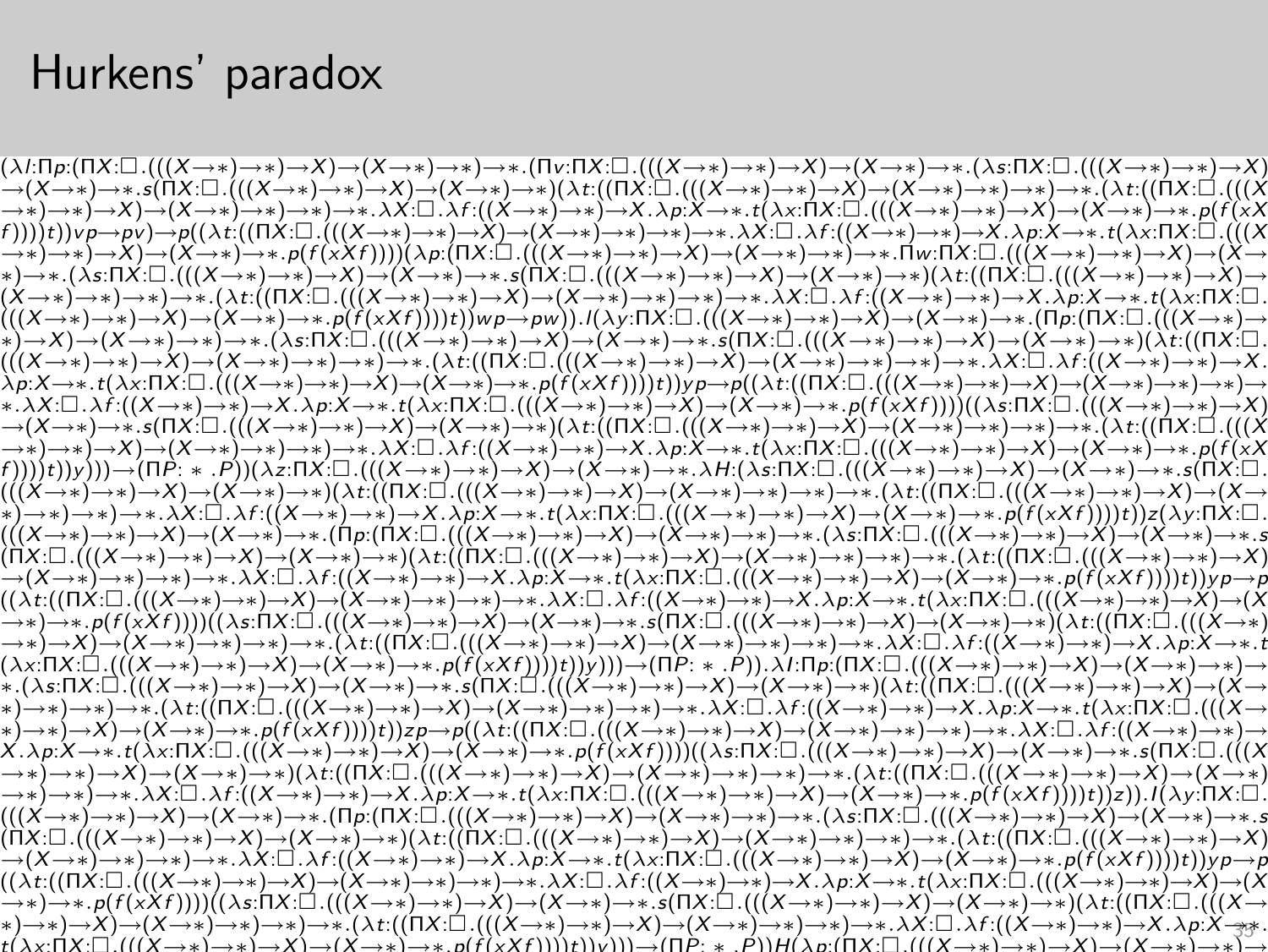#### $\lambda \rightarrow$

$$
\begin{array}{rcl} \mathcal{S} & = & \{*, \square\} \\ \mathcal{A} & = & \{(*, \square)\} \\ \mathcal{R} & = & \{(*,*)\} \end{array}
$$

PTS equivalent to system from last week!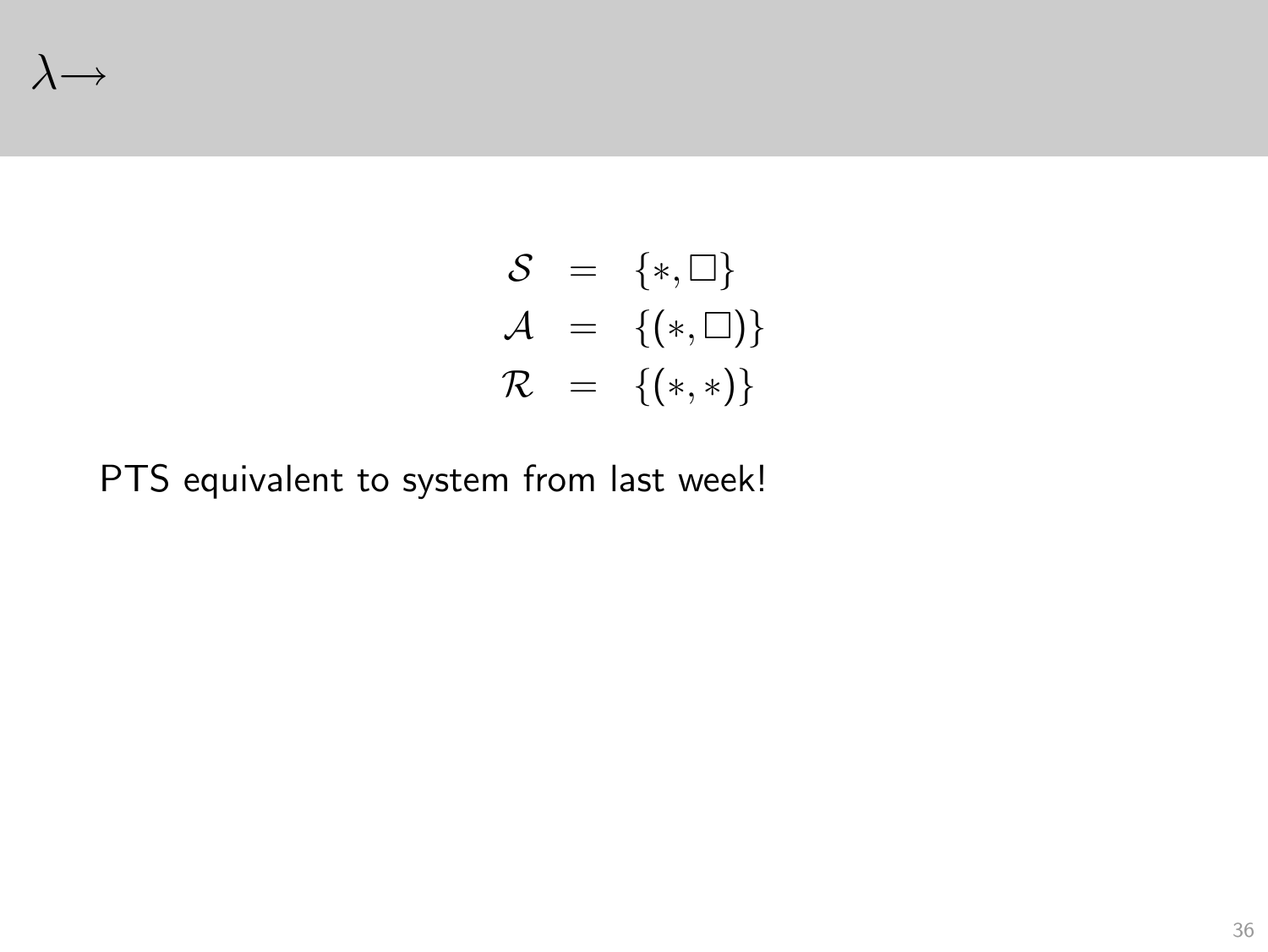#### $\lambda \rightarrow$

$$
\begin{array}{rcl} \mathcal{S} & = & \{*, \square\} \\ \mathcal{A} & = & \{(*, \square)\} \\ \mathcal{R} & = & \{(*,*)\} \end{array}
$$

PTS equivalent to system from last week!

x : a ⊢ x : a ⊢ (λx : a. x) : a → a ∗ : a : ∗ ⊢ a : ∗ a : ∗, x : a ⊢ x : a ∗ : a : ∗ ⊢ a : ∗ ∗ : a : ∗ ⊢ a : ∗ ∗ : a : ∗ ⊢ a : ∗ a : ∗, x : a ⊢ a : ∗ a : ∗ ⊢ a → a : ∗ a : ∗ ⊢ (λx : a. x) : a → a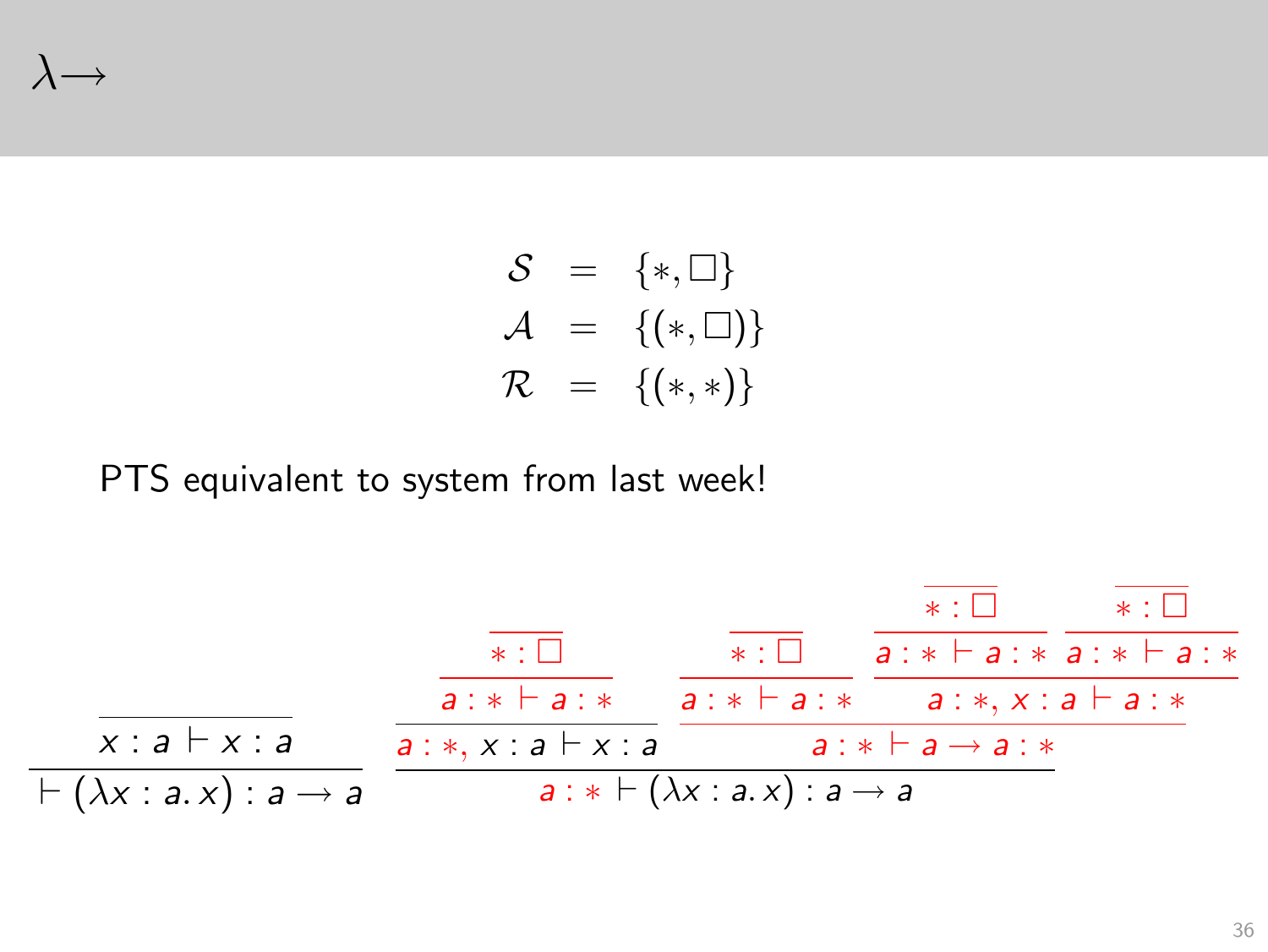### Barendregt cube

 $=$  lambda cube

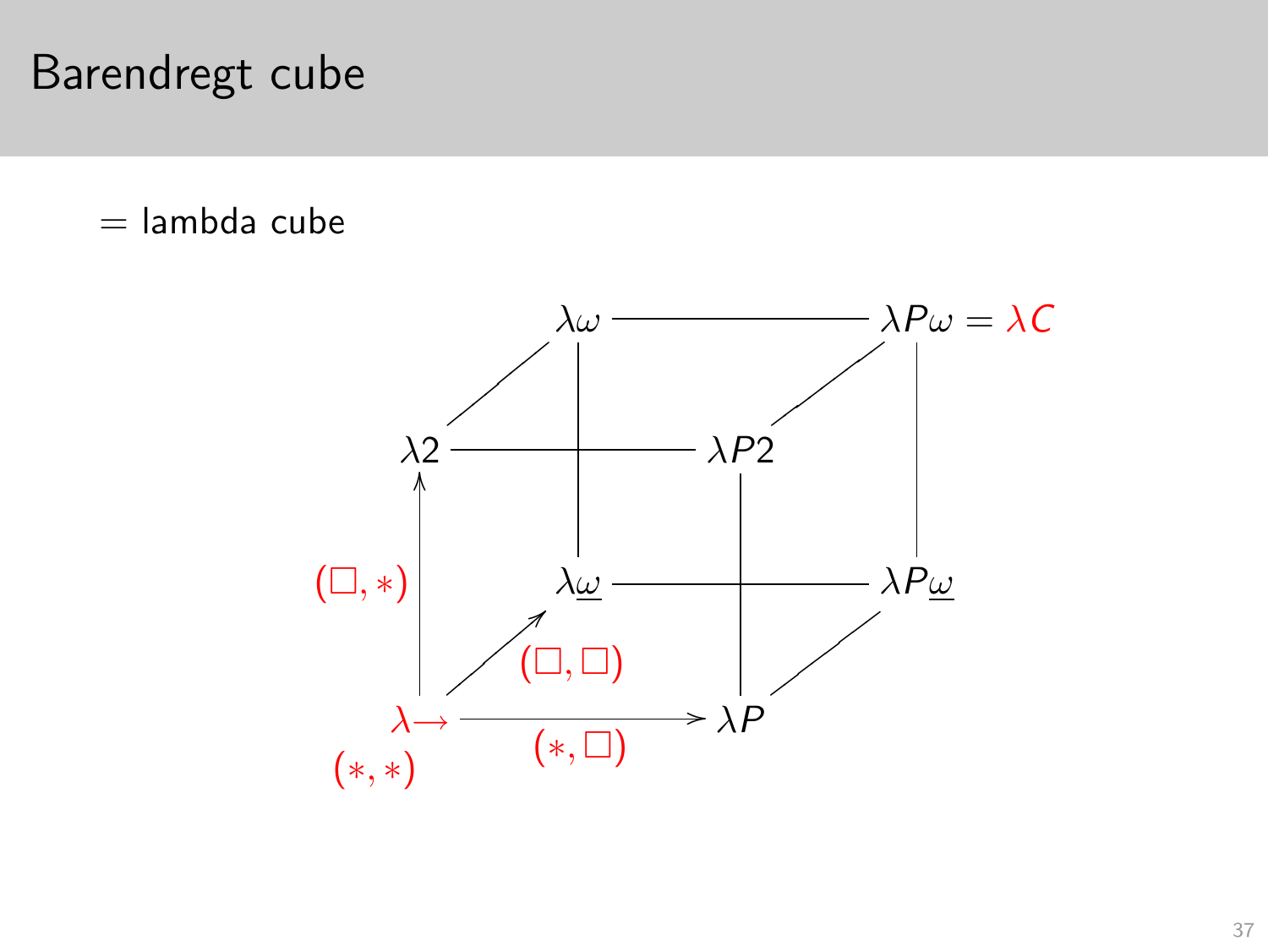S = {∗, } A = {(∗, )} λ→ R = {(∗, ∗)} λP R = {(∗, ∗),(∗, )} λ2 R = {(∗, ∗), (, ∗)} λC R = {(∗, ∗),(∗, ),(, ∗),(, )}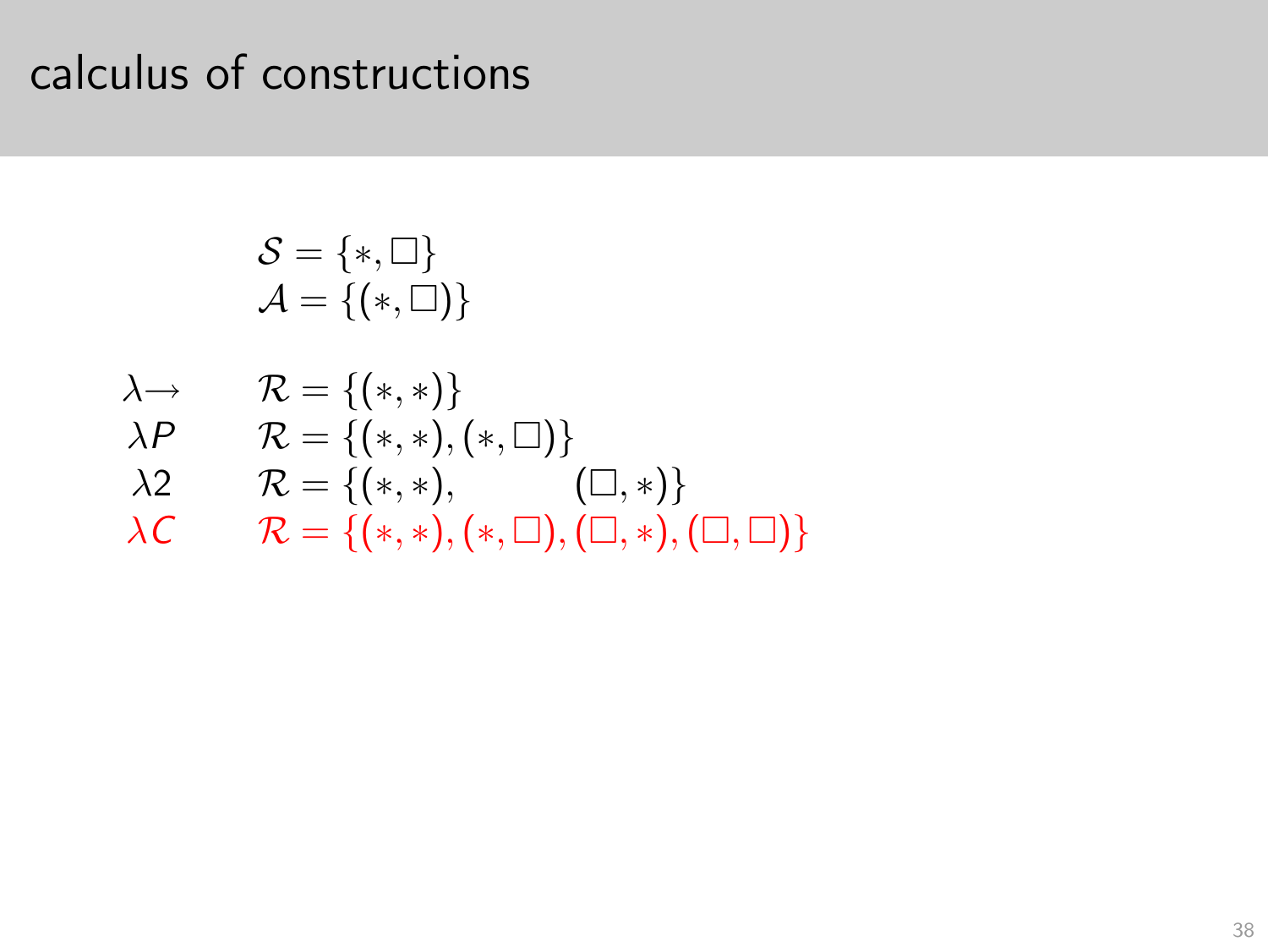$$
\mathcal{S} = \{*, \square\}
$$
\n
$$
\mathcal{A} = \{(*, \square)\}
$$
\n
$$
\lambda \rightarrow \qquad \mathcal{R} = \{(*,*)\}
$$
\n
$$
\lambda P \qquad \mathcal{R} = \{(*,*), (*, \square)\}
$$
\n
$$
\lambda 2 \qquad \mathcal{R} = \{(*,*), \qquad (\square, *)\}
$$
\n
$$
\lambda C \qquad \mathcal{R} = \{(*,*), (*, \square), (\square, *), (\square, \square)\}
$$

dependent types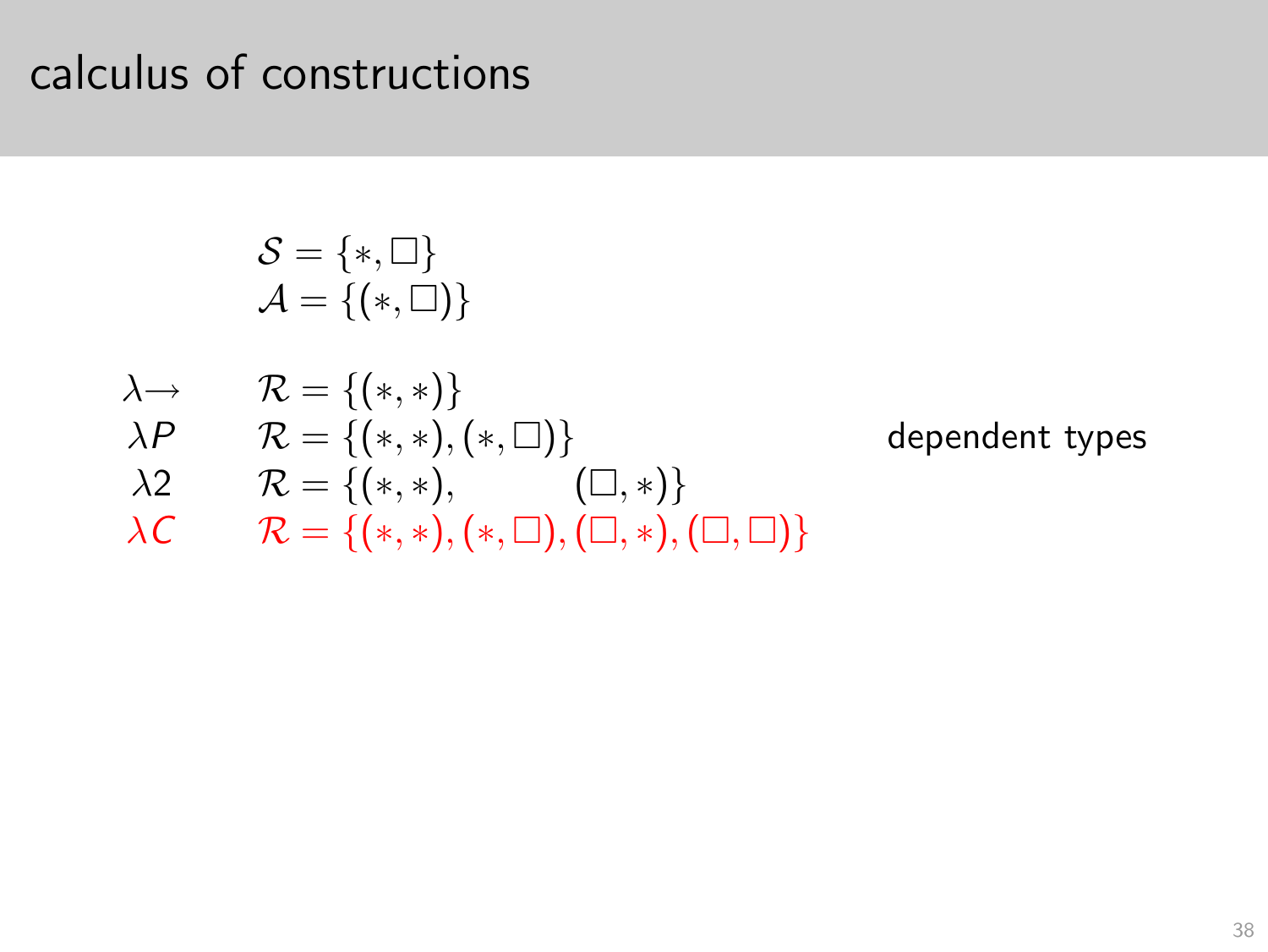$$
\mathcal{S} = \{*, \Box\}
$$
\n
$$
\mathcal{A} = \{(*, \Box)\}
$$
\n
$$
\lambda \rightarrow \mathcal{R} = \{(*,*)\}
$$
\n
$$
\lambda P \mathcal{R} = \{(*,*)\}
$$
\n
$$
\lambda P \mathcal{R} = \{(*,*), (*, \Box)\}
$$
\n
$$
\lambda 2 \mathcal{R} = \{(*,*), \qquad (\Box, *)\}
$$
\n
$$
\lambda C \mathcal{R} = \{(*,*), (*, \Box), (\Box, *), (\Box, \Box)\}
$$

dependent types polymorphism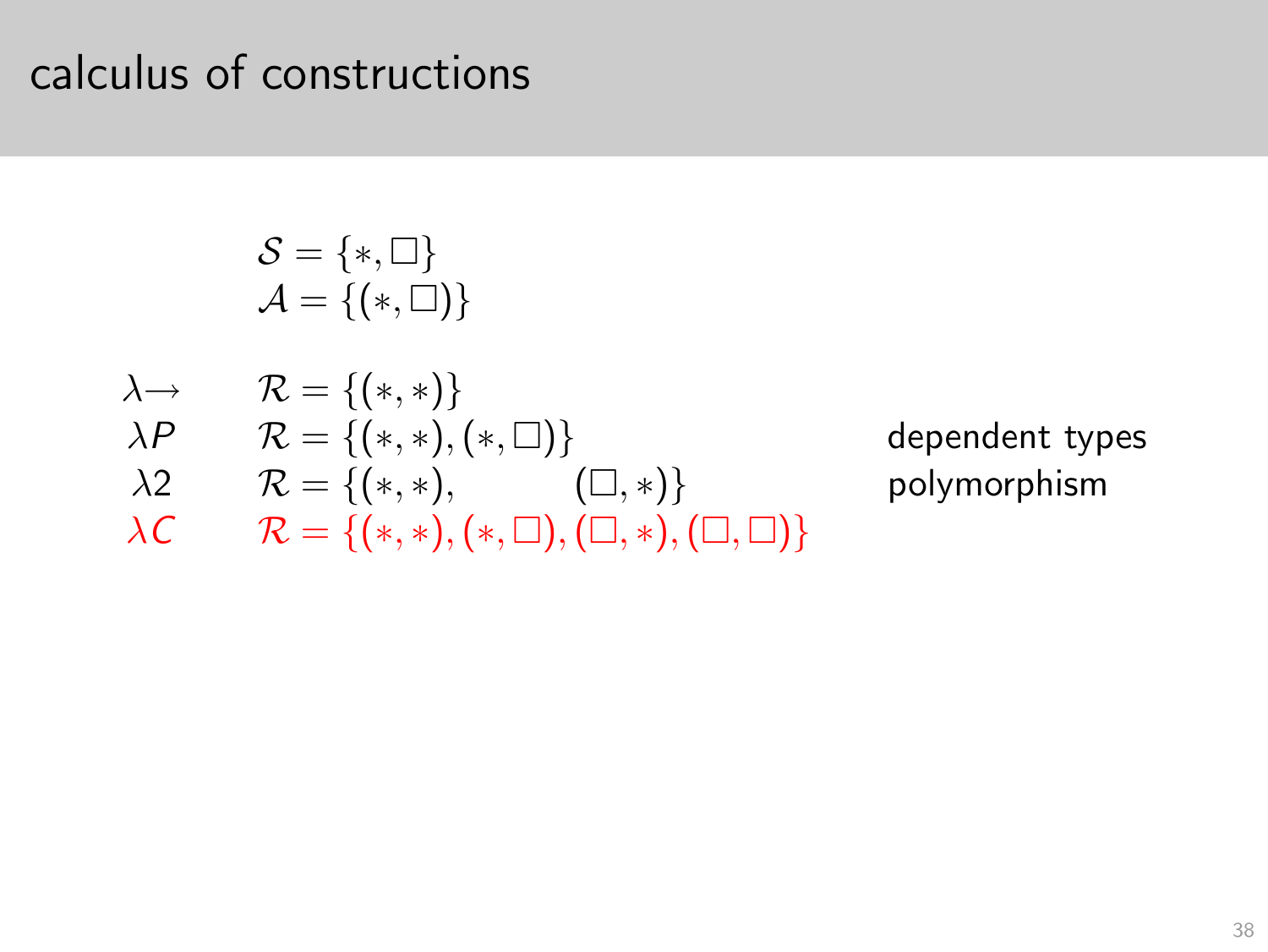$$
\begin{aligned} \mathcal{S} &= \{*, \square\} \\ \mathcal{A} &= \{(*, \square)\} \\ \lambda &\rightarrow & \mathcal{R} &= \{(*,*)\} \\ \lambda P & \mathcal{R} &= \{(*,*),(*, \square)\} \\ \lambda 2 & \mathcal{R} &= \{(*,*), & (\square,*)\} \\ \lambda C & \mathcal{R} &= \{(*,*),(*, \square), (\square, *), (\square, \square)\} \end{aligned} \quad \begin{aligned} \text{deep} \\ \text{poly} \\ \text{poly} \\ \text{both} \end{aligned}
$$

dependent types polymorphism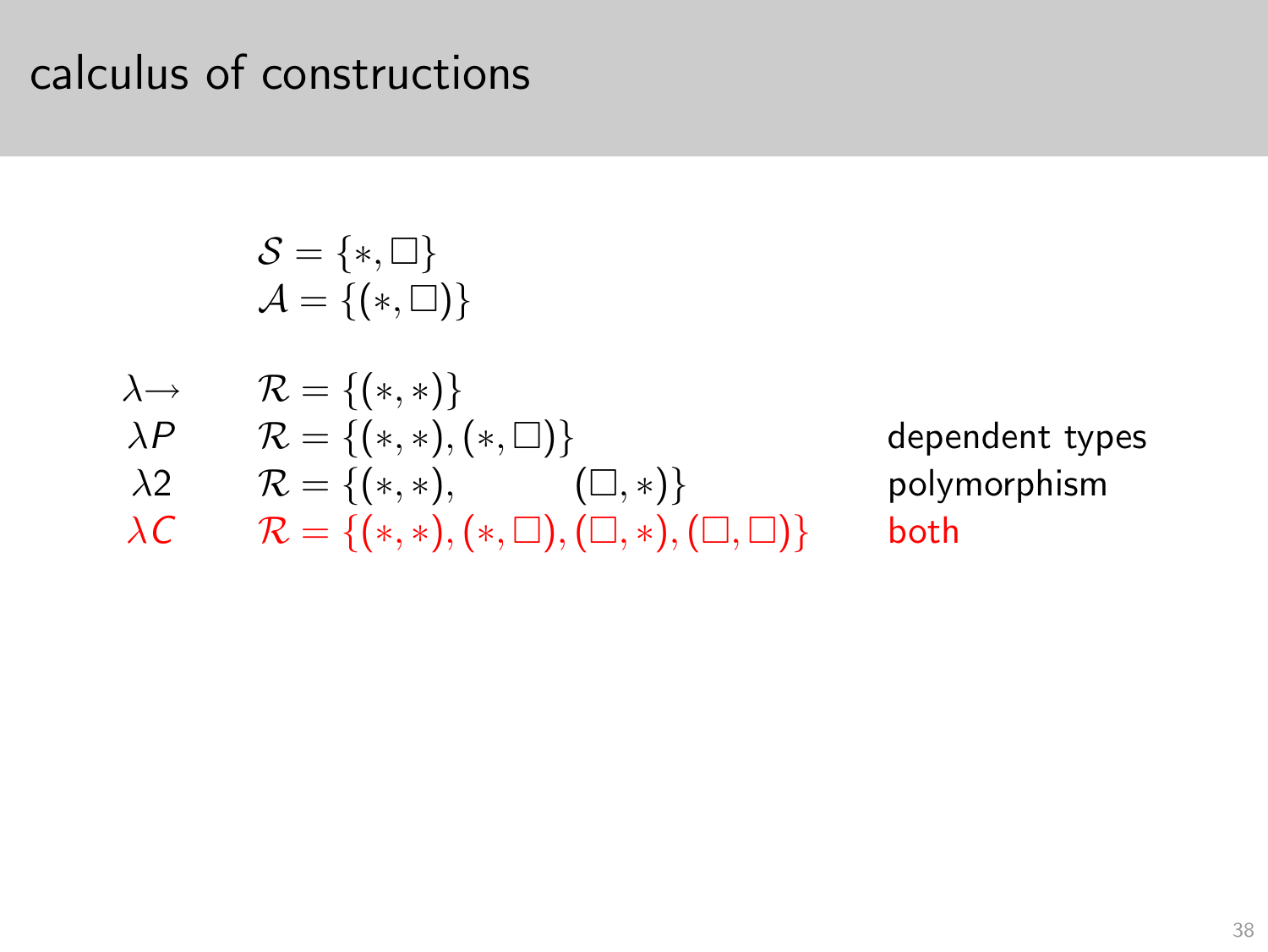$$
\begin{aligned} \mathcal{S} &= \{*, \square\} \\ \mathcal{A} &= \{(*, \square)\} \\ \lambda &\rightarrow & \mathcal{R} &= \{(*,*)\} \\ \lambda P & \mathcal{R} &= \{(*,*),(*, \square)\} \\ \lambda 2 & \mathcal{R} &= \{(*,*), & (\square,*)\} \\ \lambda C & \mathcal{R} &= \{(*,*),(*, \square), (\square, *), (\square, \square)\} \end{aligned} \quad \begin{aligned} \text{deep} \\ \text{poly} \\ \text{poly} \\ \text{both} \end{aligned}
$$

dependent types polymorphism

 $\lambda C = CC$  = Calculus of Constructions

Thierry Coquand, 1985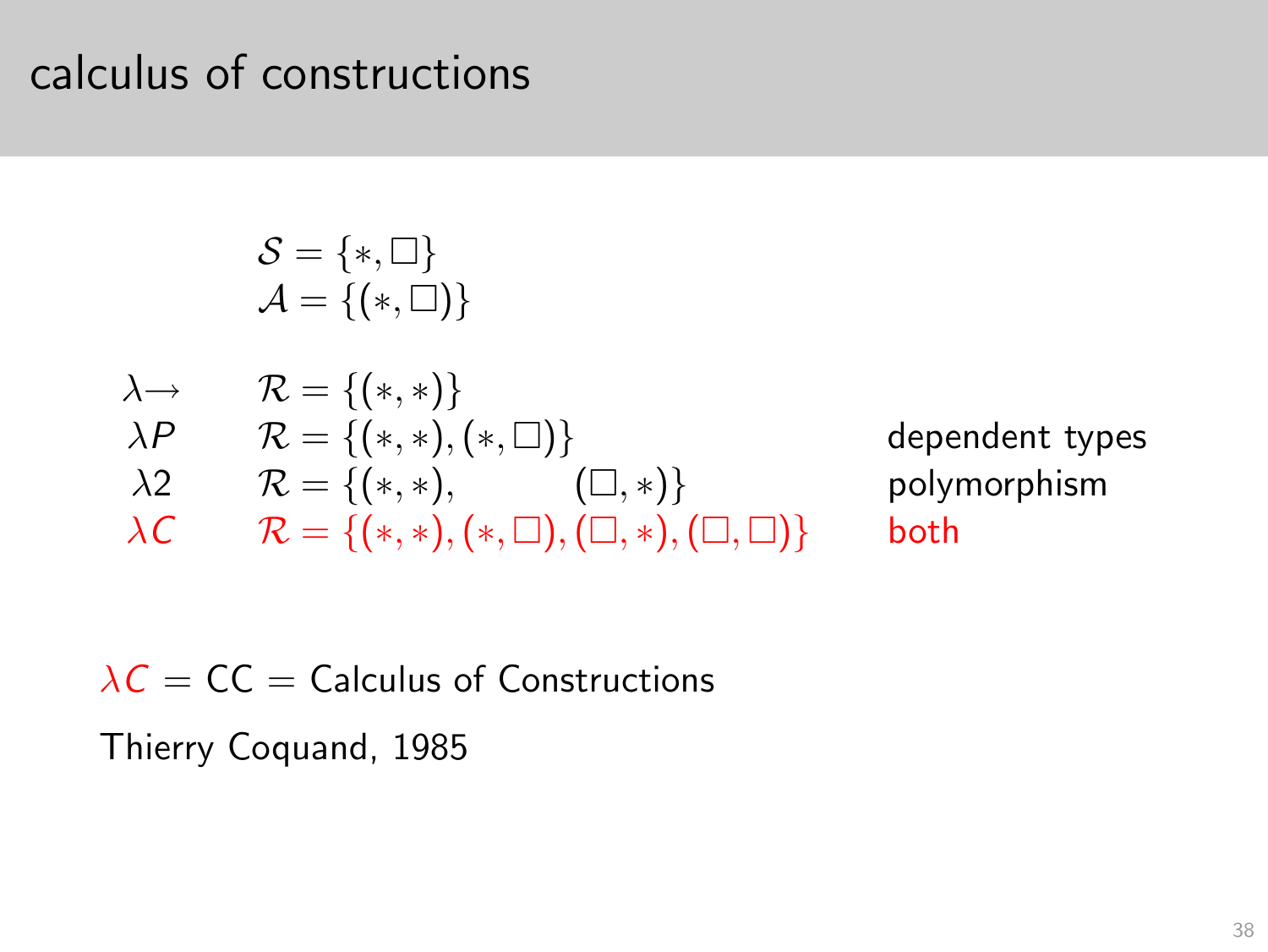# <span id="page-95-0"></span>Curry-Howard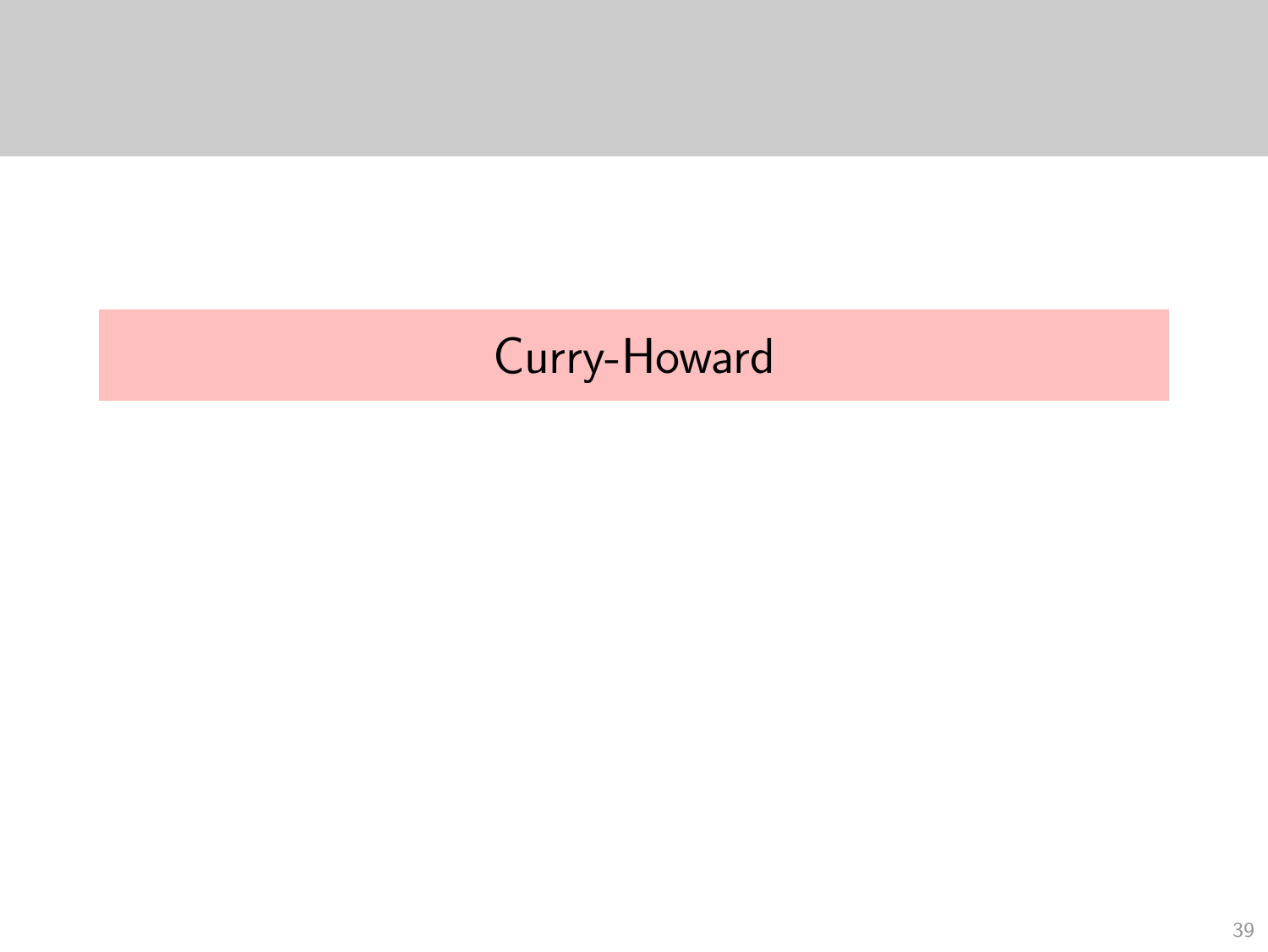### Curry-Howard isomorphism for predicate logic

as always:

- proofs  $\leftrightarrow$  terms
- -
	- assumption rule ↔ variable
- $introduction$  rules  $\leftrightarrow$  lambda abstraction
	- elimination rules  $\leftrightarrow$  function application
		-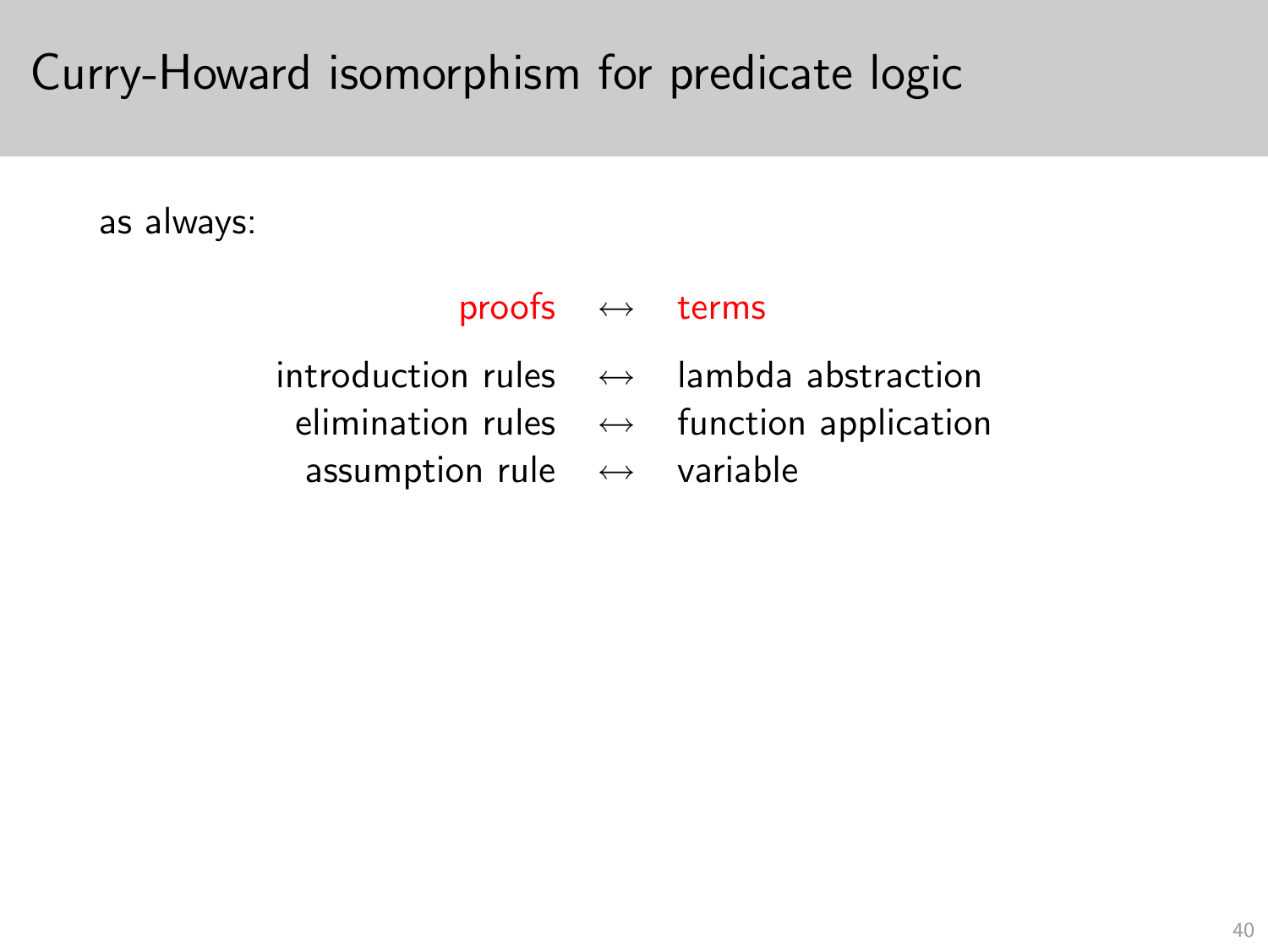$$
\frac{}{\Gamma \vdash A} A \in \Gamma
$$
\n
$$
\frac{\Gamma, A \vdash B}{\Gamma \vdash A \rightarrow B} \rightarrow I \qquad \frac{\Gamma \vdash A \rightarrow B \quad \Gamma \vdash A}{\Gamma \vdash B} \rightarrow E
$$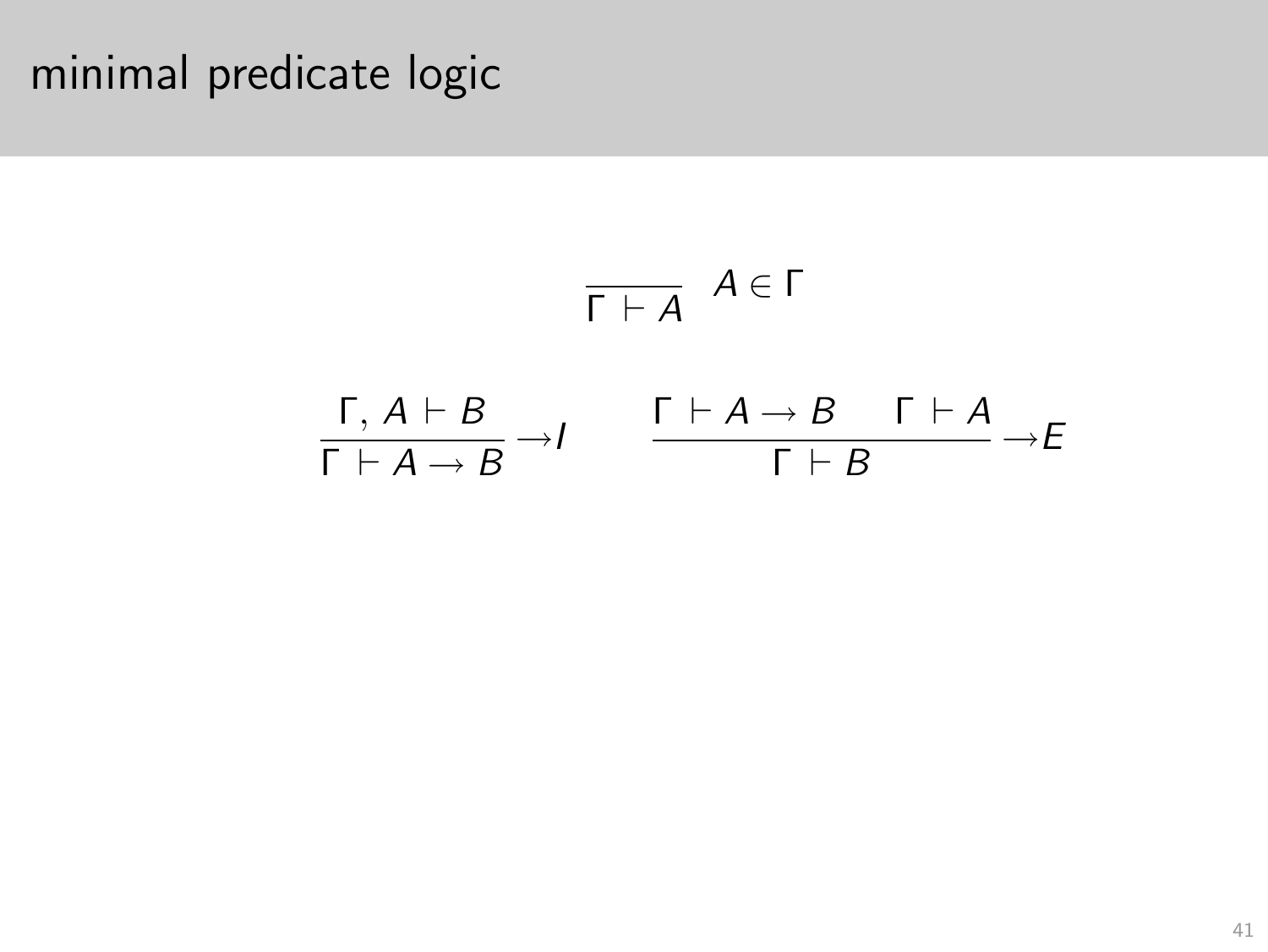$$
\frac{\Gamma + A}{\Gamma + A \rightarrow B} \xrightarrow{A \in \Gamma}
$$
\n
$$
\frac{\Gamma + A \rightarrow B \quad \Gamma + A}{\Gamma + B} \xrightarrow{A \in \Gamma}
$$
\n
$$
\frac{\Gamma + \forall x \in D. A[x]}{\Gamma + A[t]} \forall E
$$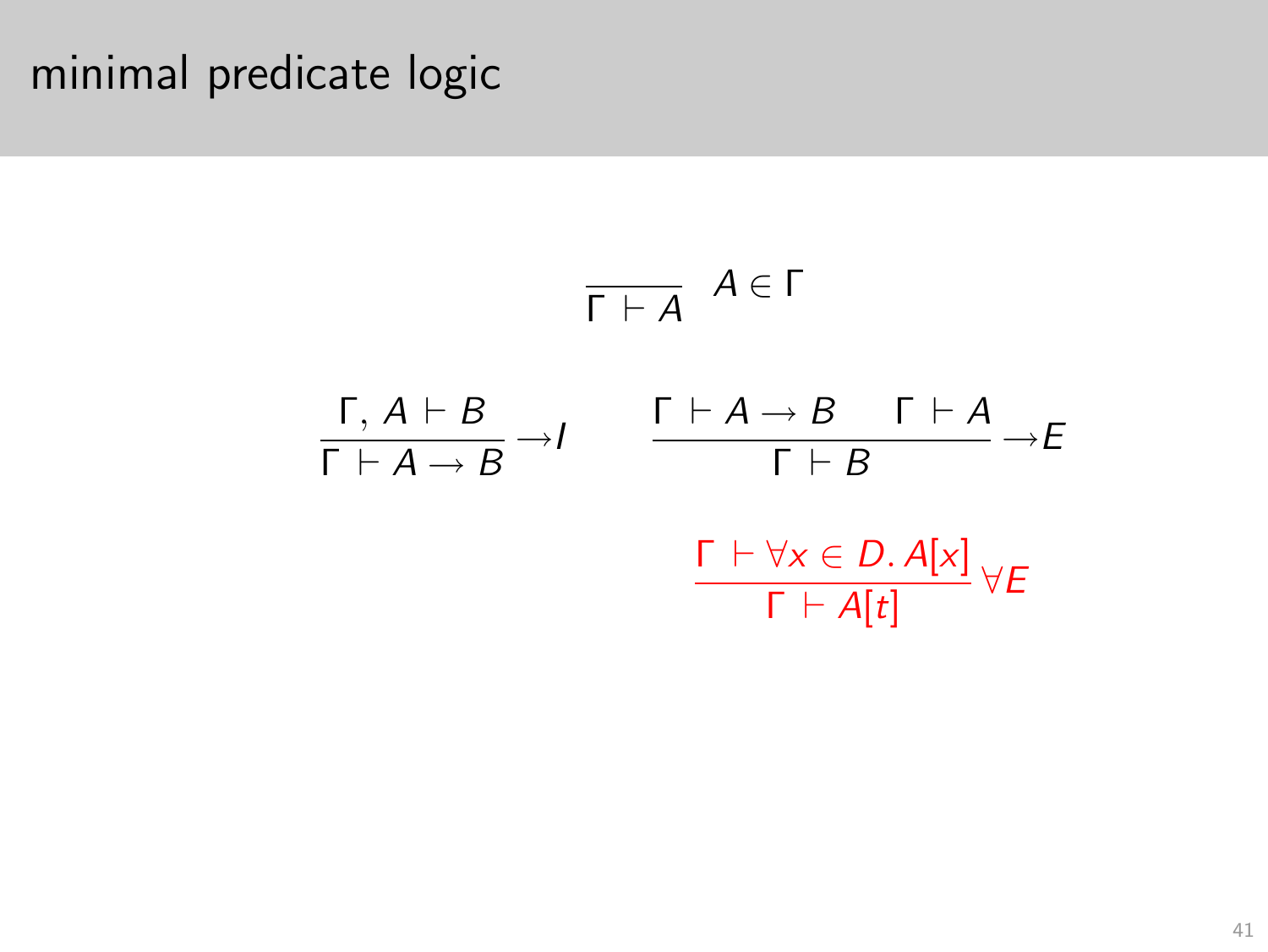$$
\frac{\Gamma, A \vdash B}{\Gamma \vdash A \rightarrow B} \rightarrow I \qquad \frac{\Gamma \vdash A \rightarrow B \quad \Gamma \vdash A}{\Gamma \vdash B} \rightarrow E
$$
\n
$$
\frac{\Gamma \vdash A[x]}{\Gamma \vdash \forall x \in D. A[x]} \forall I \qquad \frac{\Gamma \vdash \forall x \in D. A[x]}{\Gamma \vdash A[t]} \forall E
$$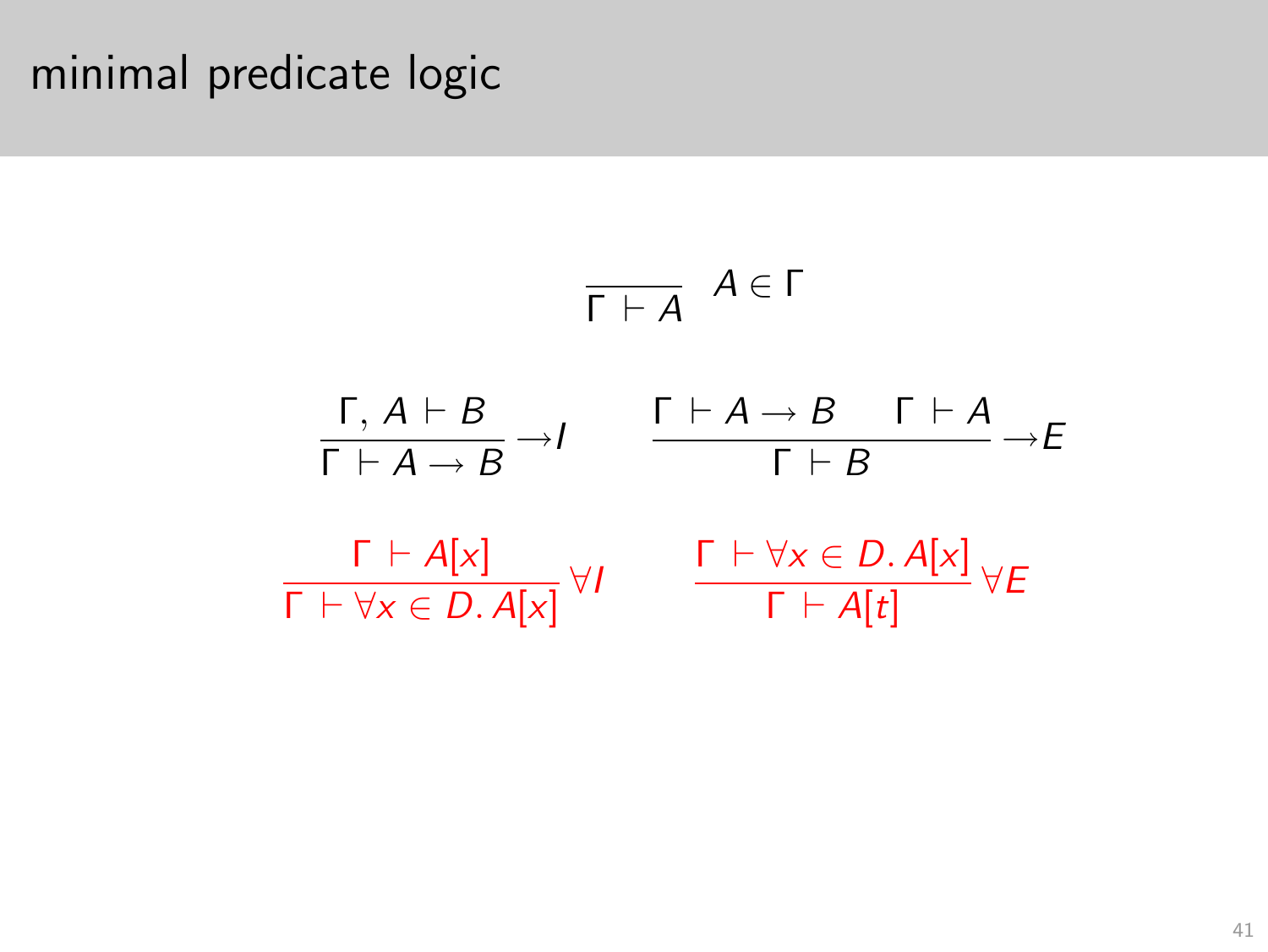$$
\begin{array}{ccc}\n\overline{\Gamma \vdash A} & A \in \Gamma \\
\frac{\Gamma, A \vdash B}{\Gamma \vdash A \rightarrow B} \rightarrow I & \frac{\Gamma \vdash A \rightarrow B & \Gamma \vdash A}{\Gamma \vdash B} \rightarrow E \\
\frac{\Gamma \vdash A[x]}{\Gamma \vdash \forall x \in D.A[x]} \forall I & \frac{\Gamma \vdash \forall x \in D.A[x]}{\Gamma \vdash A[t]} \forall E \\
\text{only if } x \text{ not free in } \Gamma\n\end{array}
$$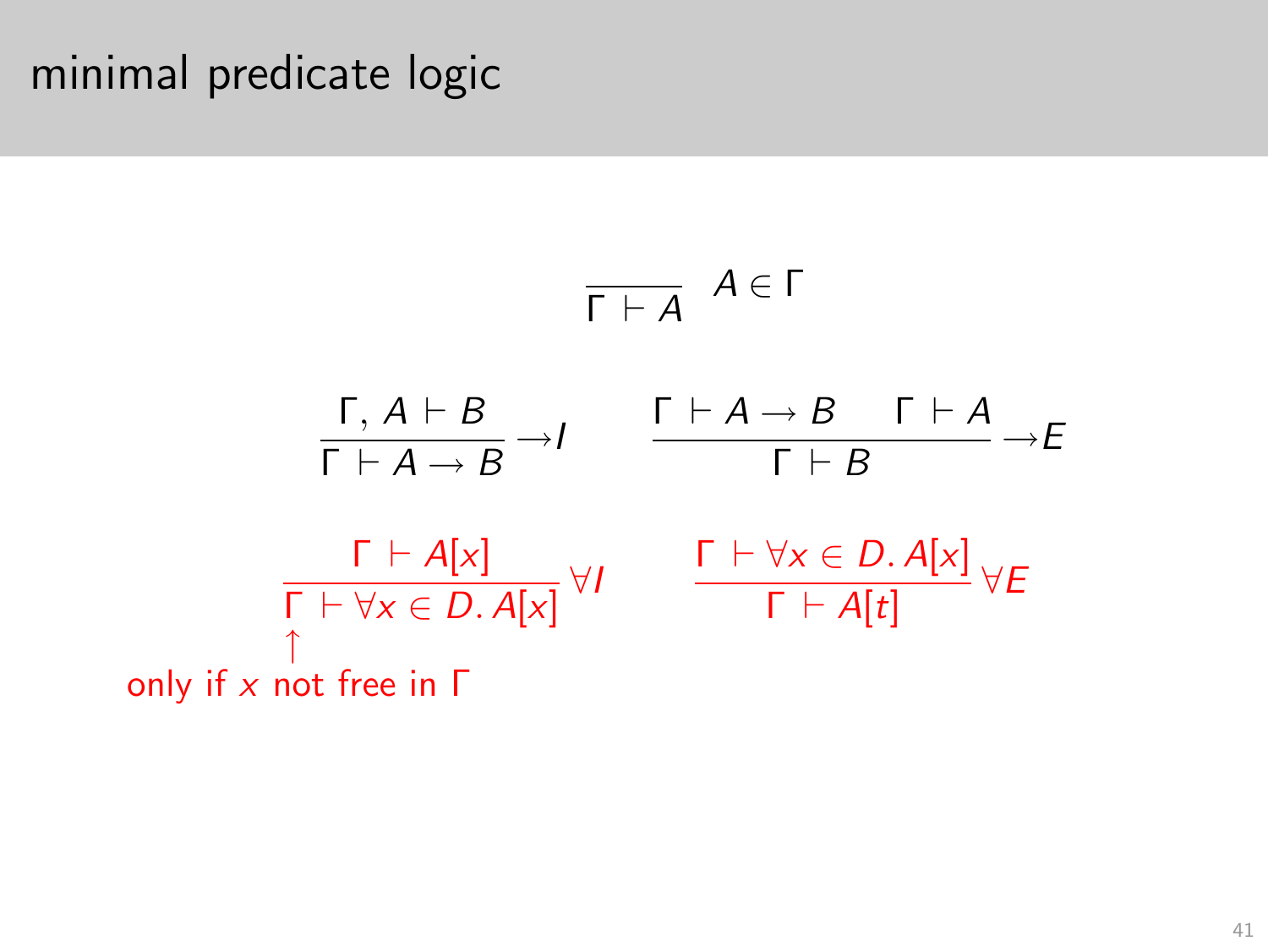## Curry-Howard for implication

$$
\frac{\Gamma, A \vdash B}{\Gamma \vdash A \rightarrow B} \rightarrow I \qquad \qquad \frac{\Gamma, H : A \vdash M : B \qquad \dots}{\Gamma \vdash \lambda H : A. M : A \rightarrow B}
$$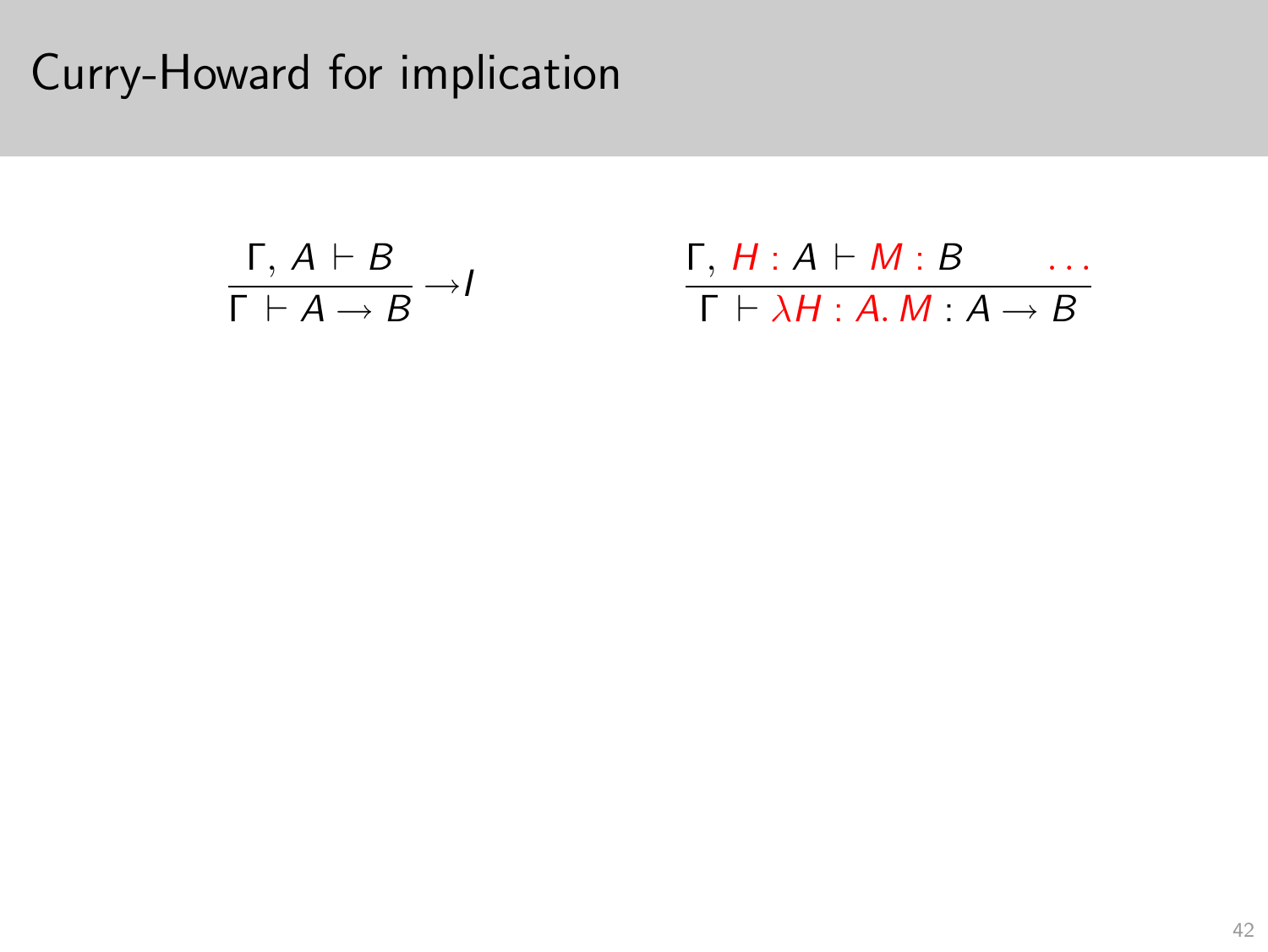## Curry-Howard for implication

$$
\begin{array}{ccc}\n\Gamma, A \vdash B & \longrightarrow I & \Gamma, H : A \vdash M : B & \dots \\
\Gamma \vdash A \rightarrow B & \Gamma \vdash A & \qquad \Gamma \vdash M : A \rightarrow B & \Gamma \vdash N : \n\end{array}
$$

$$
\frac{\Gamma \vdash A \to B \quad \Gamma \vdash A}{\Gamma \vdash B} \to E \qquad \frac{\Gamma \vdash M : A \to B \quad \Gamma \vdash N : A}{\Gamma \vdash MN : B}
$$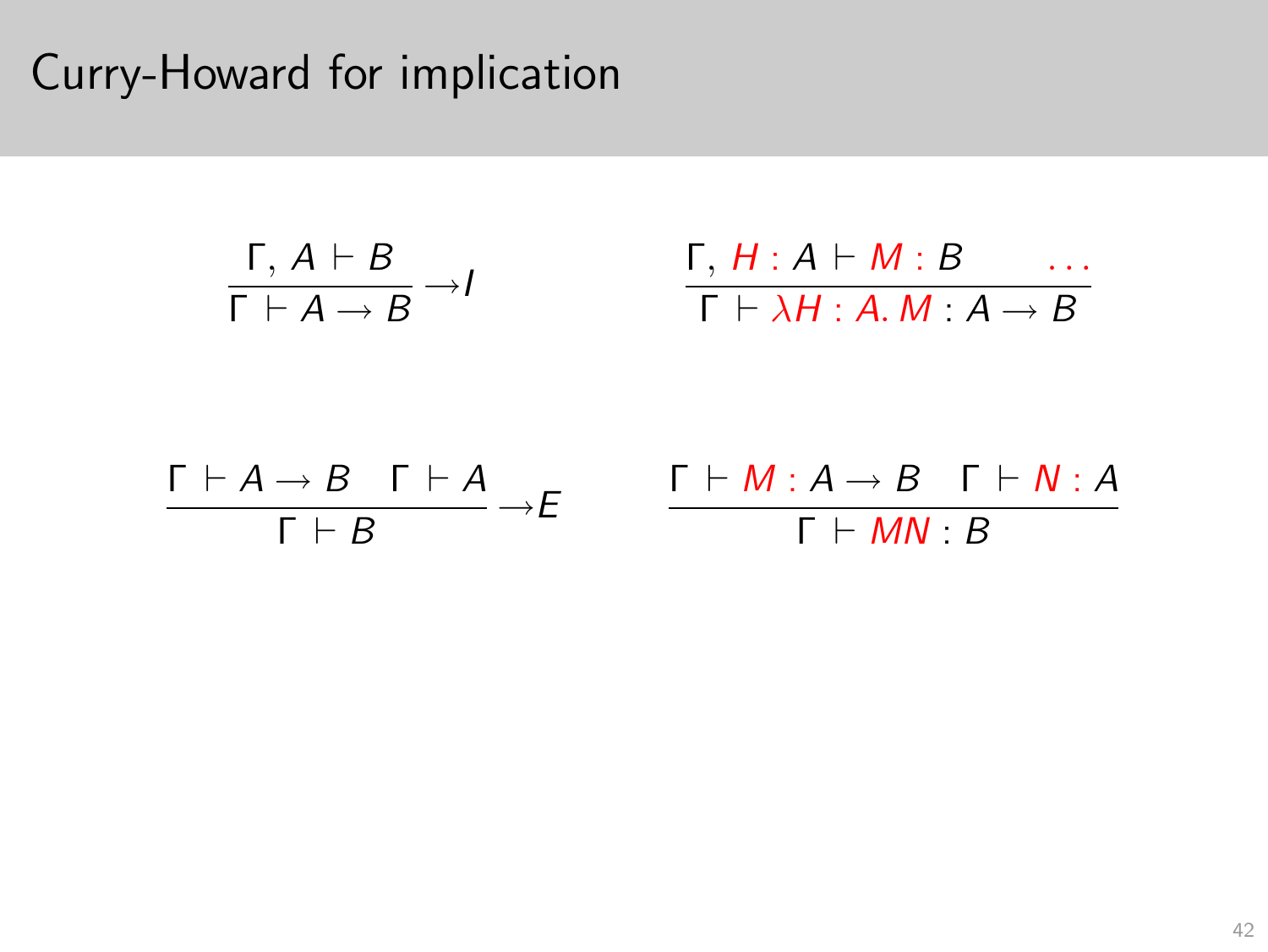Curry-Howard for universal quantification

$$
\frac{\Gamma \vdash A}{\Gamma \vdash \forall x \in D.A} \forall I \qquad \frac{\Gamma, x : D \vdash M : A \quad \dots}{\Gamma \vdash \lambda x : D.M : \Pi x : D.A}
$$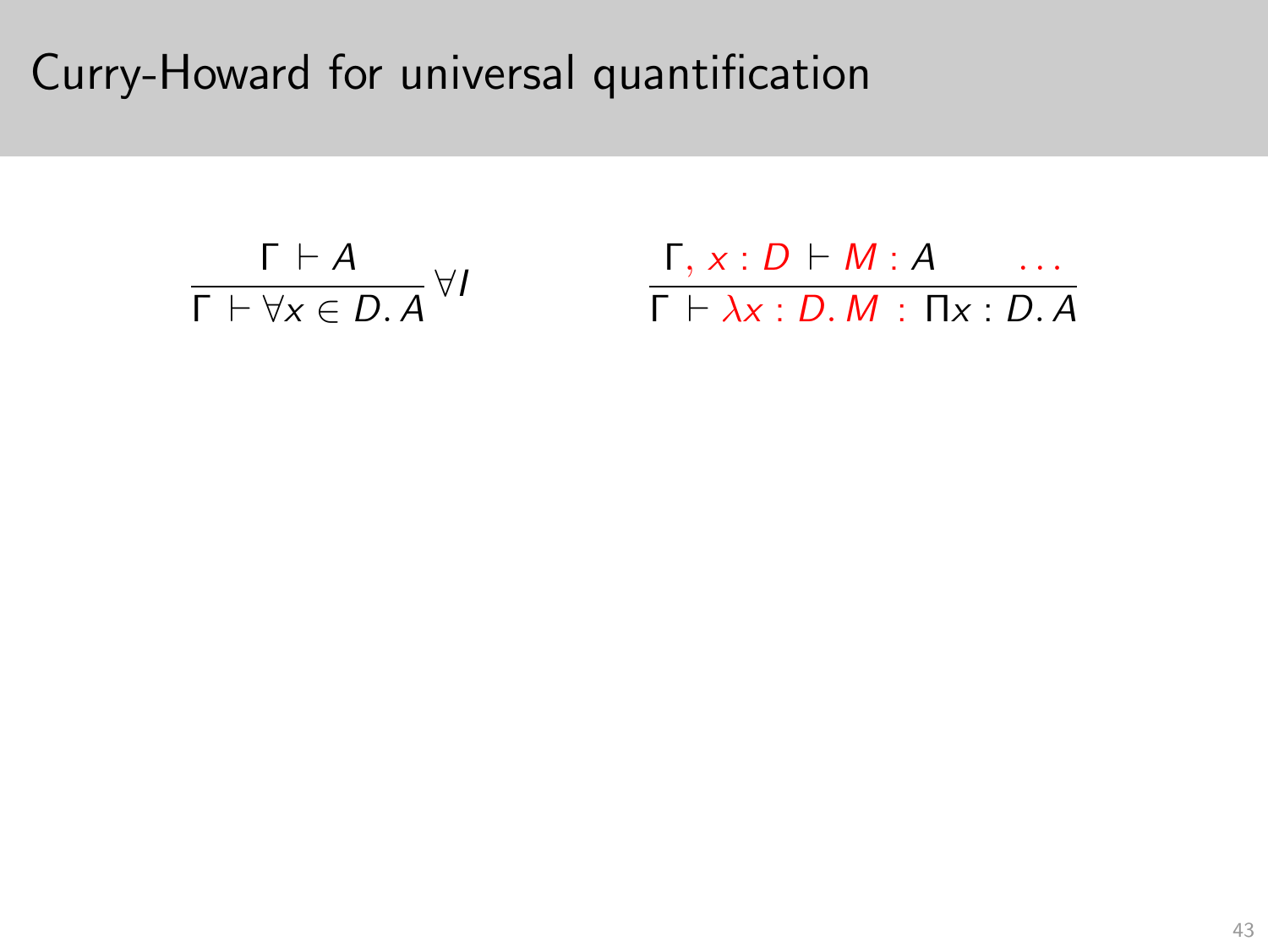Curry-Howard for universal quantification

$$
\frac{\Gamma \vdash A}{\Gamma \vdash \forall x \in D.A} \,\forall I \qquad \qquad \frac{\Gamma, x : D \vdash M : A \quad \dots}{\Gamma \vdash \lambda x : D.M : \Pi x : D.A}
$$

$$
\frac{\Gamma \vdash \forall x \in D. A}{\Gamma \vdash A[x := t]} \forall E \qquad \frac{\Gamma \vdash M : \Pi x : D. A \qquad \Gamma \vdash t : D}{\Gamma \vdash Mt : A[x := t]}
$$